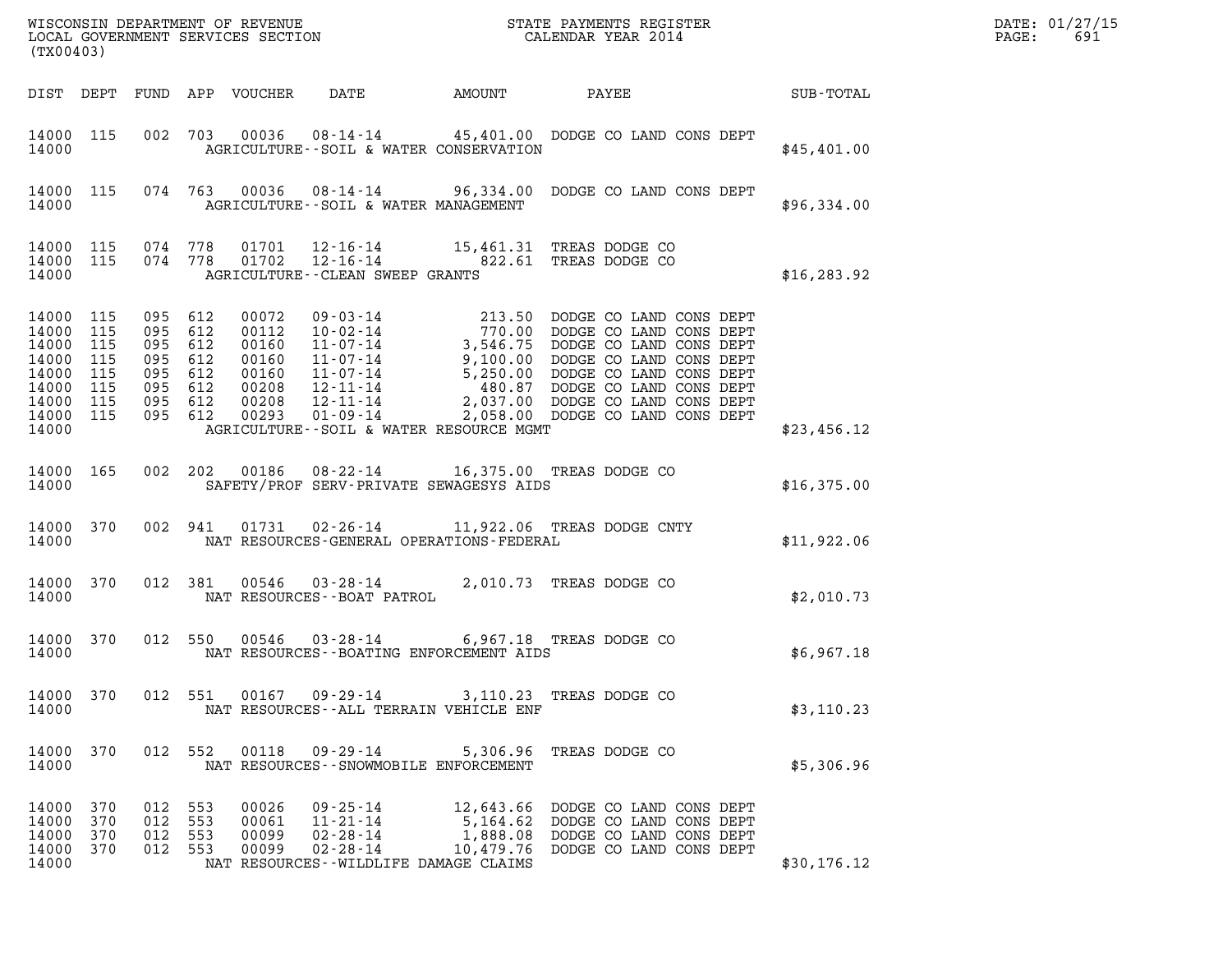| DATE: | 01/27/15 |
|-------|----------|
| PAGE: | 692      |

| WISCONSIN DEPARTMENT OF REVENUE<br>LOCAL GOVERNMENT SERVICES SECTION<br>(TX00403)      |                                                             |                                                                                  |                |                                                                               |                                                                            |                                                                                                                                                                                               | STATE PAYMENTS REGISTER<br>CALENDAR YEAR 2014                                                                                                                  |                | DATE: 01/27/15<br>PAGE:<br>692 |
|----------------------------------------------------------------------------------------|-------------------------------------------------------------|----------------------------------------------------------------------------------|----------------|-------------------------------------------------------------------------------|----------------------------------------------------------------------------|-----------------------------------------------------------------------------------------------------------------------------------------------------------------------------------------------|----------------------------------------------------------------------------------------------------------------------------------------------------------------|----------------|--------------------------------|
| DIST DEPT                                                                              |                                                             |                                                                                  |                | FUND APP VOUCHER                                                              | DATE                                                                       | AMOUNT                                                                                                                                                                                        | PAYEE                                                                                                                                                          | SUB-TOTAL      |                                |
| 14000 370<br>14000                                                                     |                                                             |                                                                                  | 012 563        |                                                                               |                                                                            | 01267  12-11-14  3,172.00  TREAS DODGE CO<br>NAT RESOURCES - - COUNTY CONSERVATION AIDS                                                                                                       |                                                                                                                                                                | \$3,172.00     |                                |
| 14000 370<br>14000<br>14000                                                            | 370                                                         | 012 574<br>012 574                                                               |                | 00272<br>01272                                                                | 08-20-14<br>12-11-14                                                       | 40,062.50 TREAS DODGE CO<br>NAT RESOURCES - - SNOWMOBILE TRAIL AIDS                                                                                                                           | 40,062.50 TREAS DODGE CNTY                                                                                                                                     | \$80,125.00    |                                |
| 14000<br>14000<br>14000<br>14000                                                       | 370<br>370<br>370                                           | 012 575<br>012 575<br>012 575                                                    |                | 00501<br>01890<br>01897                                                       | 09-16-14<br>$03 - 07 - 14$<br>$03 - 10 - 14$                               | NAT RESOURCES - - SNOWMOBILE TRAIL AIDS                                                                                                                                                       | 26,508.92 TREAS DODGE CNTY<br>40,062.50 TREAS DODGE CO<br>14,222.77 TREAS DODGE CO                                                                             | \$80,794.19    |                                |
| 14000<br>14000<br>14000                                                                | 370<br>370                                                  | 012 576<br>012 576                                                               |                | 01027<br>01932                                                                | $03 - 14 - 14$                                                             | NAT RESOURCES - - ALL - TERRAIN VEHICLE TRAIL                                                                                                                                                 | 10-31-14 1,000.00 TREAS DODGE CO<br>03-14-14 1,000.00 TREAS DODGE CNTY                                                                                         | \$2,000.00     |                                |
| 14000 370<br>14000                                                                     |                                                             |                                                                                  | 012 577        | 01460                                                                         |                                                                            | 01-28-14 1,000.00 TREAS DODGE CO<br>NAT RESOURCES - - ALL-TERRAIN VEHICLE TRAIL                                                                                                               |                                                                                                                                                                | \$1,000.00     |                                |
| 14000 395<br>14000                                                                     |                                                             |                                                                                  | 011 168        | 14014                                                                         | 05-05-14<br>TRANSPORTATION--ELDERLY & DISABLED                             |                                                                                                                                                                                               | 209,880.00 COUNTY OF DODGE                                                                                                                                     | \$209,880.00   |                                |
| 14000<br>14000<br>14000<br>14000<br>14000<br>14000<br>14000<br>14000<br>14000<br>14000 | 395<br>395<br>395<br>395<br>395<br>395<br>395<br>395<br>395 | 011 185<br>011 185<br>011 185<br>011 185<br>011 185<br>011<br>011 185<br>011 185 | 185<br>011 185 | 12492<br>16056<br>18065<br>19647<br>22200<br>25631<br>31178<br>98491<br>98491 | 05 - 19 - 14<br>06 - 26 - 14<br>07 - 16 - 14<br>07-30-14<br>$01 - 06 - 14$ | 810.60<br>597.08<br>592.00<br>2,374.27<br>6,316.60<br>08-25-14<br>09-29-14<br>09-29-14<br>11-17-14<br>3,899.87<br>01-06-14<br>613.28<br>636.20<br>TRANSPORTATION - - HIGHWAY SAFETY - FEDERAL | TREAS DODGE CO<br>TREAS DODGE CO<br>TREAS DODGE CO<br>TREAS DODGE CO<br>TREAS DODGE CO<br>TREAS DODGE CO<br>TREAS DODGE CO<br>TREAS DODGE CO<br>TREAS DODGE CO | \$19,008.42    |                                |
| 14000<br>14000<br>14000<br>14000                                                       | 395<br>395<br>395                                           | 011 190<br>011 190                                                               | 011 190        | 02014<br>18014<br>28014                                                       | $01 - 06 - 14$<br>$07 - 07 - 14$<br>$10 - 06 - 14$                         | 1,375,299.02<br>TRANSPORTATION - - GENERAL TRANSP AIDS - GTA                                                                                                                                  | 687,649.51 COUNTY OF DODGE<br>COUNTY OF DODGE<br>687,649.54 COUNTY OF DODGE                                                                                    | \$2,750,598.07 |                                |
| 14000<br>14000<br>14000                                                                | 395<br>395                                                  | 011 278<br>011 278                                                               |                | 19244<br>98955                                                                | $07 - 23 - 14$<br>$01 - 07 - 14$                                           | 6,859.37<br>6,666.97<br>TRANSPORTATION - - LRIP/TRIP/MSIP GRANTS                                                                                                                              | TREAS DODGE CO<br>TREAS DODGE CO                                                                                                                               | \$13,526.34    |                                |
| 14000<br>14000                                                                         | 410                                                         |                                                                                  | 002 116        | 11261                                                                         | $11 - 05 - 14$<br>CORRECTIONS - - LOCAL AID                                | 105,120.84                                                                                                                                                                                    | TREAS DODGE CO                                                                                                                                                 | \$105, 120.84  |                                |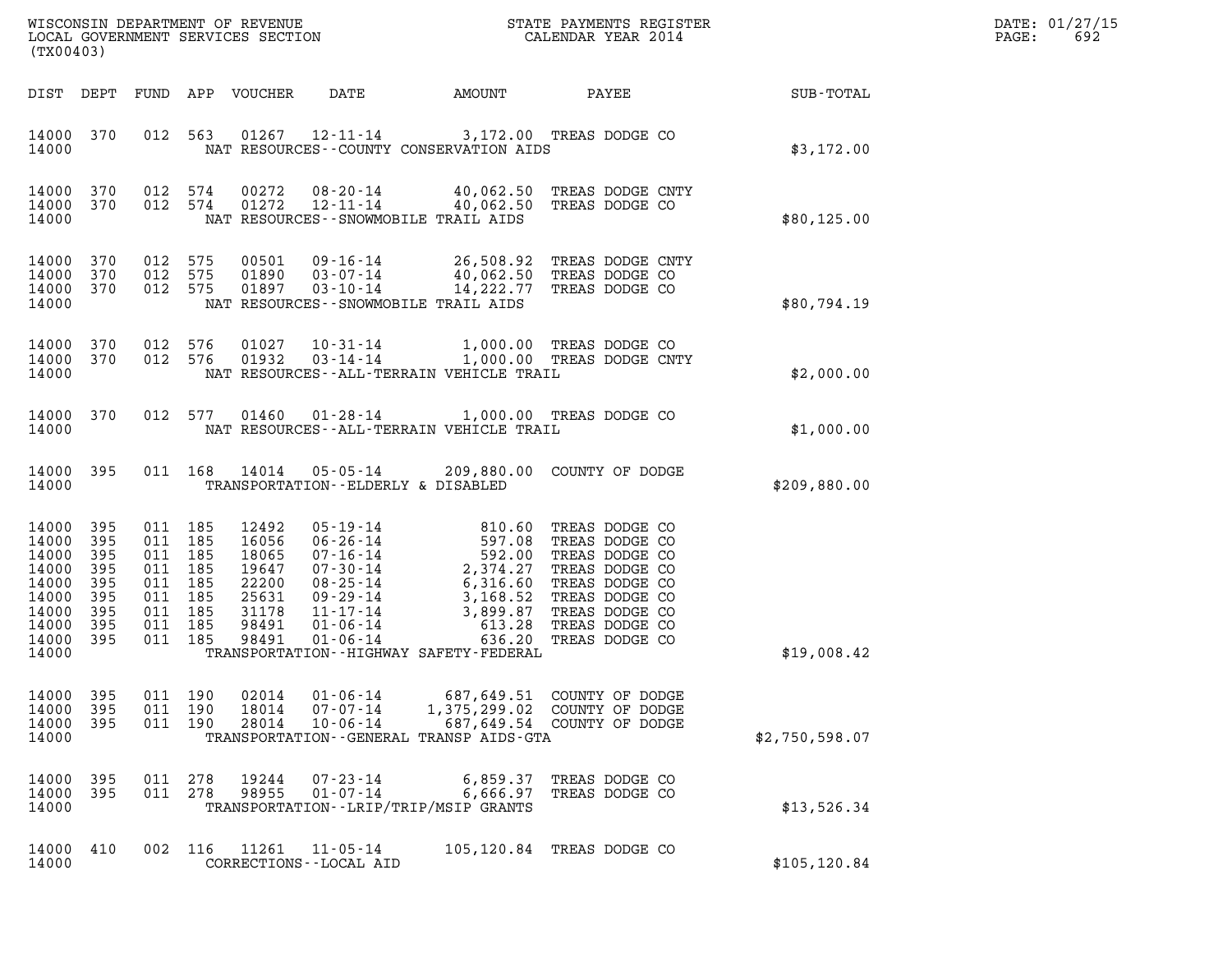| (TX00403)                                                                                                                                                                                                                                                                                                                             |                                                                                                                                                                                                                                                                                                                                                                                                                                                                          |                                                                                                                                                                                                                                                                                                                                                                      |                                                                                                                                                                                                                                                                                         |                                                                                                                                                                                                                                                                                                        |                |
|---------------------------------------------------------------------------------------------------------------------------------------------------------------------------------------------------------------------------------------------------------------------------------------------------------------------------------------|--------------------------------------------------------------------------------------------------------------------------------------------------------------------------------------------------------------------------------------------------------------------------------------------------------------------------------------------------------------------------------------------------------------------------------------------------------------------------|----------------------------------------------------------------------------------------------------------------------------------------------------------------------------------------------------------------------------------------------------------------------------------------------------------------------------------------------------------------------|-----------------------------------------------------------------------------------------------------------------------------------------------------------------------------------------------------------------------------------------------------------------------------------------|--------------------------------------------------------------------------------------------------------------------------------------------------------------------------------------------------------------------------------------------------------------------------------------------------------|----------------|
| DIST<br>DEPT                                                                                                                                                                                                                                                                                                                          | FUND<br>APP<br>VOUCHER                                                                                                                                                                                                                                                                                                                                                                                                                                                   | DATE                                                                                                                                                                                                                                                                                                                                                                 | AMOUNT                                                                                                                                                                                                                                                                                  | PAYEE                                                                                                                                                                                                                                                                                                  | SUB-TOTAL      |
| 14000<br>435<br>14000<br>435<br>14000<br>435<br>14000<br>435<br>14000<br>435<br>14000<br>435<br>14000<br>435<br>14000<br>435<br>14000<br>435<br>435<br>14000<br>14000<br>435<br>435<br>14000<br>14000                                                                                                                                 | 005<br>000<br>90412<br>005<br>000<br>90415<br>005<br>000<br>90416<br>005<br>000<br>90417<br>90419<br>005<br>000<br>005<br>000<br>90420<br>000<br>90500<br>005<br>005<br>000<br>90502<br>90506<br>005<br>000<br>005<br>000<br>90508<br>90509<br>005<br>000<br>005<br>90510<br>000                                                                                                                                                                                         | $01 - 01 - 14$<br>$02 - 01 - 14$<br>$03 - 01 - 14$<br>$04 - 01 - 14$<br>$05 - 01 - 14$<br>$06 - 01 - 14$<br>$07 - 01 - 14$<br>$08 - 01 - 14$<br>$09 - 01 - 14$<br>$10 - 01 - 14$<br>$11 - 01 - 14$<br>$12 - 01 - 14$<br>HEALTH SERVICES - - STATE/FED AIDS                                                                                                           | 143,680.00<br>124,908.00<br>288,172.00<br>219,203.00<br>81,186.00<br>114,879.00<br>1,383,398.00<br>40,396.00<br>72,105.00<br>89,667.00<br>100,105.00<br>97,718.00                                                                                                                       | DODGE CO<br>DODGE CO<br>DODGE CO<br>DODGE CO<br>DODGE CO<br>DODGE CO<br>DODGE CO<br>DODGE CO<br>DODGE CO<br>DODGE CO<br>DODGE CO<br>DODGE CO                                                                                                                                                           | \$2,755,417.00 |
| 437<br>14000<br>437<br>14000<br>14000<br>437<br>14000<br>437<br>14000<br>437<br>14000<br>437<br>14000<br>437<br>14000<br>437<br>14000<br>437<br>14000<br>437<br>14000<br>437<br>14000<br>437<br>14000<br>437<br>14000<br>437<br>14000<br>437<br>14000<br>437<br>14000<br>437<br>437<br>14000<br>437<br>14000<br>437<br>14000<br>14000 | 000<br>00000<br>005<br>000<br>00000<br>005<br>005<br>000<br>00000<br>005<br>000<br>00000<br>005<br>000<br>00000<br>005<br>000<br>00000<br>005<br>000<br>00000<br>005<br>000<br>00000<br>005<br>000<br>00000<br>005<br>000<br>00000<br>005<br>000<br>00000<br>005<br>000<br>00000<br>005<br>000<br>00000<br>005<br>000<br>00000<br>005<br>000<br>00000<br>005<br>000<br>00000<br>005<br>000<br>00000<br>005<br>000<br>00000<br>005<br>000<br>00000<br>00000<br>005<br>000 | $01 - 06 - 14$<br>$01 - 30 - 14$<br>$02 - 05 - 14$<br>$02 - 10 - 14$<br>$03 - 05 - 14$<br>$04 - 07 - 14$<br>$04 - 30 - 14$<br>$05 - 05 - 14$<br>$06 - 05 - 14$<br>$07 - 07 - 14$<br>$07 - 30 - 14$<br>$08 - 05 - 14$<br>$08 - 29 - 14$<br>$09 - 05 - 14$<br>$10 - 06 - 14$<br>$10 - 30 - 14$<br>$11 - 03 - 14$<br>$11 - 04 - 14$<br>$11 - 05 - 14$<br>$12 - 05 - 14$ | 63,451.56<br>191,474.49<br>73,731.40<br>147,802.43<br>109.85<br>378,628.50<br>294,792.32<br>51,587.83<br>88,769.59<br>117,343.97<br>293,960.52<br>62,030.85<br>717,878.35<br>64,710.05<br>59,886.35<br>227, 287.45<br>19,271.20<br>91,707.65<br>CHILDREN & FAMILIES--STATE/FEDERAL AIDS | DODGE<br>DODGE CHILD SUPPORT<br>DODGE<br>DODGE CHILD SUPPORT<br>DODGE<br>DODGE<br>DODGE CHILD SUPPORT<br>DODGE<br>DODGE<br>DODGE<br>DODGE CHILD SUPPORT<br>DODGE<br>DODGE<br>DODGE<br>DODGE<br>DODGE CHILD SUPPORT<br>8,637.00 DODGE CHILD SUPPORT<br>53, 224.62 DODGE CHILD SUPPORT<br>DODGE<br>DODGE | \$3,006,285.98 |
| 455<br>14000<br>14000<br>455<br>14000                                                                                                                                                                                                                                                                                                 | 002<br>202<br>00841<br>002<br>202<br>02662                                                                                                                                                                                                                                                                                                                                                                                                                               | $01 - 07 - 14$<br>$11 - 20 - 14$                                                                                                                                                                                                                                                                                                                                     | 539.77<br>585.41<br>JUSTICE -- LAW ENFORCEMENT TRAINING REIMB                                                                                                                                                                                                                           | TREAS DODGE CNTY<br>TREAS DODGE CNTY                                                                                                                                                                                                                                                                   | \$1, 125.18    |
| 455<br>14000<br>14000                                                                                                                                                                                                                                                                                                                 | 002<br>221<br>13                                                                                                                                                                                                                                                                                                                                                                                                                                                         | $07 - 30 - 14$                                                                                                                                                                                                                                                                                                                                                       | 720.00<br>JUSTICE -- LAW ENFORCEMENT SERVICES AID                                                                                                                                                                                                                                       | TREAS DODGE CNTY                                                                                                                                                                                                                                                                                       | \$720.00       |
| 14000<br>455<br>14000<br>455<br>14000<br>455<br>14000<br>455<br>14000<br>455<br>14000                                                                                                                                                                                                                                                 | 002<br>231<br>00841<br>002<br>231<br>01340<br>002<br>231<br>02080<br>002<br>231<br>02548<br>002<br>231<br>02662                                                                                                                                                                                                                                                                                                                                                          | $01 - 07 - 14$<br>$02 - 18 - 14$<br>$03 - 14 - 14$<br>$11 - 17 - 14$<br>$11 - 20 - 14$<br>JUSTICE - - LAW ENFORCEMENT TRAINING                                                                                                                                                                                                                                       | 1,732.44<br>22,400.00<br>1,500.00<br>1,320.00<br>1,851.75                                                                                                                                                                                                                               | TREAS DODGE CNTY<br>TREAS DODGE CNTY<br>TREAS DODGE CNTY<br>TREAS DODGE CNTY<br>TREAS DODGE CNTY                                                                                                                                                                                                       | \$28,804.19    |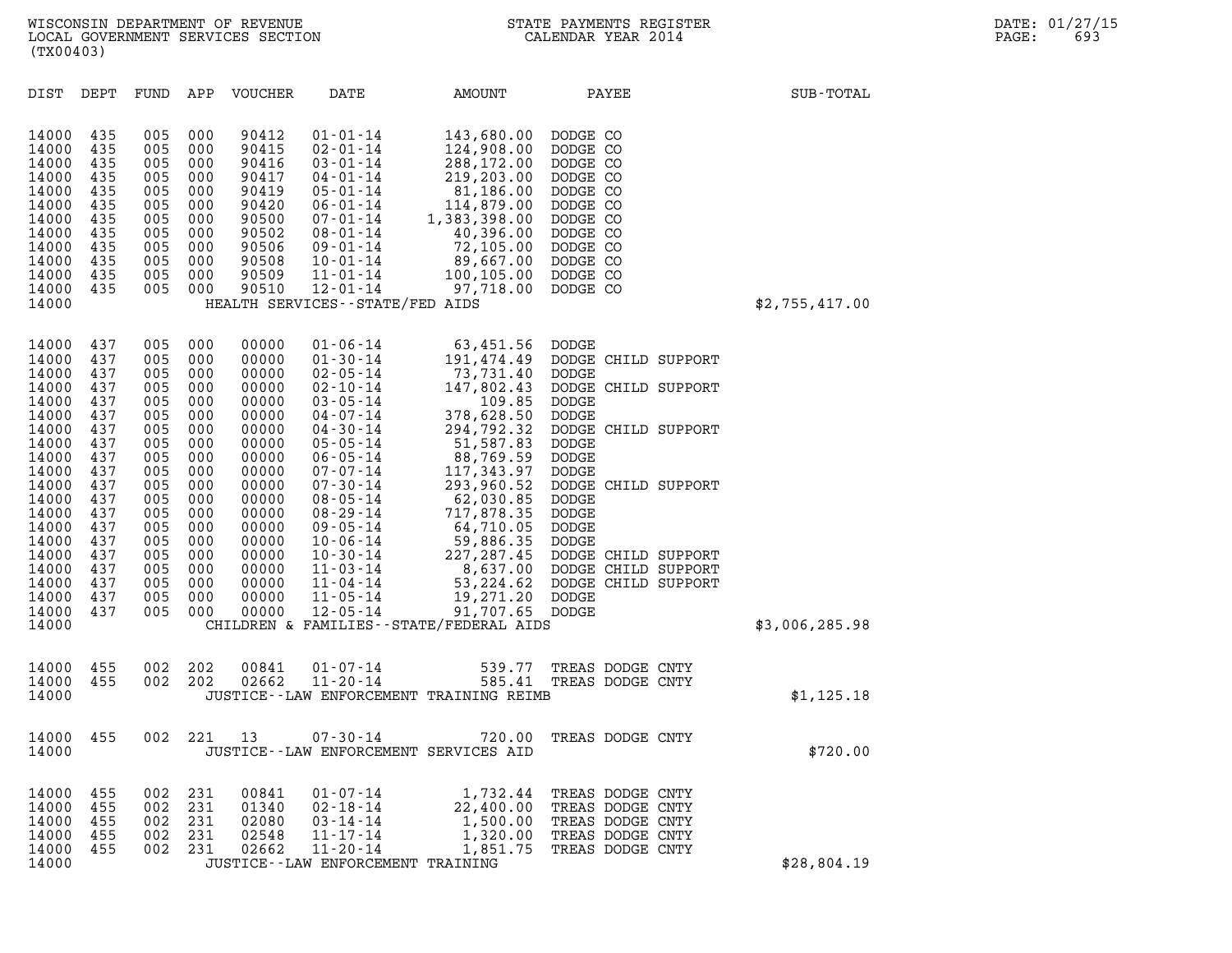|                   | DATE: 01/27/15 |
|-------------------|----------------|
| $\mathtt{PAGE}$ : | 694            |

| (TX00403)                                                                                 |                                 |                               |                                                                                      |                                           |                                                                            |                                                                                             |                                                                                                                                                                                                                                         | DATE: 01/27/15<br>$\mathtt{PAGE}$ :<br>694 |  |
|-------------------------------------------------------------------------------------------|---------------------------------|-------------------------------|--------------------------------------------------------------------------------------|-------------------------------------------|----------------------------------------------------------------------------|---------------------------------------------------------------------------------------------|-----------------------------------------------------------------------------------------------------------------------------------------------------------------------------------------------------------------------------------------|--------------------------------------------|--|
|                                                                                           | DIST DEPT                       |                               |                                                                                      | FUND APP VOUCHER                          | DATE                                                                       | AMOUNT                                                                                      |                                                                                                                                                                                                                                         | PAYEE SUB-TOTAL                            |  |
| 14000 455<br>14000                                                                        |                                 |                               |                                                                                      |                                           |                                                                            | JUSTICE -- CEASE AND OTHER FEDERAL GRANTS                                                   | 002 241 01844 10-20-14 1,129.06 TREAS DODGE CNTY                                                                                                                                                                                        | \$1,129.06                                 |  |
| 14000 455<br>14000<br>14000<br>14000<br>14000<br>14000<br>14000 455<br>14000 455<br>14000 | 455<br>455<br>455<br>455<br>455 |                               | 002 251<br>002 251<br>002 251<br>002 251<br>002 251<br>002 251<br>002 251<br>002 251 |                                           |                                                                            | JUSTICE - - TRUANCY PROGRAM - GRANT FUNDS                                                   | 00368 08-06-14 10,235.00 TREAS DODGE CO<br>00663 08-22-14 12,733.14 TREAS DODGE CO<br>00766 01-08-14 9,292.00 TREAS DODGE CO<br>01983 03-18-14 9,911.02 TREAS DODGE CO<br>02188 04-04-14 9,989.00 TREAS DODGE CO<br>02239 11-05-14 8,75 | \$83,207.20                                |  |
| 14000 455<br>14000 455<br>14000 455<br>14000                                              |                                 |                               | 002 271<br>002 271<br>002 271                                                        |                                           |                                                                            | JUSTICE - - TREATMENT ALT/DIVERSION GRANT                                                   | 00271 08-06-14 11,003.97 TREAS DODGE CO<br>02768 05-12-14 2,266.86 TREAS DODGE CO<br>03313 12-29-14 22,948.04 TREAS DODGE CO                                                                                                            | \$36, 218.87                               |  |
| 14000 455<br>14000                                                                        |                                 |                               |                                                                                      |                                           |                                                                            | JUSTICE - - VICTIM/WITNESS ASSISTANCE SERV                                                  | 002 532 07-22-14 33,189.56 TREAS DODGE CO                                                                                                                                                                                               | \$33,189.56                                |  |
| 14000 455<br>14000                                                                        |                                 |                               |                                                                                      |                                           | JUSTICE - - VICTIM/WITNESS SERVICES                                        |                                                                                             | 002 539 008 03-10-14 40,734.06 TREAS DODGE CO                                                                                                                                                                                           | \$40,734.06                                |  |
| 14000 465<br>14000                                                                        |                                 |                               |                                                                                      |                                           |                                                                            | MILITARY AFFAIRS-EMER MGMT-RESPONSE EQMT                                                    | 002 308 01288 06-25-14 9,266.00 TREAS DODGE CO                                                                                                                                                                                          | \$9,266.00                                 |  |
| 14000 465<br>14000                                                                        |                                 |                               |                                                                                      |                                           |                                                                            | 002 337 01541 07-09-14 15,713.00 TREAS DODGE CO<br>MILITARY AFFAIRS-EMERGENCY MGMT PLANNING |                                                                                                                                                                                                                                         | \$15,713.00                                |  |
| 14000 465<br>14000 465<br>14000<br>14000<br>14000<br>14000                                | 465<br>465<br>465               | 002 342<br>002 342<br>002 342 | 002 342<br>002 342                                                                   | 00975<br>01149<br>01253<br>01410<br>01606 | $01 - 15 - 14$<br>$05 - 23 - 14$<br>06-24-14<br>$05 - 06 - 14$<br>07-11-14 | MILITARY AFFAIRS-EMERGENCY MGMT-FED FUND                                                    | 30,221.11 TREAS DODGE CO<br>1,600.00 TREAS DODGE CO<br>1,600.00 TREAS DODGE CO<br>10,700.94 TREAS DODGE CO<br>31,679.62 TREAS DODGE CO                                                                                                  | \$75,801.67                                |  |
| 14000 465<br>14000                                                                        |                                 |                               | 002 350                                                                              |                                           | 00446 12-03-14                                                             | MILITARY AFFAIRS -- HOMELAND SEC GRANT                                                      | 7,672.51 TREAS DODGE CNTY                                                                                                                                                                                                               | \$7,672.51                                 |  |
| 14000<br>14000                                                                            | 465                             |                               | 072 364                                                                              | 00922                                     | 01-10-14                                                                   | MILITARY AFFAIRS-EMER MGMT-PLANNING AID                                                     | 14,484.00 TREAS DODGE CO                                                                                                                                                                                                                | \$14,484.00                                |  |
| 14000 485                                                                                 |                                 |                               |                                                                                      |                                           |                                                                            | 002 127 05331 05-06-14 1,300.00 TREAS DODGE CO                                              |                                                                                                                                                                                                                                         |                                            |  |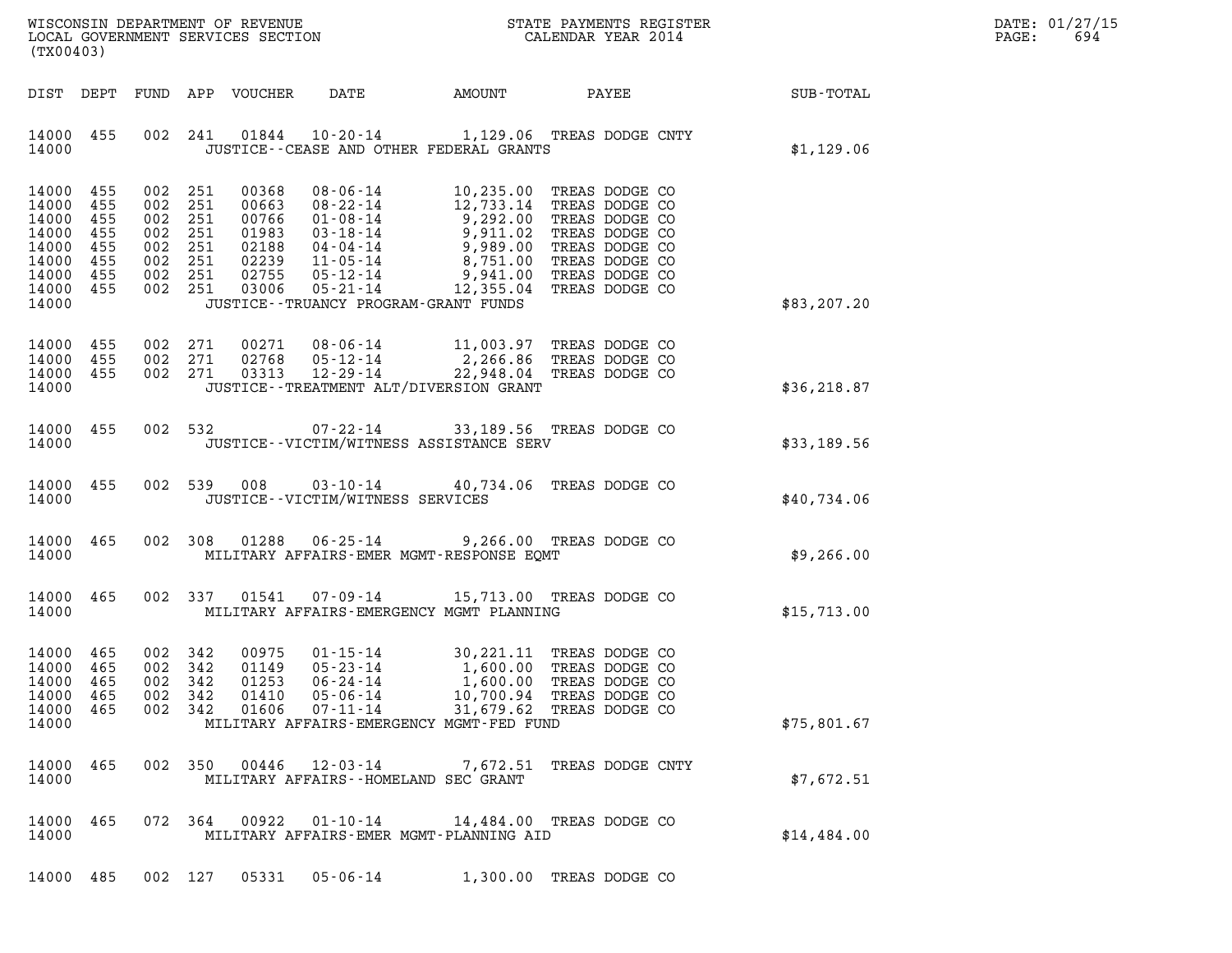| (TX00403)                                                                                                                                                                                                                                                                                                                                                             |                                                                                                                                                        |                                                                                                                                                        |                                                                                                                                                                                                    |                                                                                                                                                                                                                                                                                        |                                                                                                                                                                            |                                                                                                                                                                                                                                                                                                                                           |             | DATE: 01/27/15<br>PAGE:<br>695 |
|-----------------------------------------------------------------------------------------------------------------------------------------------------------------------------------------------------------------------------------------------------------------------------------------------------------------------------------------------------------------------|--------------------------------------------------------------------------------------------------------------------------------------------------------|--------------------------------------------------------------------------------------------------------------------------------------------------------|----------------------------------------------------------------------------------------------------------------------------------------------------------------------------------------------------|----------------------------------------------------------------------------------------------------------------------------------------------------------------------------------------------------------------------------------------------------------------------------------------|----------------------------------------------------------------------------------------------------------------------------------------------------------------------------|-------------------------------------------------------------------------------------------------------------------------------------------------------------------------------------------------------------------------------------------------------------------------------------------------------------------------------------------|-------------|--------------------------------|
| DIST DEPT FUND APP VOUCHER                                                                                                                                                                                                                                                                                                                                            |                                                                                                                                                        |                                                                                                                                                        |                                                                                                                                                                                                    | DATE                                                                                                                                                                                                                                                                                   |                                                                                                                                                                            | AMOUNT PAYEE                                                                                                                                                                                                                                                                                                                              | SUB-TOTAL   |                                |
| 14000                                                                                                                                                                                                                                                                                                                                                                 |                                                                                                                                                        |                                                                                                                                                        |                                                                                                                                                                                                    | VETERANS AFFAIRS GRANTS                                                                                                                                                                                                                                                                |                                                                                                                                                                            |                                                                                                                                                                                                                                                                                                                                           | \$1,300.00  |                                |
| 14000<br>485<br>14000                                                                                                                                                                                                                                                                                                                                                 |                                                                                                                                                        | 082 267                                                                                                                                                | 05331                                                                                                                                                                                              | VETERANS AFFAIRS -- GRANTS TO COUNTIES                                                                                                                                                                                                                                                 |                                                                                                                                                                            | 05-06-14 5,850.00 TREAS DODGE CO                                                                                                                                                                                                                                                                                                          | \$5,850.00  |                                |
| 485<br>14000<br>14000                                                                                                                                                                                                                                                                                                                                                 |                                                                                                                                                        | 083 370                                                                                                                                                | 05331                                                                                                                                                                                              | VETERANS AFFAIRS -- GRANTS TO COUNTIES                                                                                                                                                                                                                                                 |                                                                                                                                                                            | 05-06-14 5,850.00 TREAS DODGE CO                                                                                                                                                                                                                                                                                                          | \$5,850.00  |                                |
| 14000<br>505<br>14000<br>505<br>14000<br>505<br>14000<br>505<br>14000<br>505<br>14000<br>505<br>14000<br>505<br>14000<br>505<br>14000<br>505<br>14000<br>505<br>14000<br>505<br>14000<br>505<br>14000<br>505<br>14000<br>505<br>14000<br>505<br>14000<br>505<br>14000<br>505<br>14000<br>505<br>14000<br>505<br>14000<br>505<br>14000<br>505<br>14000<br>505<br>14000 | 002<br>002<br>002<br>002<br>002<br>002<br>002<br>002<br>002<br>002<br>002<br>002<br>002<br>002<br>002<br>002<br>002<br>002<br>002<br>002<br>002<br>002 | 155<br>155<br>155<br>155<br>155<br>155<br>155<br>155<br>155<br>155<br>155<br>155<br>155<br>155<br>155<br>155<br>155<br>155<br>155<br>155<br>155<br>155 | 60002<br>60002<br>60070<br>60070<br>60193<br>60193<br>60295<br>60427<br>60427<br>60458<br>60458<br>60500<br>60500<br>60564<br>60564<br>60564<br>60682<br>60682<br>60715<br>60715<br>60786<br>60786 | $07 - 08 - 14$<br>DOA-HOUSING ASSISTANCE-FEDERAL FUNDS                                                                                                                                                                                                                                 | 1,696.87                                                                                                                                                                   | TREAS DODGE CO                                                                                                                                                                                                                                                                                                                            | \$99,358.23 |                                |
| 14000<br>505<br>14000<br>505<br>14000<br>505<br>14000<br>505<br>14000<br>505<br>14000<br>505<br>14000<br>505<br>14000<br>505<br>14000<br>505<br>14000<br>505<br>14000<br>505<br>14000<br>505<br>14000<br>505<br>14000<br>505<br>14000<br>505<br>14000<br>505<br>14000<br>505                                                                                          | 035<br>035<br>035<br>035<br>035<br>035<br>035<br>035<br>035<br>035<br>035<br>035<br>035<br>035<br>035<br>035<br>035                                    | 371<br>371<br>371<br>371<br>371<br>371<br>371<br>371<br>371<br>371<br>371<br>371<br>371<br>371<br>371<br>371<br>371                                    | 60002<br>60002<br>60002<br>60070<br>60070<br>60070<br>60193<br>60193<br>60193<br>60295<br>60295<br>60295<br>60427<br>60427<br>60427<br>60458<br>60458                                              | 07-23-14<br>$07 - 23 - 14$<br>$08 - 25 - 14$<br>$08 - 25 - 14$<br>$08 - 25 - 14$<br>$11 - 25 - 14$<br>$11 - 25 - 14$<br>$11 - 25 - 14$<br>$12 - 11 - 14$<br>$12 - 11 - 14$<br>$12 - 11 - 14$<br>$02 - 06 - 14$<br>$02 - 06 - 14$<br>$02 - 06 - 14$<br>$02 - 25 - 14$<br>$02 - 25 - 14$ | 1,361.15<br>2,106.79<br>881.23<br>1,532.94<br>780.98<br>1,526.28<br>1,854.92<br>2,815.11<br>4,429.35<br>1,168.16<br>873.19<br>1,689.76<br>1,598.21<br>1,283.03<br>1,468.58 | 07-23-14 1,929.01 TREAS DODGE CO<br>3,161.84 TREAS DODGE CO<br>TREAS DODGE CO<br>TREAS DODGE CO<br>TREAS DODGE CO<br>TREAS DODGE CO<br>TREAS DODGE CO<br>TREAS DODGE CO<br>TREAS DODGE CO<br>TREAS DODGE CO<br>TREAS DODGE CO<br>TREAS DODGE CO<br>TREAS DODGE CO<br>TREAS DODGE CO<br>TREAS DODGE CO<br>TREAS DODGE CO<br>TREAS DODGE CO |             |                                |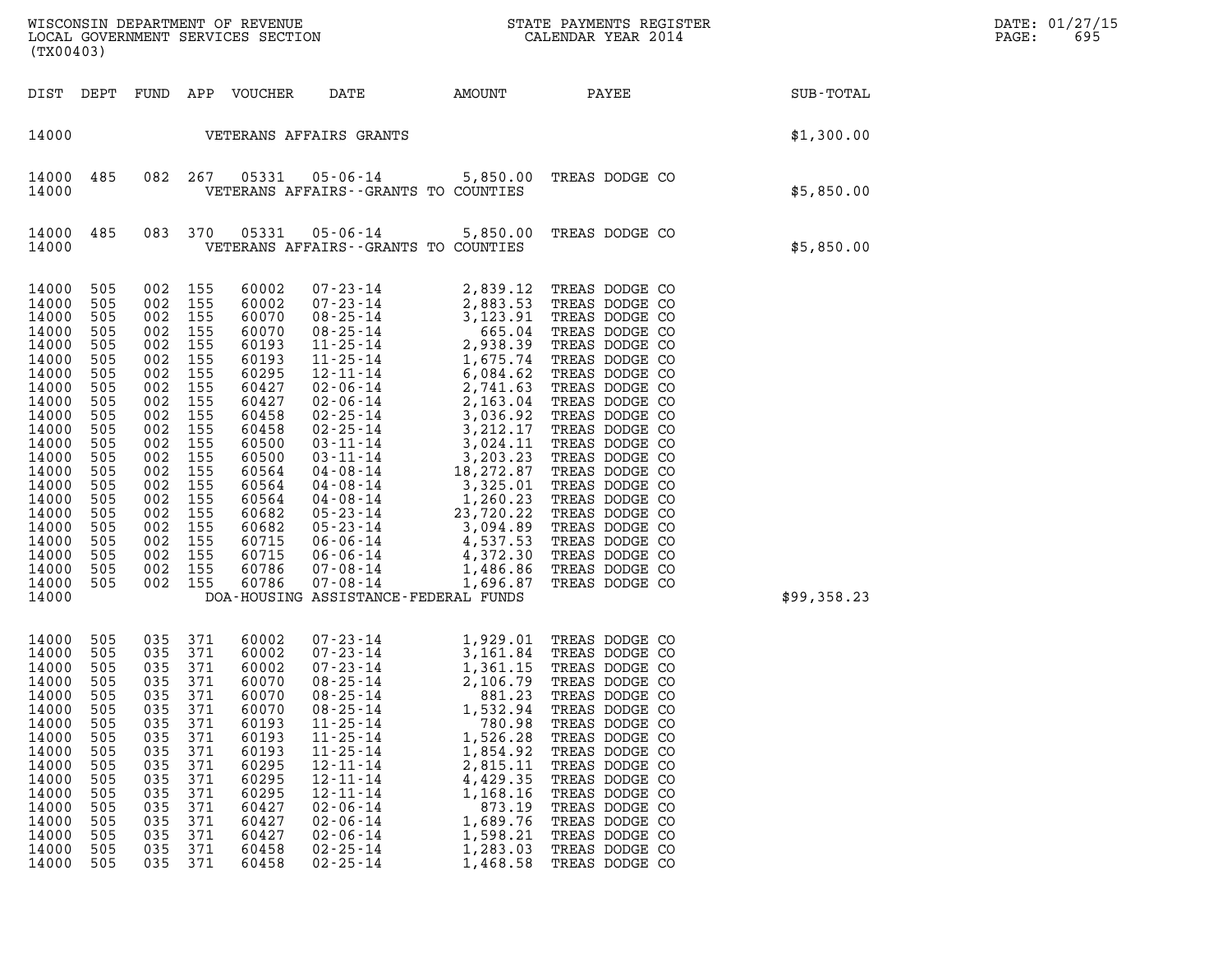| (TX00403)                                                                                                                                                                                                                                    |                                                                                                                                                                                                                                                             |                                                                                                                                                                                                                                                                                                                                                                      |                                                                                                                                                                              |                                                                                                                                                                                                                                                                            |                   |
|----------------------------------------------------------------------------------------------------------------------------------------------------------------------------------------------------------------------------------------------|-------------------------------------------------------------------------------------------------------------------------------------------------------------------------------------------------------------------------------------------------------------|----------------------------------------------------------------------------------------------------------------------------------------------------------------------------------------------------------------------------------------------------------------------------------------------------------------------------------------------------------------------|------------------------------------------------------------------------------------------------------------------------------------------------------------------------------|----------------------------------------------------------------------------------------------------------------------------------------------------------------------------------------------------------------------------------------------------------------------------|-------------------|
| DEPT<br>DIST                                                                                                                                                                                                                                 | APP<br>FUND                                                                                                                                                                                                                                                 | VOUCHER<br>DATE                                                                                                                                                                                                                                                                                                                                                      | AMOUNT                                                                                                                                                                       | PAYEE                                                                                                                                                                                                                                                                      | SUB-TOTAL         |
| 14000<br>505<br>14000<br>505<br>14000<br>505<br>14000<br>505<br>14000<br>505<br>14000<br>505<br>14000<br>505<br>14000<br>505<br>14000<br>505<br>14000<br>505<br>14000<br>505<br>14000<br>505<br>14000<br>505<br>14000<br>505<br>14000<br>505 | 035<br>371<br>60458<br>371<br>035<br>371<br>035<br>60500<br>371<br>035<br>371<br>035<br>035<br>371<br>371<br>035<br>035<br>371<br>035<br>371<br>035<br>371<br>60715<br>371<br>60715<br>035<br>371<br>035<br>60715<br>035<br>371<br>371<br>035<br>371<br>035 | $02 - 25 - 14$<br>60500<br>$03 - 11 - 14$<br>$03 - 11 - 14$<br>60500<br>$03 - 11 - 14$<br>60564<br>$04 - 08 - 14$<br>60564<br>$04 - 08 - 14$<br>60682<br>$05 - 23 - 14$<br>$05 - 23 - 14$<br>60682<br>60682<br>$05 - 23 - 14$<br>$06 - 06 - 14$<br>$06 - 06 - 14$<br>$06 - 06 - 14$<br>60786<br>$07 - 08 - 14$<br>60786<br>$07 - 08 - 14$<br>60786<br>$07 - 08 - 14$ | 2,097.92<br>1,268.11<br>2,085.10<br>1,455.76<br>2,610.44<br>1,458.00<br>1,418.05<br>1,692.35<br>2,460.24<br>1,744.83<br>1,923.81<br>2,757.58<br>1,245.44<br>609.58<br>897.03 | TREAS DODGE CO<br>TREAS DODGE CO<br>TREAS DODGE CO<br>TREAS DODGE CO<br>TREAS DODGE CO<br>TREAS DODGE CO<br>TREAS DODGE CO<br>TREAS DODGE CO<br>TREAS DODGE CO<br>TREAS DODGE CO<br>TREAS DODGE CO<br>TREAS DODGE CO<br>TREAS DODGE CO<br>TREAS DODGE CO<br>TREAS DODGE CO |                   |
| 14000                                                                                                                                                                                                                                        |                                                                                                                                                                                                                                                             | DOA--PUBLIC BENEFITS FUND                                                                                                                                                                                                                                                                                                                                            |                                                                                                                                                                              |                                                                                                                                                                                                                                                                            | \$56, 184.77      |
| 14000<br>505<br>14000                                                                                                                                                                                                                        | 089<br>166                                                                                                                                                                                                                                                  | 05097<br>$01 - 28 - 14$<br>DOA--LAND INFORMATION FUND                                                                                                                                                                                                                                                                                                                | 1,000.00                                                                                                                                                                     | TREAS DODGE CNTY                                                                                                                                                                                                                                                           | \$1,000.00        |
| 835<br>14000<br>14000<br>835<br>14000                                                                                                                                                                                                        | 002<br>105<br>002<br>105                                                                                                                                                                                                                                    | 43327<br>$07 - 28 - 14$<br>80430<br>$11 - 17 - 14$<br>REVENUE - - STATE SHARED REVENUES                                                                                                                                                                                                                                                                              | 2,418,077.12                                                                                                                                                                 | 424,005.08 TREAS DODGE CO<br>TREAS DODGE CO                                                                                                                                                                                                                                | \$2,842,082.20    |
| 835<br>14000<br>14000                                                                                                                                                                                                                        | 002<br>109                                                                                                                                                                                                                                                  | 01014<br>$07 - 28 - 14$<br>REVENUE--EXEMPT COMPUTER AID                                                                                                                                                                                                                                                                                                              | 80,565.00                                                                                                                                                                    | TREAS DODGE CO                                                                                                                                                                                                                                                             | \$80,565.00       |
| 14000<br>835<br>835<br>14000<br>14000                                                                                                                                                                                                        | 002<br>302<br>302<br>002                                                                                                                                                                                                                                    | 10024<br>$07 - 28 - 14$<br>$07 - 28 - 14$<br>11024<br>REVENUE-FIRST DOLLAR/SCHOOL LEVY CREDITS                                                                                                                                                                                                                                                                       | 8,566,303.21<br>1,903,494.00                                                                                                                                                 | TREAS DODGE CO<br>TREAS DODGE CO                                                                                                                                                                                                                                           | \$10, 469, 797.21 |
| 835<br>14000<br>14000                                                                                                                                                                                                                        | 021<br>363                                                                                                                                                                                                                                                  | 37305<br>$03 - 24 - 14$<br>REVENUE--LOTTERY CREDIT -                                                                                                                                                                                                                                                                                                                 | 2,388,650.26                                                                                                                                                                 | TREAS DODGE CO                                                                                                                                                                                                                                                             | \$2,388,650.26    |
| 14000                                                                                                                                                                                                                                        |                                                                                                                                                                                                                                                             | DISTRICT TOTAL APPROPRIATIONS                                                                                                                                                                                                                                                                                                                                        |                                                                                                                                                                              |                                                                                                                                                                                                                                                                            | \$25,582,974.13   |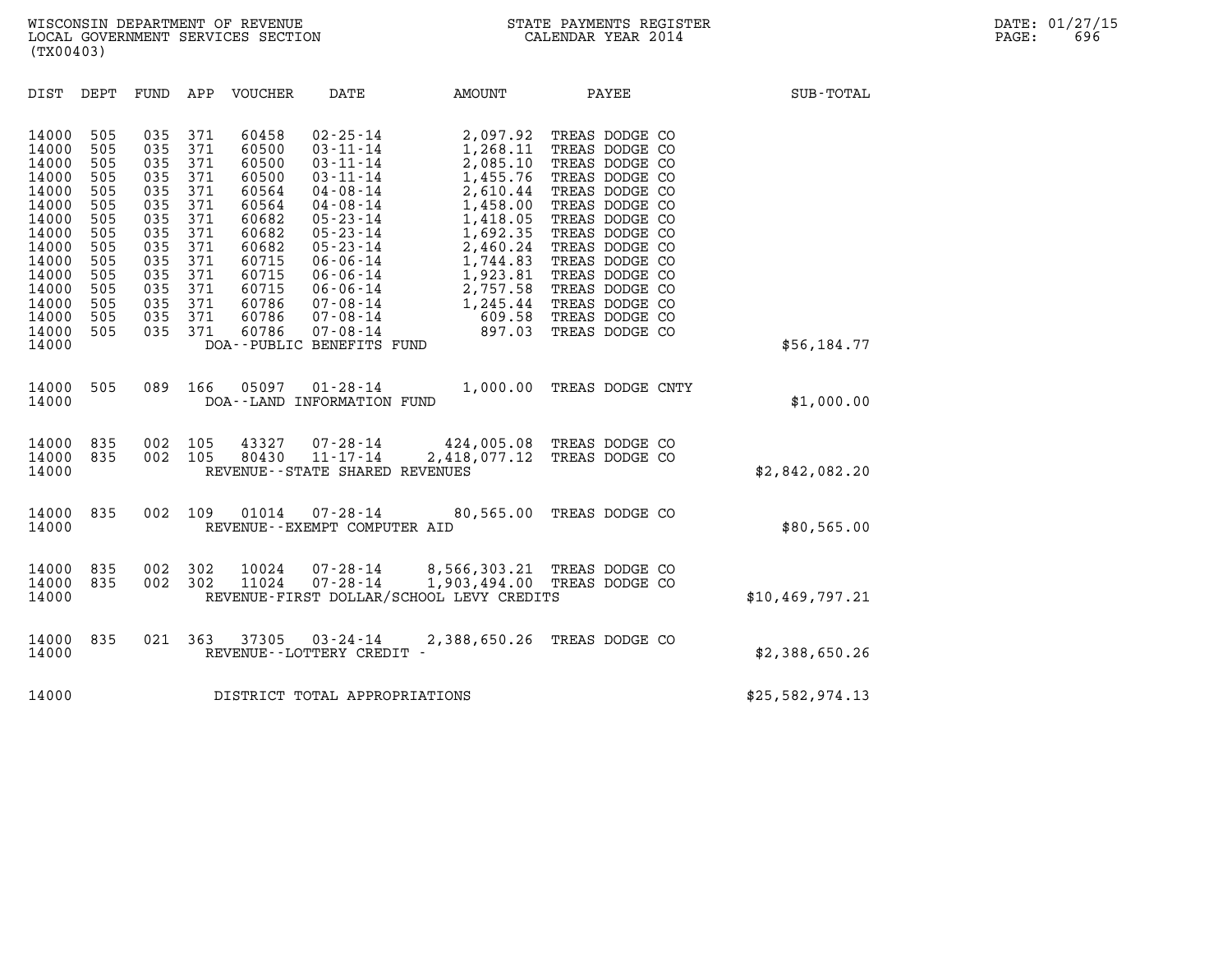| (TX00403)                                                          |                                          |                                 | WISCONSIN DEPARTMENT OF REVENUE<br>LOCAL GOVERNMENT SERVICES SECTION        |                           | STATE PAYMENTS REGISTER<br>CALENDAR YEAR 2014                                                                                                            |               | DATE: 01/27/15<br>PAGE:<br>697 |
|--------------------------------------------------------------------|------------------------------------------|---------------------------------|-----------------------------------------------------------------------------|---------------------------|----------------------------------------------------------------------------------------------------------------------------------------------------------|---------------|--------------------------------|
|                                                                    |                                          | DIST DEPT FUND APP VOUCHER DATE |                                                                             | <b>EXAMPLE THE AMOUNT</b> | PAYEE                                                                                                                                                    | SUB-TOTAL     |                                |
| 14002 165<br>14002                                                 |                                          |                                 | SAFETY/PROF SERV--FIRE INSURANCE DUES                                       |                           | 002 225 00376 06-30-14 8,751.18 TREAS TN ASHIPPUN                                                                                                        | \$8,751.18    |                                |
| 14002 370<br>14002                                                 |                                          |                                 | NAT RESOURCES--FOREST CROP/MFL/CO FOREST                                    |                           | 012 571 37412 06-16-14 132.56 TREAS TN ASHIPPUN                                                                                                          | \$132.56      |                                |
| 14002 370<br>14002                                                 | 012 579                                  |                                 | NAT RESOURCES -- AIDS IN LIEU OF TAXES                                      |                           | 19231 04-16-14 7.50 TREAS TN ASHIPPUN                                                                                                                    | \$7.50        |                                |
| 14002 370<br>14002                                                 |                                          |                                 | NAT RESOURCES - - RU RECYCLING GRANT                                        |                           | 074 670 41431 05-23-14 11,718.67 TREAS TN ASHIPPUN                                                                                                       | \$11,718.67   |                                |
| 14002 395<br>14002<br>395<br>14002<br>395<br>395<br>14002<br>14002 | 011 191<br>011 191<br>011 191<br>011 191 | 30374                           | 20374 07-07-14<br>$10 - 06 - 14$<br>TRANSPORTATION--GENERAL TRANSP AIDS-GTA |                           | 04374  01-06-14  30,775.88  TOWN OF ASHIPPUN<br>10374  04-07-14  30,775.88  TOWN OF ASHIPPUN<br>30,775.88 TOWN OF ASHIPPUN<br>30,775.91 TOWN OF ASHIPPUN | \$123, 103.55 |                                |
| 14002 835<br>835<br>14002<br>14002                                 | 002 105<br>002 105                       | 43286<br>80389                  | 11-17-14<br>REVENUE - - STATE SHARED REVENUES                               |                           | 07-28-14 5,781.18 TREAS TN ASHIPPUN<br>33,144.77 TREAS TN ASHIPPUN                                                                                       | \$38,925.95   |                                |
| 14002 835<br>14002                                                 |                                          |                                 | 002 109 02348 07-28-14<br>REVENUE--EXEMPT COMPUTER AID                      |                           | 68.00 TREAS TN ASHIPPUN                                                                                                                                  | \$68.00       |                                |
| 14002                                                              |                                          |                                 | DISTRICT TOTAL APPROPRIATIONS                                               |                           |                                                                                                                                                          | \$182,707.41  |                                |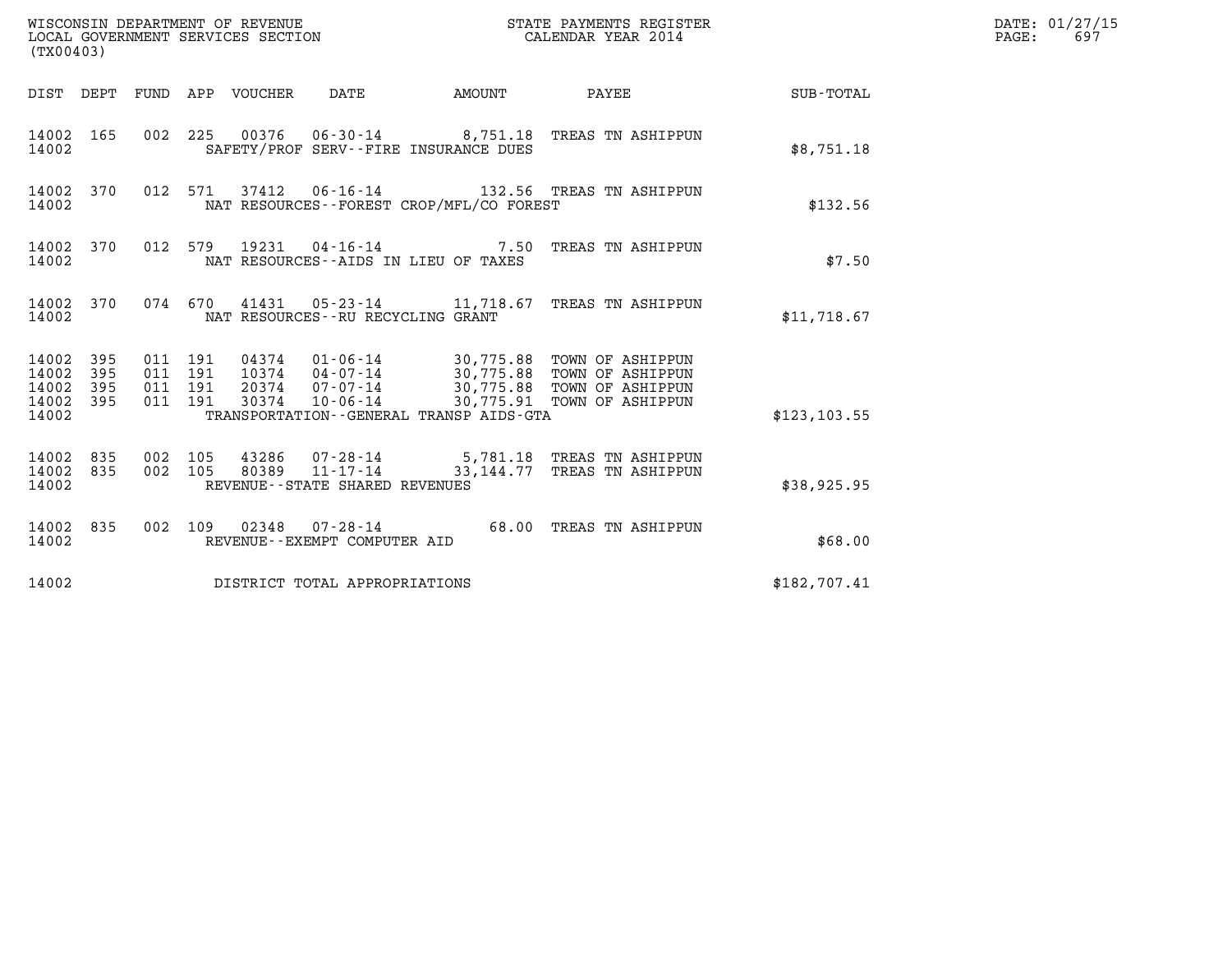| WISCONSIN DEPARTMENT OF REVENUE   | STATE PAYMENTS REGISTER | DATE: 01/27/15 |
|-----------------------------------|-------------------------|----------------|
| LOCAL GOVERNMENT SERVICES SECTION | CALENDAR YEAR 2014      | 698<br>PAGE:   |

| (TX00403)                                |                    |                                          |                         |                                                                  |                                                                                                                                                                                                  | DATE: 01/27/15<br>$\mathtt{PAGE:}$<br>698 |  |
|------------------------------------------|--------------------|------------------------------------------|-------------------------|------------------------------------------------------------------|--------------------------------------------------------------------------------------------------------------------------------------------------------------------------------------------------|-------------------------------------------|--|
|                                          |                    |                                          |                         | DIST DEPT FUND APP VOUCHER DATE AMOUNT                           | PAYEE                                                                                                                                                                                            | SUB-TOTAL                                 |  |
| 14004 165<br>14004                       |                    | 002 225                                  |                         | SAFETY/PROF SERV--FIRE INSURANCE DUES                            | 00377  06-30-14  12, 237.27  TREAS TN BEAVER DAM                                                                                                                                                 | \$12, 237.27                              |  |
| 14004                                    |                    |                                          | 14004 370 002 503 16485 | NAT RESOURCES -- AIDS IN LIEU OF TAXES                           | 01-30-14 3,721.73 TREAS TN BEAVER DAM<br>TOWN SHARE 224.76                                                                                                                                       | \$3,721.73                                |  |
| 14004                                    |                    |                                          |                         | NAT RESOURCES--FOREST CROP/MFL/CO FOREST                         | 14004 370 012 571 37413 06-16-14 8.80 TREAS TN BEAVER DAM                                                                                                                                        | \$8.80                                    |  |
| 14004 370<br>14004                       |                    | 14004 370 012 579<br>012 579             | 19232<br>19232          | NAT RESOURCES--AIDS IN LIEU OF TAXES                             | 04-16-14 219.08 TREAS TN BEAVER DAM<br>04-16-14 518.76 TREAS TN BEAVER DAM                                                                                                                       | \$737.84                                  |  |
| 14004                                    |                    |                                          |                         | NAT RESOURCES--RU RECYCLING GRANT                                | 14004 370 074 670 41432 05-23-14 4,958.40 TREAS TN BEAVER DAM                                                                                                                                    | \$4,958.40                                |  |
| 14004 395<br>14004 395<br>14004<br>14004 | - 395<br>14004 395 | 011 191<br>011 191<br>011 191<br>011 191 |                         | TRANSPORTATION--GENERAL TRANSP AIDS-GTA                          | 04375  01-06-14  30,770.59 TOWN OF BEAVER DAM<br>10375  04-07-14  30,770.59 TOWN OF BEAVER DAM<br>20375  07-07-14  30,770.59 TOWN OF BEAVER DAM<br>30375  10-06-14  30,770.61 TOWN OF BEAVER DAM | \$123,082.38                              |  |
| 14004                                    | 14004 835          | 14004 835 002 105<br>002 105             | 43287                   | REVENUE--STATE SHARED REVENUES                                   | 43287  07-28-14  10,932.85  TREAS TN BEAVER DAM<br>80390  11-17-14  67,309.83  TREAS TN BEAVER DAM                                                                                               | \$78, 242.68                              |  |
| 14004 835<br>14004                       |                    | 002 109                                  | 02349                   | REVENUE--EXEMPT COMPUTER AID                                     | 07-28-14 289.00 TREAS TN BEAVER DAM                                                                                                                                                              | \$289.00                                  |  |
| 14004                                    | 14004 835          |                                          |                         | 002 501 00001 02-03-14<br>DOA-PAYMENT FOR MUNICIPAL SERVICES AID | 267.16 TREAS TN BEAVER DAM                                                                                                                                                                       | \$267.16                                  |  |
| 14004                                    |                    |                                          |                         | REVENUE--LOTTERY CREDIT -                                        | 14004 835 021 363 36043 03-24-14 20,556.82 TREAS TN BEAVER DAM                                                                                                                                   | \$20,556.82                               |  |
| 14004                                    |                    |                                          |                         | DISTRICT TOTAL APPROPRIATIONS                                    |                                                                                                                                                                                                  | \$244, 102.08                             |  |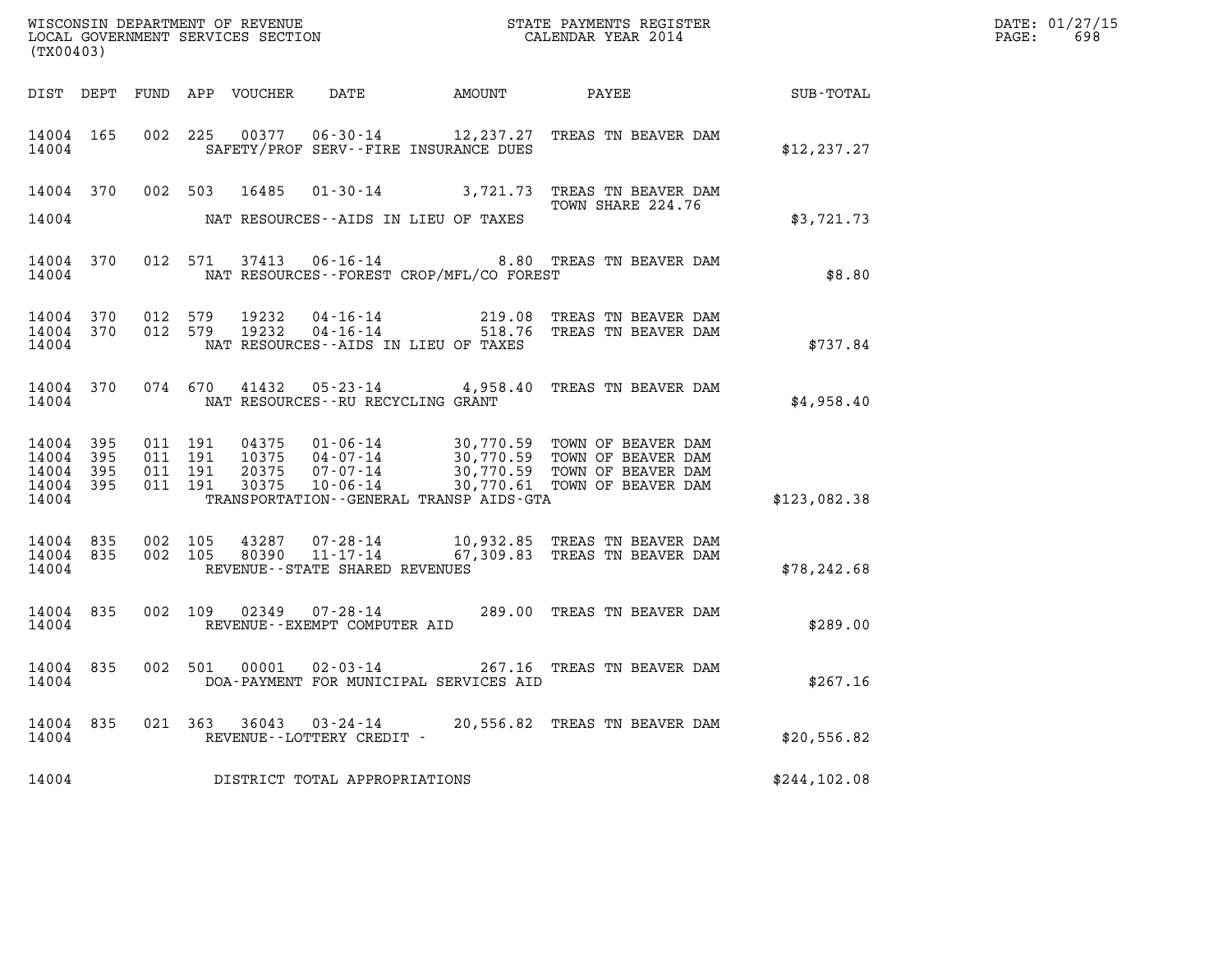| WISCONSIN DEPARTMENT OF REVENUE   | STATE PAYMENTS REGISTER | DATE: 01/27/15 |
|-----------------------------------|-------------------------|----------------|
| LOCAL GOVERNMENT SERVICES SECTION | CALENDAR YEAR 2014      | 699<br>PAGE:   |

| (TX00403)                                 |                          |                          |                          | WISCONSIN DEPARTMENT OF REVENUE<br>LOCAL GOVERNMENT SERVICES SECTION |                                                                            | STATE PAYMENTS REGISTER<br>CALENDAR YEAR 2014                                     |                                                                                    |                  |
|-------------------------------------------|--------------------------|--------------------------|--------------------------|----------------------------------------------------------------------|----------------------------------------------------------------------------|-----------------------------------------------------------------------------------|------------------------------------------------------------------------------------|------------------|
| DIST                                      | DEPT                     | FUND                     | APP                      | VOUCHER                                                              | DATE                                                                       | AMOUNT                                                                            | PAYEE                                                                              | <b>SUB-TOTAL</b> |
| 14006<br>14006                            | 165                      | 002                      | 225                      | 00378                                                                | $06 - 30 - 14$<br>SAFETY/PROF SERV--FIRE INSURANCE DUES                    | 2,803.25                                                                          | TREAS TN BURNETT                                                                   | \$2,803.25       |
| 14006<br>14006                            | 370<br>370               | 002<br>002               | 503<br>503               | 16486<br>16486                                                       | $01 - 30 - 14$<br>$01 - 30 - 14$                                           | 1,173.06<br>7,879.20                                                              | TREAS TN BURNETT<br>TREAS TN BURNETT<br>TOWN SHARE 1029.48                         |                  |
| 14006                                     |                          |                          |                          |                                                                      | NAT RESOURCES--AIDS IN LIEU OF TAXES                                       |                                                                                   |                                                                                    | \$9,052.26       |
| 14006<br>14006                            | 370                      | 012                      | 571                      | 37414                                                                | $06 - 16 - 14$                                                             | NAT RESOURCES - - FOREST CROP/MFL/CO FOREST                                       | 21.25 TREAS TN BURNETT                                                             | \$21.25          |
| 14006<br>14006<br>14006                   | 370<br>370               | 012<br>012               | 579<br>579               | 19233<br>19233                                                       | $04 - 16 - 14$<br>$04 - 16 - 14$<br>NAT RESOURCES -- AIDS IN LIEU OF TAXES | 3,604.89<br>46.66                                                                 | TREAS TN BURNETT<br>TREAS TN BURNETT                                               | \$3,651.55       |
| 14006<br>14006                            | 370                      | 074                      | 670                      | 41433                                                                | $05 - 23 - 14$<br>NAT RESOURCES - - RU RECYCLING GRANT                     | 4,258.92                                                                          | TREAS TN BURNETT                                                                   | \$4,258.92       |
| 14006<br>14006<br>14006<br>14006<br>14006 | 395<br>395<br>395<br>395 | 011<br>011<br>011<br>011 | 191<br>191<br>191<br>191 | 04376<br>10376<br>20376<br>30376                                     | $01 - 06 - 14$<br>04-07-14<br>$07 - 07 - 14$<br>$10 - 06 - 14$             | 15, 131.25<br>15, 131. 25<br>15,131.28<br>TRANSPORTATION--GENERAL TRANSP AIDS-GTA | 15,131.25 TOWN OF BURNETT<br>TOWN OF BURNETT<br>TOWN OF BURNETT<br>TOWN OF BURNETT | \$60,525.03      |
| 14006<br>14006<br>14006                   | 835<br>835               | 002<br>002               | 105<br>105               | 43288<br>80391                                                       | $07 - 28 - 14$<br>$11 - 17 - 14$<br>REVENUE - - STATE SHARED REVENUES      | 3,696.01<br>20,944.07                                                             | TREAS TN BURNETT<br>TREAS TN BURNETT                                               | \$24,640.08      |
| 14006<br>14006                            | 835                      | 002                      | 109                      | 02350                                                                | $07 - 28 - 14$<br>REVENUE--EXEMPT COMPUTER AID                             |                                                                                   | 12.00 TREAS TN BURNETT                                                             | \$12.00          |
| 14006                                     |                          |                          |                          |                                                                      | DISTRICT TOTAL APPROPRIATIONS                                              |                                                                                   |                                                                                    | \$104,964.34     |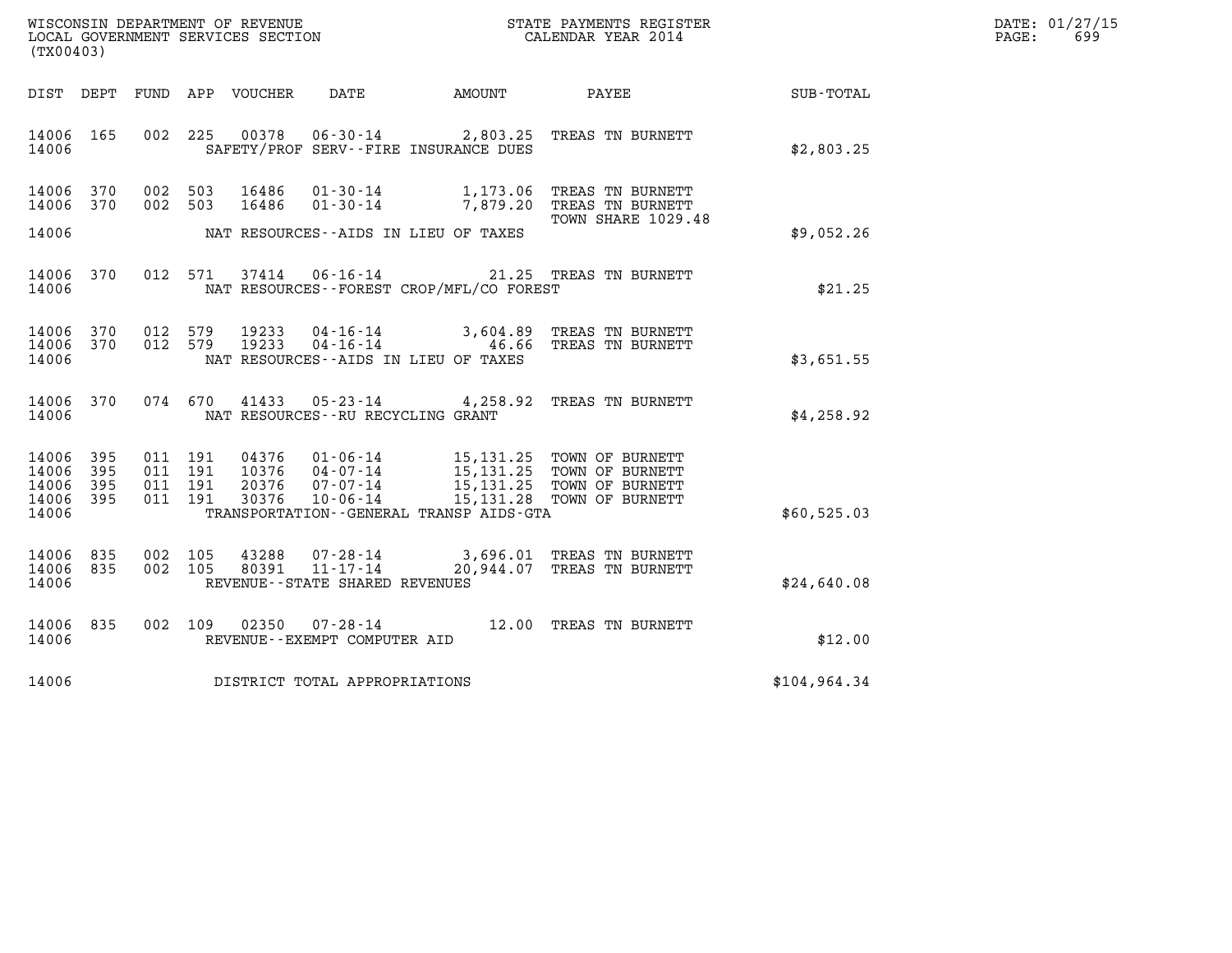| (TX00403)                   |                        |                               |         |       |                                                        |                                              |                                                                                                                                                                                                                       |                                                     | DATE: 01/27/15<br>$\mathtt{PAGE:}$<br>700 |
|-----------------------------|------------------------|-------------------------------|---------|-------|--------------------------------------------------------|----------------------------------------------|-----------------------------------------------------------------------------------------------------------------------------------------------------------------------------------------------------------------------|-----------------------------------------------------|-------------------------------------------|
|                             |                        |                               |         |       |                                                        | DIST DEPT FUND APP VOUCHER DATE AMOUNT PAYEE |                                                                                                                                                                                                                       | $\begin{array}{lcl} \text{SUB - TOTAL} \end{array}$ |                                           |
| 14008 165<br>14008          |                        |                               | 002 225 |       |                                                        | SAFETY/PROF SERV--FIRE INSURANCE DUES        | 00379  06-30-14  3,432.19  TREAS TN CALAMUS                                                                                                                                                                           | \$3,432.19                                          |                                           |
|                             |                        |                               |         |       |                                                        |                                              | 14008 370 002 503 16487 01-30-14 3,771.03 TREAS TN CALAMUS<br>TOWN SHARE 475.60                                                                                                                                       |                                                     |                                           |
| 14008                       |                        |                               |         |       |                                                        | NAT RESOURCES--AIDS IN LIEU OF TAXES         |                                                                                                                                                                                                                       | \$3,771.03                                          |                                           |
| 14008                       | 14008 370              |                               |         |       |                                                        | NAT RESOURCES--FOREST CROP/MFL/CO FOREST     | 012 571 37415 06-16-14 19.00 TREAS TN CALAMUS                                                                                                                                                                         | \$19.00                                             |                                           |
| 14008                       | 14008 370              |                               |         |       |                                                        | NAT RESOURCES--AIDS IN LIEU OF TAXES         | 012 579 19234 04-16-14 66.12 TREAS TN CALAMUS                                                                                                                                                                         | \$66.12                                             |                                           |
| 14008 370<br>14008          |                        |                               | 074 670 | 41434 | $05 - 23 - 14$<br>NAT RESOURCES - - RU RECYCLING GRANT |                                              | 537.79 TREAS TN CALAMUS                                                                                                                                                                                               | \$537.79                                            |                                           |
| 14008 395<br>14008<br>14008 | 395<br>395             | 011 191<br>011 191<br>011 191 |         |       |                                                        |                                              | 04377  01-06-14  21,217.63  TOWN OF CALAMUS<br>10377  04-07-14  21,217.63  TOWN OF CALAMUS<br>20377  07-07-14  21,217.63  TOWN OF CALAMUS<br>07-07-14 21,217.63 TOWN OF CALAMUS<br>10-06-14 21,217.64 TOWN OF CALAMUS |                                                     |                                           |
| 14008<br>14008              | 395                    | 011 191                       |         | 30377 |                                                        | TRANSPORTATION--GENERAL TRANSP AIDS-GTA      |                                                                                                                                                                                                                       | \$84,870.53                                         |                                           |
| 14008                       | 14008 835<br>14008 835 | 002 105<br>002 105            |         |       | REVENUE--STATE SHARED REVENUES                         |                                              | 43289 07-28-14 4,714.03 TREAS TN CALAMUS<br>80392 11-17-14 26,438.72 TREAS TN CALAMUS                                                                                                                                 | \$31,152.75                                         |                                           |
| 14008 835<br>14008          |                        |                               |         |       | REVENUE--EXEMPT COMPUTER AID                           |                                              | 002 109 02351 07-28-14 14.00 TREAS TN CALAMUS                                                                                                                                                                         | \$14.00                                             |                                           |
| 14008 835<br>14008          |                        |                               |         |       | REVENUE--LOTTERY CREDIT -                              |                                              | 021 363 36044 03-24-14 2,183.71 TREAS TN CALAMUS                                                                                                                                                                      | \$2,183.71                                          |                                           |
| 14008                       |                        |                               |         |       | DISTRICT TOTAL APPROPRIATIONS                          |                                              |                                                                                                                                                                                                                       | \$126,047.12                                        |                                           |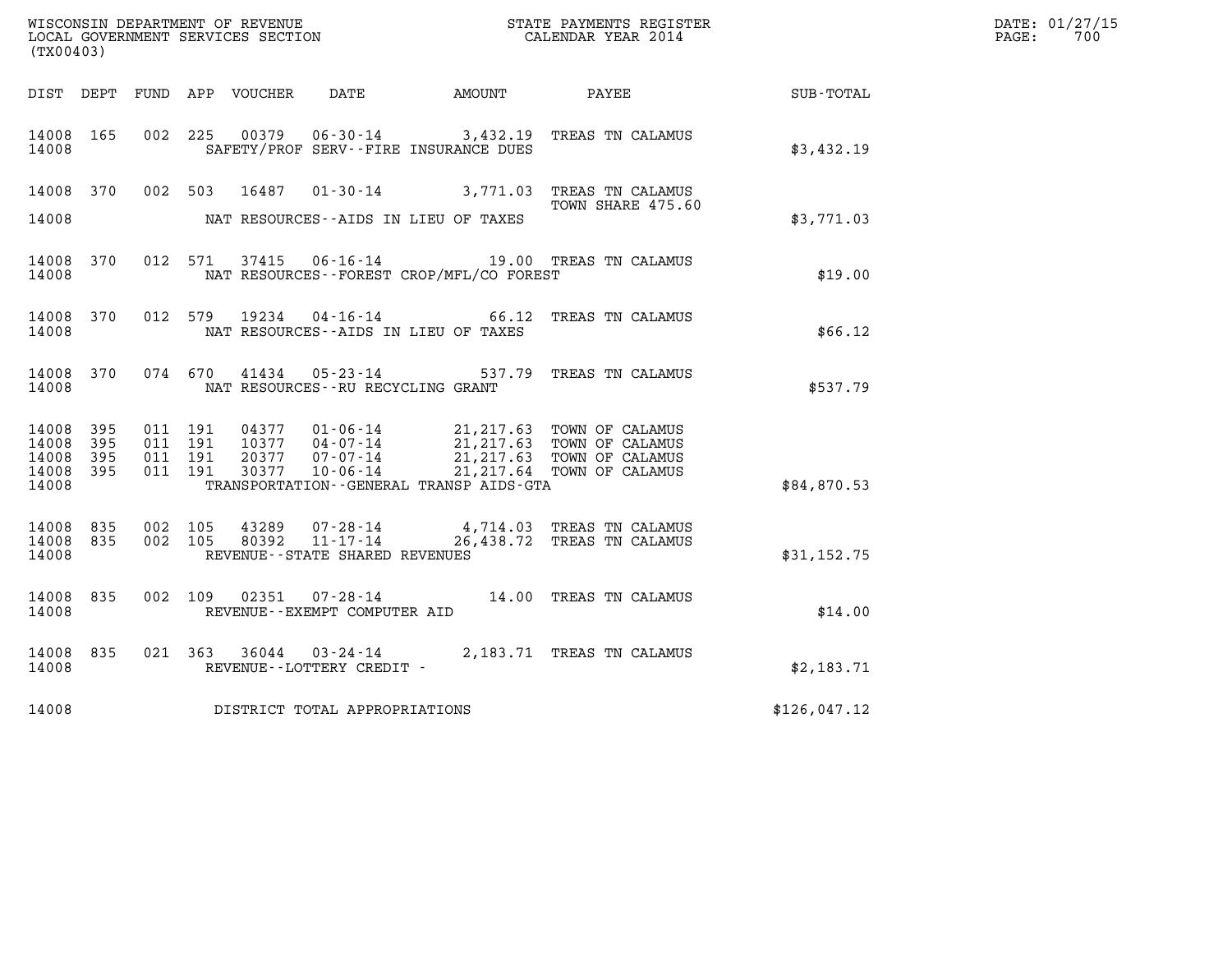| (TX00403)                                     |                   |                                          |         |                                                             |                                         | WISCONSIN DEPARTMENT OF REVENUE<br>LOCAL GOVERNMENT SERVICES SECTION<br>CALENDAR YEAR 2014                                                                                           |              | DATE: 01/27/15<br>PAGE: 701 |
|-----------------------------------------------|-------------------|------------------------------------------|---------|-------------------------------------------------------------|-----------------------------------------|--------------------------------------------------------------------------------------------------------------------------------------------------------------------------------------|--------------|-----------------------------|
|                                               |                   |                                          |         |                                                             |                                         | DIST DEPT FUND APP VOUCHER DATE AMOUNT PAYEE TOTAL                                                                                                                                   |              |                             |
| 14010 165<br>14010                            |                   |                                          |         |                                                             | SAFETY/PROF SERV--FIRE INSURANCE DUES   | 002 225 00380 06-30-14 2,084.47 TREAS TN CHESTER                                                                                                                                     | \$2,084.47   |                             |
|                                               |                   |                                          |         |                                                             |                                         | 14010 370 002 503 16488 01-30-14 616.69 TREAS TN CHESTER<br>TOWN SHARE 39.20                                                                                                         |              |                             |
| 14010                                         |                   |                                          |         |                                                             | NAT RESOURCES--AIDS IN LIEU OF TAXES    |                                                                                                                                                                                      | \$616.69     |                             |
| 14010                                         | 14010 370         |                                          |         |                                                             | NAT RESOURCES--AIDS IN LIEU OF TAXES    | 012 579 19235 04-16-14 61.64 TREAS TN CHESTER                                                                                                                                        | \$61.64      |                             |
| 14010                                         | 14010 370         |                                          |         | 074 670 41435 05-23-14<br>NAT RESOURCES--RU RECYCLING GRANT |                                         | 528.48 TREAS TN CHESTER                                                                                                                                                              | \$528.48     |                             |
| 14010 395<br>14010<br>14010<br>14010<br>14010 | 395<br>395<br>395 | 011 191<br>011 191<br>011 191<br>011 191 |         |                                                             | TRANSPORTATION--GENERAL TRANSP AIDS-GTA | 04378  01-06-14  9,208.95  TOWN OF CHESTER<br>10378  04-07-14  9,208.95  TOWN OF CHESTER<br>20378  07-07-14  9,208.95  TOWN OF CHESTER<br>30378  10-06-14  9,208.95  TOWN OF CHESTER | \$36,835.80  |                             |
| 14010 835<br>14010                            | 14010 835         | 002 105                                  | 002 105 | REVENUE--STATE SHARED REVENUES                              |                                         | $43290$ $07 - 28 - 14$ 2,117.27 TREAS TN CHESTER<br>80393 11-17-14 11,997.84 TREAS TN CHESTER                                                                                        | \$14, 115.11 |                             |
| 14010                                         | 14010 835         |                                          |         | REVENUE--EXEMPT COMPUTER AID                                |                                         | 002 109 02352 07-28-14 22.00 TREAS TN CHESTER                                                                                                                                        | \$22.00      |                             |
| 14010 835<br>14010                            |                   |                                          |         |                                                             | DOA-PAYMENT FOR MUNICIPAL SERVICES AID  | 002 501 00001 02-03-14 788.79 TREAS TN CHESTER                                                                                                                                       | \$788.79     |                             |
| 14010 835<br>14010                            |                   |                                          |         | REVENUE--LOTTERY CREDIT -                                   |                                         | 021 363 36045 03-24-14 1,513.12 TREAS TN CHESTER                                                                                                                                     | \$1,513.12   |                             |
| 14010                                         |                   |                                          |         | DISTRICT TOTAL APPROPRIATIONS                               |                                         |                                                                                                                                                                                      | \$56,566.10  |                             |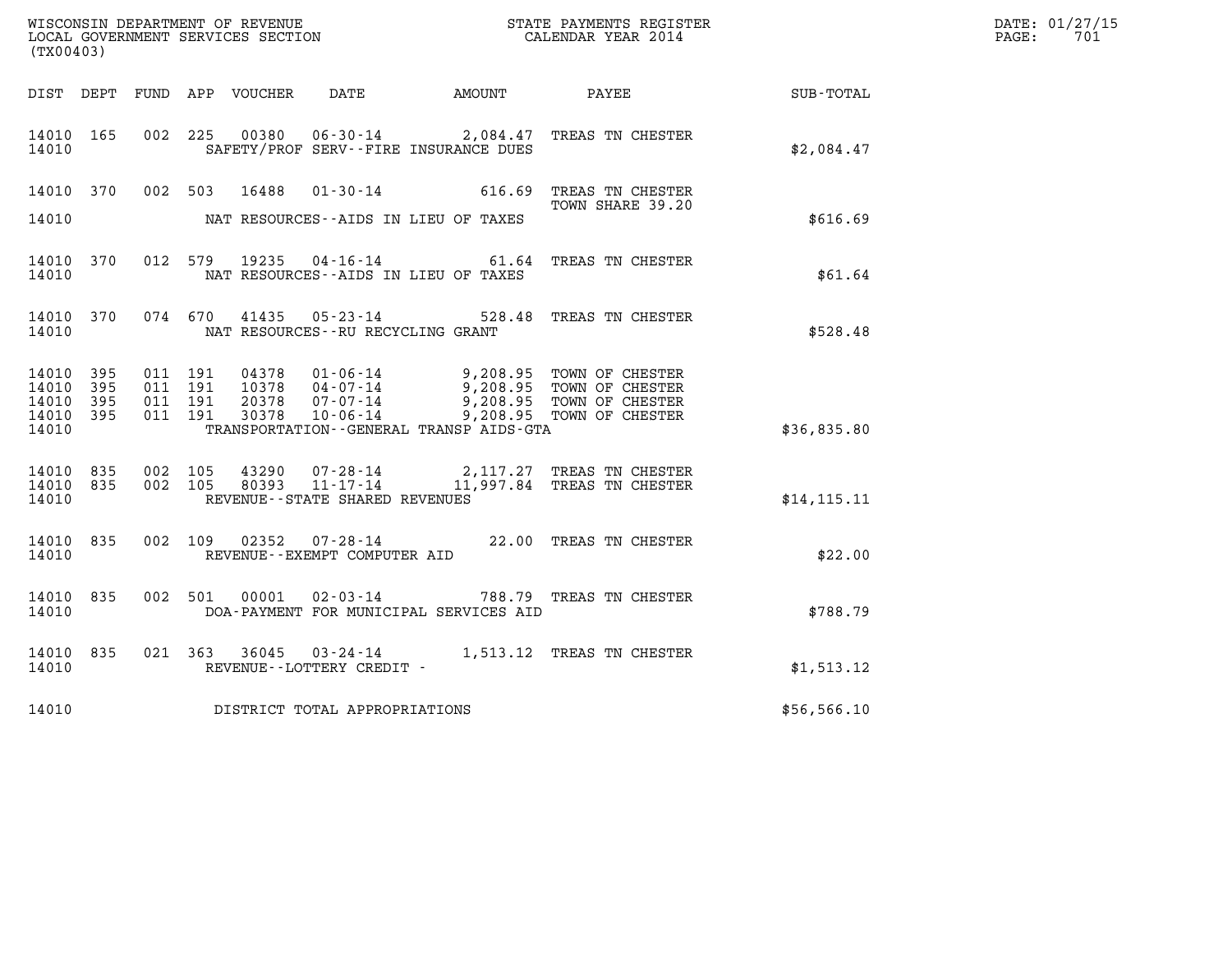| WISCONSIN DEPARTMENT OF REVENUE   | STATE PAYMENTS REGISTER | DATE: 01/27/15 |
|-----------------------------------|-------------------------|----------------|
| LOCAL GOVERNMENT SERVICES SECTION | CALENDAR YEAR 2014      | 702<br>PAGE:   |

| (TX00403)                                             |     |  |  |  |                                     |                                            |                                                                                                                                                                                                                                                                                                                                                    |                                                        | DATE: 01/27/15<br>PAGE: 702 |
|-------------------------------------------------------|-----|--|--|--|-------------------------------------|--------------------------------------------|----------------------------------------------------------------------------------------------------------------------------------------------------------------------------------------------------------------------------------------------------------------------------------------------------------------------------------------------------|--------------------------------------------------------|-----------------------------|
|                                                       |     |  |  |  |                                     |                                            |                                                                                                                                                                                                                                                                                                                                                    | DIST DEPT FUND APP VOUCHER DATE AMOUNT PAYEE SUB-TOTAL |                             |
| 14012                                                 |     |  |  |  |                                     | SAFETY/PROF SERV--FIRE INSURANCE DUES      | 14012 165 002 225 00381 06-30-14 2,641.53 TREAS TN CLYMAN                                                                                                                                                                                                                                                                                          | \$2,641.53                                             |                             |
| 14012 370                                             |     |  |  |  |                                     |                                            | 002 503 16489 01-30-14 349.32 TREAS TN CLYMAN<br>TOWN SHARE 34.79                                                                                                                                                                                                                                                                                  |                                                        |                             |
|                                                       |     |  |  |  |                                     | 14012 NAT RESOURCES--AIDS IN LIEU OF TAXES |                                                                                                                                                                                                                                                                                                                                                    | \$349.32                                               |                             |
| 14012                                                 |     |  |  |  |                                     | NAT RESOURCES -- FOREST CROP/MFL/CO FOREST | 14012 370 012 571 37416 06-16-14 15.91 TREAS TN CLYMAN                                                                                                                                                                                                                                                                                             | \$15.91                                                |                             |
| 14012                                                 |     |  |  |  |                                     | NAT RESOURCES--AIDS IN LIEU OF TAXES       | 14012 370 012 579 19236 04-16-14 19.75 TREAS TN CLYMAN                                                                                                                                                                                                                                                                                             | \$19.75                                                |                             |
| 14012 395<br>14012<br>14012 395<br>14012 395<br>14012 | 395 |  |  |  |                                     | TRANSPORTATION--GENERAL TRANSP AIDS-GTA    | $\begin{array}{cccc} 011 & 191 & 04379 & 01\cdot 06\cdot 14 & 9,753.46 & \text{TOWN OF CLYMAN} \\ 011 & 191 & 10379 & 04\cdot 07\cdot 14 & 9,753.46 & \text{TOWN OF CLYMAN} \\ 011 & 191 & 20379 & 07\cdot 07\cdot 14 & 9,753.46 & \text{TOWN OF CLYMAN} \\ 011 & 191 & 30379 & 10\cdot 06\cdot 14 & 9,753.49 & \text{TOWN OF CLYMAN} \end{array}$ | \$39,013.87                                            |                             |
| 14012 835<br>14012 835<br>14012                       |     |  |  |  | REVENUE--STATE SHARED REVENUES      |                                            | 002 105 43291 07-28-14 2,415.48 TREAS TN CLYMAN<br>002 105 80394 11-17-14 13,682.29 TREAS TN CLYMAN                                                                                                                                                                                                                                                | \$16,097.77                                            |                             |
| 14012                                                 |     |  |  |  | REVENUE--EXEMPT COMPUTER AID        |                                            | 14012 835 002 109 02353 07-28-14 16.00 TREAS TN CLYMAN                                                                                                                                                                                                                                                                                             | \$16.00                                                |                             |
|                                                       |     |  |  |  | 14012 DISTRICT TOTAL APPROPRIATIONS |                                            |                                                                                                                                                                                                                                                                                                                                                    | \$58,154.15                                            |                             |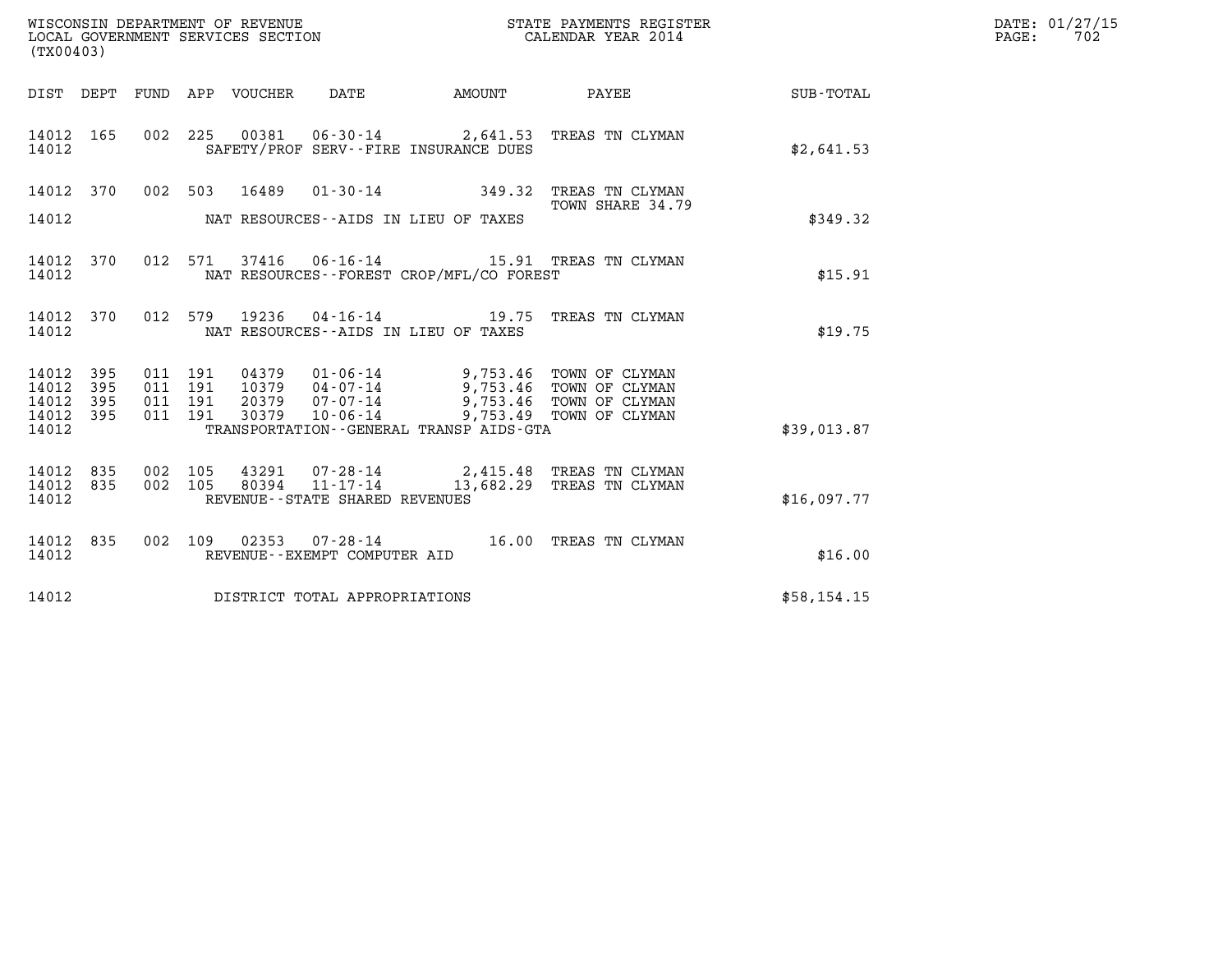| (TX00403)                                                             |                                          |     |       | WISCONSIN DEPARTMENT OF REVENUE<br>LOCAL GOVERNMENT SERVICES SECTION                                                                                                                   |                        | STATE PAYMENTS REGISTER<br>CALENDAR YEAR 2014                                      |               | DATE: 01/27/15<br>$\mathtt{PAGE}$ :<br>703 |
|-----------------------------------------------------------------------|------------------------------------------|-----|-------|----------------------------------------------------------------------------------------------------------------------------------------------------------------------------------------|------------------------|------------------------------------------------------------------------------------|---------------|--------------------------------------------|
| DIST DEPT FUND APP VOUCHER                                            |                                          |     |       | DATE                                                                                                                                                                                   |                        | AMOUNT PAYEE                                                                       | SUB-TOTAL     |                                            |
| 14014 165<br>14014                                                    |                                          |     |       | SAFETY/PROF SERV--FIRE INSURANCE DUES                                                                                                                                                  |                        | 002 225 00382 06-30-14 3,719.70 TREAS TN ELBA                                      | \$3,719.70    |                                            |
| 14014 370<br>14014                                                    |                                          |     |       | NAT RESOURCES--FOREST CROP/MFL/CO FOREST                                                                                                                                               |                        | 012 571 37417 06-16-14 31.20 TREAS TN ELBA                                         | \$31.20       |                                            |
| 14014<br>395<br>14014<br>395<br>14014<br>395<br>14014<br>395<br>14014 | 011 191<br>011 191<br>011 191<br>011 191 |     | 30380 | 04380 01-06-14 24,319.03 TOWN OF ELBA<br>10380 04-07-14 24,319.03 TOWN OF ELBA<br>20380  07-07-14  24,319.03  TOWN OF ELBA<br>10-06-14<br>TRANSPORTATION - - GENERAL TRANSP AIDS - GTA | 24,319.06 TOWN OF ELBA |                                                                                    | \$97, 276.15  |                                            |
|                                                                       |                                          |     |       |                                                                                                                                                                                        |                        |                                                                                    |               |                                            |
| 14014 835<br>14014 835<br>14014                                       | 002 105<br>002 105                       |     |       | REVENUE--STATE SHARED REVENUES                                                                                                                                                         |                        | 43292 07-28-14 1,932.89 TREAS TN ELBA<br>80395  11-17-14  11,093.64  TREAS TN ELBA | \$13,026.53   |                                            |
| 14014<br>835<br>14014 835<br>14014                                    | 002<br>002 109                           | 109 | 05088 | REVENUE--EXEMPT COMPUTER AID                                                                                                                                                           |                        | 02354  07-28-14  17.00 TREAS TN ELBA<br>07-28-14 1,031.00 TREAS TN ELBA            | \$1,048.00    |                                            |
| 14014                                                                 |                                          |     |       | DISTRICT TOTAL APPROPRIATIONS                                                                                                                                                          |                        |                                                                                    | \$115, 101.58 |                                            |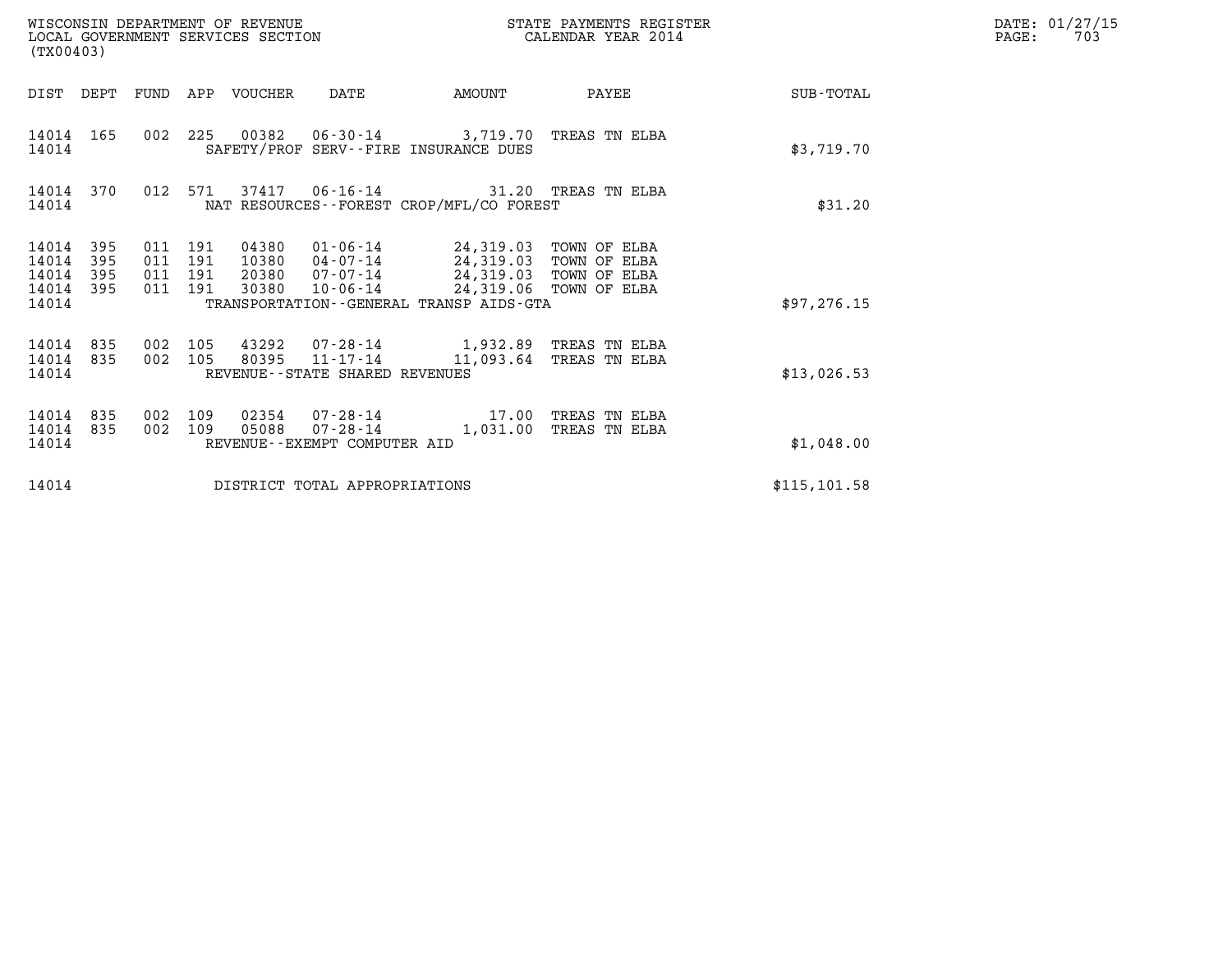| (TX00403)                                 |                          |                                          |                                 | WISCONSIN DEPARTMENT OF REVENUE<br>LOCAL GOVERNMENT SERVICES SECTION |                                                                                                                                                                                                                             | STATE PAYMENTS REGISTER<br>CALENDAR YEAR 2014                      |              | DATE: 01/27/15<br>$\mathtt{PAGE}$ :<br>704 |
|-------------------------------------------|--------------------------|------------------------------------------|---------------------------------|----------------------------------------------------------------------|-----------------------------------------------------------------------------------------------------------------------------------------------------------------------------------------------------------------------------|--------------------------------------------------------------------|--------------|--------------------------------------------|
|                                           |                          |                                          | DIST DEPT FUND APP VOUCHER DATE |                                                                      | AMOUNT PAYEE                                                                                                                                                                                                                |                                                                    | SUB-TOTAL    |                                            |
| 14016 165<br>14016                        |                          |                                          |                                 |                                                                      | SAFETY/PROF SERV--FIRE INSURANCE DUES                                                                                                                                                                                       | 002 225 00383 06-30-14 4,743.96 TREAS TN EMMET                     | \$4,743.96   |                                            |
| 14016 370<br>14016                        |                          |                                          |                                 |                                                                      | NAT RESOURCES - - FOREST CROP/MFL/CO FOREST                                                                                                                                                                                 | 012 571 37418 06-16-14 29.40 TREAS TN EMMET                        | \$29.40      |                                            |
| 14016 370<br>14016                        |                          |                                          |                                 | NAT RESOURCES--RU RECYCLING GRANT                                    |                                                                                                                                                                                                                             | 074 670 41436 05-23-14 4,643.45 TREAS TN EMMET                     | \$4,643.45   |                                            |
| 14016<br>14016<br>14016<br>14016<br>14016 | 395<br>395<br>395<br>395 | 011 191<br>011 191<br>011 191<br>011 191 |                                 |                                                                      | 04381  01-06-14  20,640.75  TOWN OF EMMET<br>10381  04-07-14  20,640.75  TOWN OF EMMET<br>20381  07-07-14  20,640.75  TOWN OF EMMET<br>30381  10-06-14  20,640.75  TOWN OF EMMET<br>TRANSPORTATION--GENERAL TRANSP AIDS-GTA |                                                                    | \$82,563.00  |                                            |
| 14016 455<br>14016                        |                          |                                          |                                 | JUSTICE - - LAW ENFORCEMENT TRAINING                                 |                                                                                                                                                                                                                             | 002 231 01897 02-27-14 160.00 TREAS TN EMMET                       | \$160.00     |                                            |
| 14016 835<br>14016<br>14016               | 835                      | 002 105<br>002 105                       | 80396                           | 11-17-14<br>REVENUE - - STATE SHARED REVENUES                        |                                                                                                                                                                                                                             | 43293 07-28-14 2,410.71 TREAS TN EMMET<br>16,600.07 TREAS TN EMMET | \$19,010.78  |                                            |
| 14016 835<br>14016                        |                          |                                          |                                 | REVENUE--EXEMPT COMPUTER AID                                         |                                                                                                                                                                                                                             | 002 109 02355 07-28-14 185.00 TREAS TN EMMET                       | \$185.00     |                                            |
| 14016                                     |                          |                                          |                                 | DISTRICT TOTAL APPROPRIATIONS                                        |                                                                                                                                                                                                                             |                                                                    | \$111,335.59 |                                            |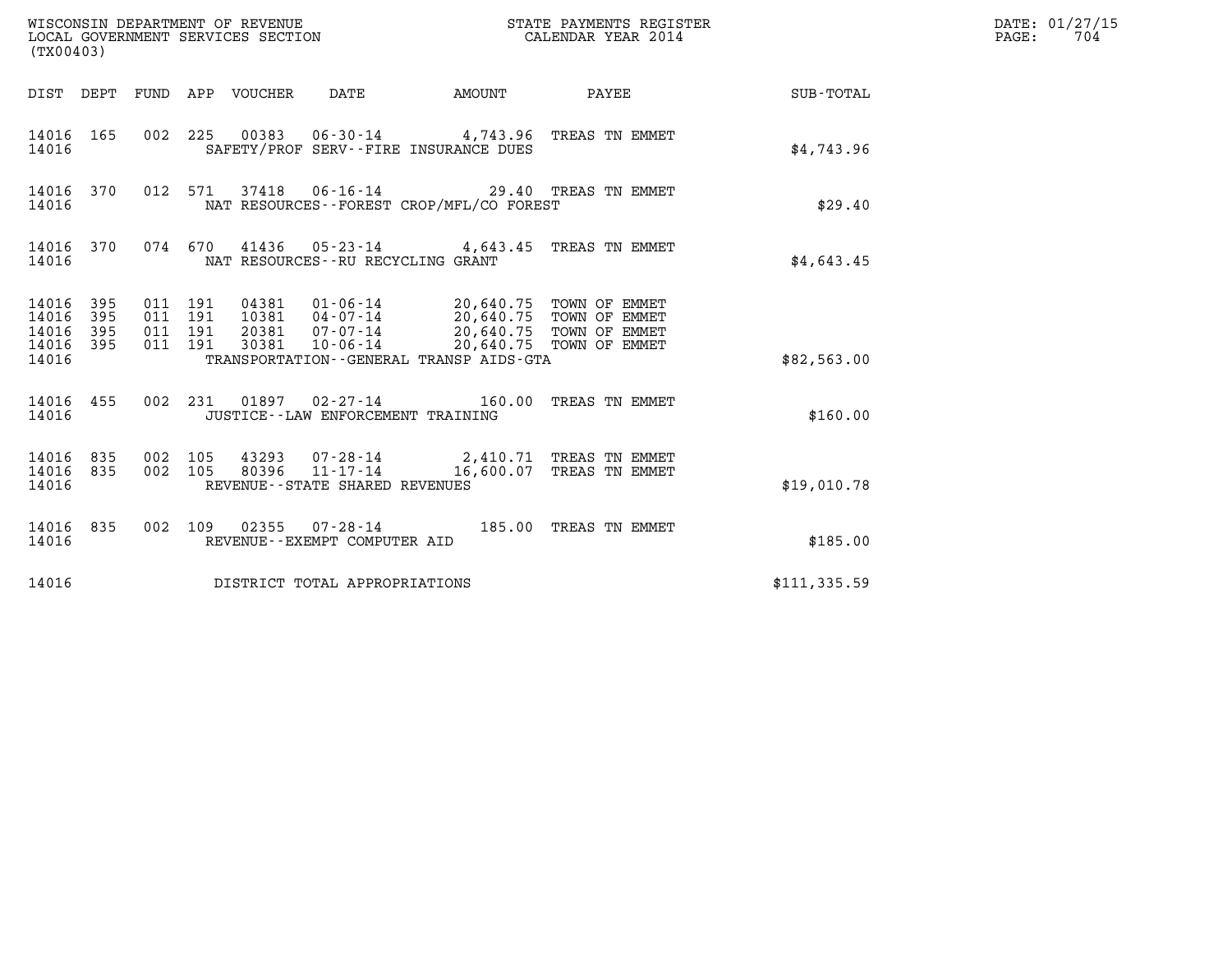| DATE: | 01/27/15 |
|-------|----------|
| PAGE: | 705      |

| WISCONSIN DEPARTMENT OF REVENUE<br>LOCAL GOVERNMENT SERVICES SECTION<br>CALENDAR YEAR 2014<br>(TX00403) |  |                    |                    |                |                                                              |                                                |                                                                                                                                                                                                                                                                                                                                         |             | DATE: 01/27/15<br>$\mathtt{PAGE:}$<br>705 |
|---------------------------------------------------------------------------------------------------------|--|--------------------|--------------------|----------------|--------------------------------------------------------------|------------------------------------------------|-----------------------------------------------------------------------------------------------------------------------------------------------------------------------------------------------------------------------------------------------------------------------------------------------------------------------------------------|-------------|-------------------------------------------|
|                                                                                                         |  |                    |                    |                |                                                              |                                                | DIST DEPT FUND APP VOUCHER DATE AMOUNT PAYEE SUB-TOTAL                                                                                                                                                                                                                                                                                  |             |                                           |
| 14018                                                                                                   |  |                    |                    |                |                                                              | SAFETY/PROF SERV--FIRE INSURANCE DUES          | 14018 165 002 225 00384 06-30-14 7,223.76 TREAS TN FOX LAKE                                                                                                                                                                                                                                                                             | \$7,223.76  |                                           |
| 14018                                                                                                   |  |                    |                    |                |                                                              | NAT RESOURCES-SEVERANCE/YIELD/WITHDRAWAL       | $\begin{tabular}{cccccc} 14\,018 & 370 & 000 & 001 & 01DNR & 06-19-14 & & 228.53 & TREAS TOWN FOX LAKE \\ 14\,018 & 370 & 000 & 001 & 02DNR & 09-11-14 & & 1,135.29 & TREAS TOWN FOX LAKE \end{tabular}$                                                                                                                                | \$1,363.82  |                                           |
|                                                                                                         |  |                    |                    |                |                                                              | 14018 MAT RESOURCES - AIDS IN LIEU OF TAXES    | 14018 370 002 503 16490 01-30-14 8,474.34 TREAS TN FOX LAKE<br>TOWN SHARE 824.56                                                                                                                                                                                                                                                        | \$8,474.34  |                                           |
|                                                                                                         |  |                    |                    |                |                                                              |                                                | $\begin{tabular}{lllllll} 14018 & 370 & 012 & 381 & 00548 & 03\texttt{-}28\texttt{-}14 & & 277.76 & \texttt{TREAS TN FOX LAKE} \\ 14018 & & \texttt{NAT RESOURCES}\texttt{--BOAT PATROL} & & & & & & \\ \end{tabular}$                                                                                                                  | \$277.76    |                                           |
|                                                                                                         |  |                    |                    |                |                                                              | 14018 MAT RESOURCES - BOATING ENFORCEMENT AIDS | 14018 370 012 550 00548 03-28-14 962.45 TREAS TN FOX LAKE                                                                                                                                                                                                                                                                               | \$962.45    |                                           |
|                                                                                                         |  |                    |                    |                |                                                              | 14018 MAT RESOURCES--FOREST CROP/MFL/CO FOREST | 14018 370 012 571 37419 06-16-14 34.80 TREAS TN FOX LAKE                                                                                                                                                                                                                                                                                | \$34.80     |                                           |
| 14018                                                                                                   |  |                    |                    |                |                                                              | NAT RESOURCES--AIDS IN LIEU OF TAXES           | $\begin{tabular}{cccc} 14018 & 370 & 012 & 579 & 19237 & 04-16-14 & & 4.71 \end{tabular} \begin{tabular}{cccc} 14018 & 370 & 012 & 579 & 19237 & 04-16-14 & & 17.60 \end{tabular} \begin{tabular}{cccc} 14018 & 370 & 012 & 579 & 19237 & 04-16-14 & & 17.60 \end{tabular} \begin{tabular}{cccc} 14018 & 370 & 012 & 579 & 19237 & 04-$ | \$371.26    |                                           |
|                                                                                                         |  |                    |                    |                |                                                              | 14018 MAT RESOURCES--RU RECYCLING GRANT        | 14018 370 074 670 41437 05-23-14 6,104.11 TREAS TN FOX LAKE                                                                                                                                                                                                                                                                             | \$6,104.11  |                                           |
| 14018 395<br>14018 395<br>14018 395<br>14018 395<br>14018                                               |  |                    | 011 191<br>011 191 | 20382<br>30382 | 07-07-14<br>$10 - 06 - 14$                                   | TRANSPORTATION--GENERAL TRANSP AIDS-GTA        | 011 191 04382 01-06-14 19,492.27 TOWN OF FOX LAKE<br>011 191 10382 04-07-14 19,492.27 TOWN OF FOX LAKE<br>19,492.27 TOWN OF FOX LAKE<br>19,492.30 TOWN OF FOX LAKE                                                                                                                                                                      | \$77,969.11 |                                           |
| 14018 455<br>14018                                                                                      |  |                    |                    | 002 231 01390  | 02-19-14<br>JUSTICE -- LAW ENFORCEMENT TRAINING              |                                                | 160.00 TREAS TN FOX LAKE                                                                                                                                                                                                                                                                                                                | \$160.00    |                                           |
| 14018 835<br>14018 835<br>14018                                                                         |  | 002 105<br>002 105 |                    | 43294<br>80397 | 07-28-14<br>$11 - 17 - 14$<br>REVENUE--STATE SHARED REVENUES |                                                | 5,536.67 TREAS TN FOX LAKE<br>31,486.13 TREAS TN FOX LAKE                                                                                                                                                                                                                                                                               | \$37,022.80 |                                           |

14018 835 002 109 02356 07-28-14 11.00 TREAS TN FOX LAKE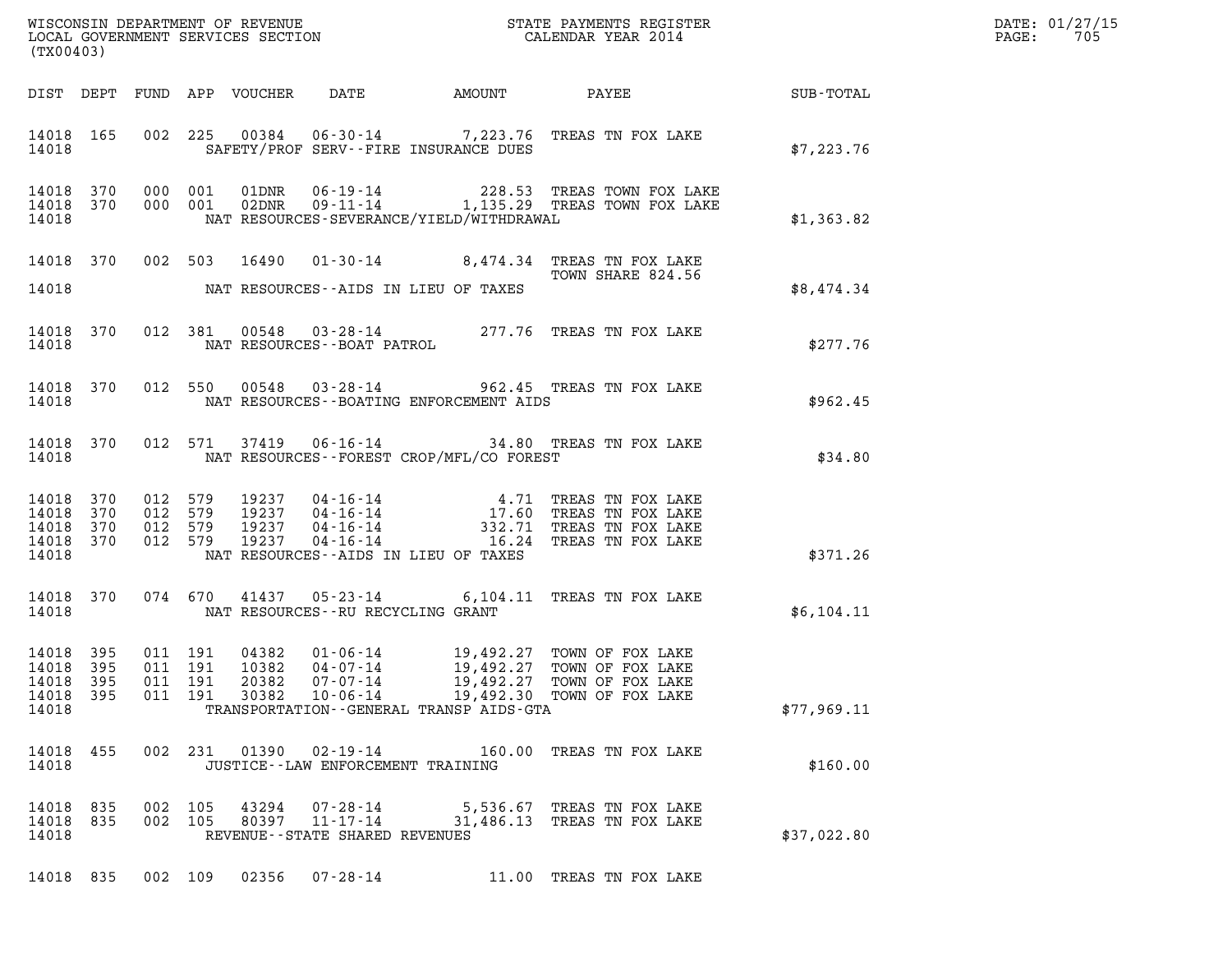| WISCONSIN DEPARTMENT OF REVENUE<br>LOCAL GOVERNMENT SERVICES SECTION |             |         |                                                    |           | STATE PAYMENTS REGISTER<br>CALENDAR YEAR 2014 |              | DATE: 01/27/15<br>706<br>PAGE: |
|----------------------------------------------------------------------|-------------|---------|----------------------------------------------------|-----------|-----------------------------------------------|--------------|--------------------------------|
| (TX00403)                                                            |             |         |                                                    |           |                                               |              |                                |
| DIST<br>DEPT                                                         | FUND<br>APP | VOUCHER | DATE                                               | AMOUNT    | PAYEE                                         | SUB-TOTAL    |                                |
| 14018                                                                |             |         | REVENUE--EXEMPT COMPUTER AID                       |           |                                               | \$11.00      |                                |
| 835<br>14018<br>14018                                                | 002<br>501  | 00001   | 02-03-14<br>DOA-PAYMENT FOR MUNICIPAL SERVICES AID | 12,863.10 | TREAS TN FOX LAKE                             | \$12,863.10  |                                |
| 14018                                                                |             |         | DISTRICT TOTAL APPROPRIATIONS                      |           |                                               | \$152,838.31 |                                |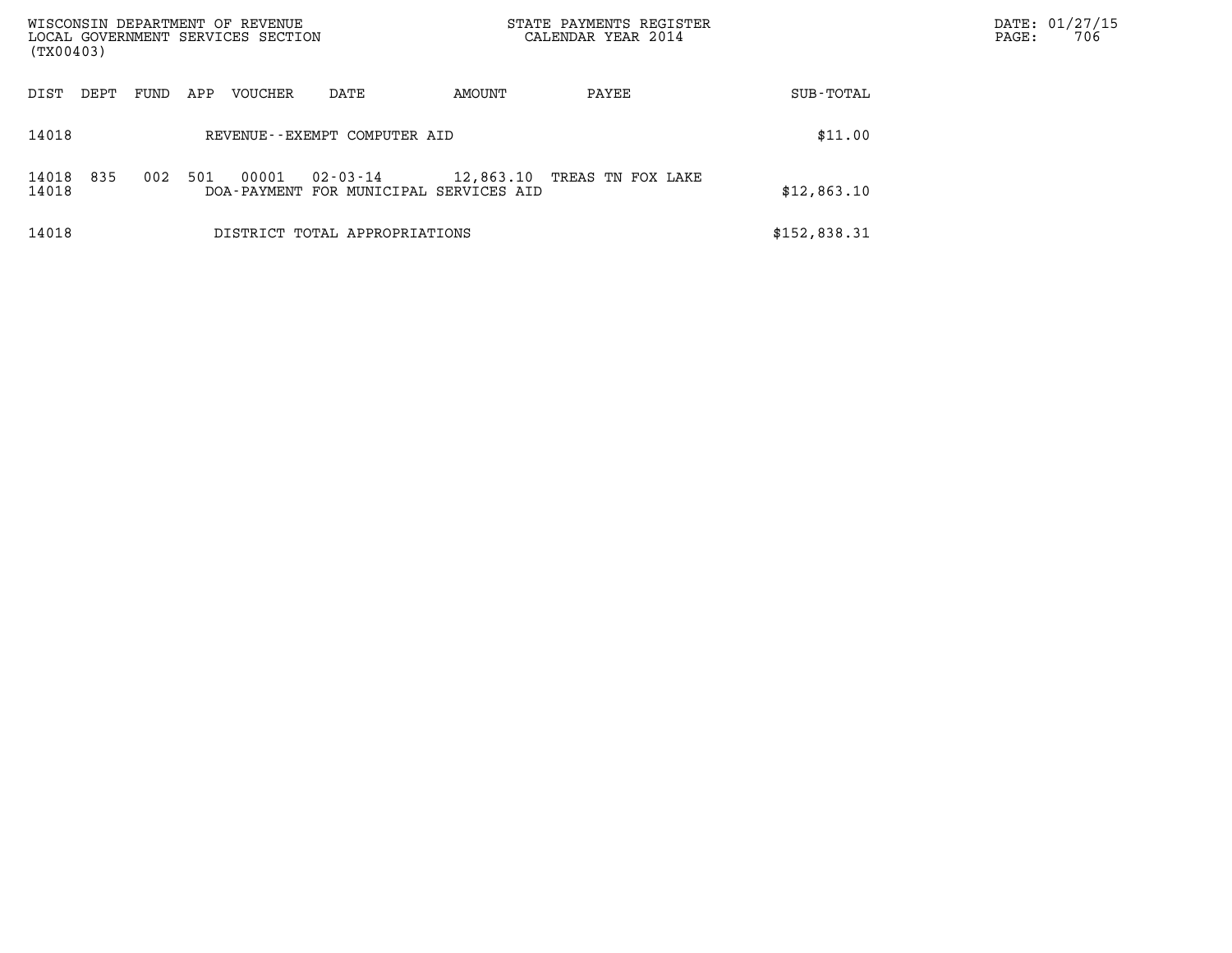| (TX00403)                                                       | WISCONSIN DEPARTMENT OF REVENUE<br>STATE PAYMENTS REGISTER<br>LOCAL GOVERNMENT SERVICES SECTION<br>CALENDAR YEAR 2014                                                                                                                                                    | $\mathtt{PAGE:}$ | DATE: 01/27/15<br>707 |
|-----------------------------------------------------------------|--------------------------------------------------------------------------------------------------------------------------------------------------------------------------------------------------------------------------------------------------------------------------|------------------|-----------------------|
|                                                                 | DIST DEPT FUND APP VOUCHER DATE<br>AMOUNT                                                                                                                                                                                                                                | PAYEE SUB-TOTAL  |                       |
| 14020 165<br>14020                                              | 002 225 00385 06-30-14 3,863.46 TREAS TN HERMAN<br>SAFETY/PROF SERV--FIRE INSURANCE DUES                                                                                                                                                                                 | \$3,863.46       |                       |
| 14020 370<br>14020                                              | 012 571<br>NAT RESOURCES--FOREST CROP/MFL/CO FOREST                                                                                                                                                                                                                      | \$56.64          |                       |
| 14020 370<br>14020                                              | 074 670 41438 05-23-14 4,963.41 TREAS TN HERMAN<br>NAT RESOURCES - - RU RECYCLING GRANT                                                                                                                                                                                  | \$4,963.41       |                       |
| 14020 395<br>14020<br>395<br>14020<br>395<br>14020 395<br>14020 | 011 191<br>04383  01-06-14  26,054.97  TOWN OF HERMAN<br>10383  04-07-14  26,054.97  TOWN OF HERMAN<br>011 191<br>20383 07-07-14 26,054.97 TOWN OF HERMAN<br>011 191<br>10-06-14 26,055.00 TOWN OF HERMAN<br>011 191<br>30383<br>TRANSPORTATION--GENERAL TRANSP AIDS-GTA | \$104, 219.91    |                       |
| 14020 835<br>14020<br>835<br>14020                              | 002 105<br>43295 07-28-14 17,042.76 TREAS TN HERMAN<br>80398 11-17-14<br>002 105<br>96,821.34 TREAS TN HERMAN<br>REVENUE - - STATE SHARED REVENUES                                                                                                                       | \$113,864.10     |                       |
| 14020 835<br>14020                                              | 002 109 02357 07-28-14 15.00 TREAS TN HERMAN<br>REVENUE--EXEMPT COMPUTER AID                                                                                                                                                                                             | \$15.00          |                       |
| 14020                                                           | DISTRICT TOTAL APPROPRIATIONS                                                                                                                                                                                                                                            | \$226,982.52     |                       |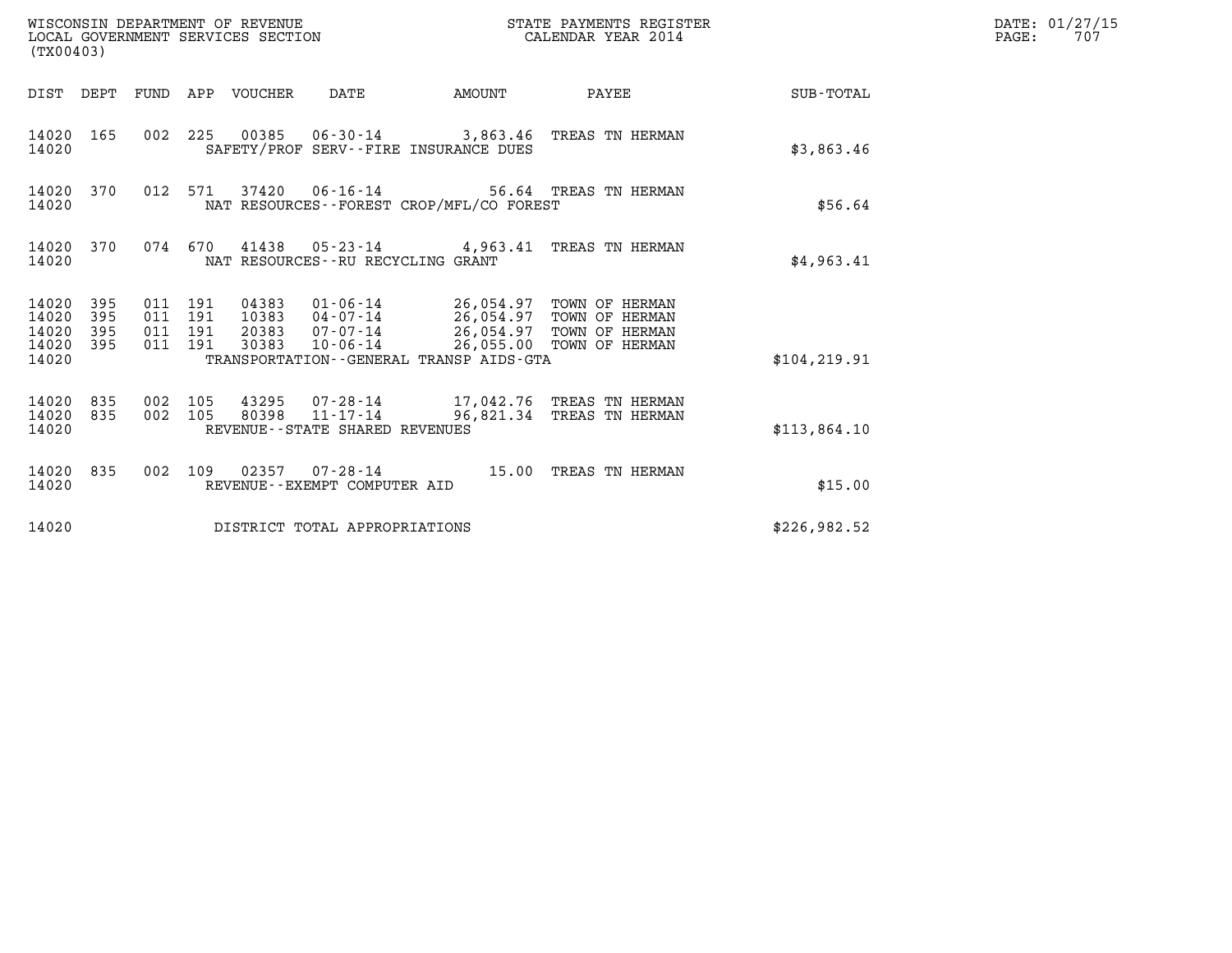| (TX00403)                                         |             |                               |         |                                 |                                                     |                                          | WISCONSIN DEPARTMENT OF REVENUE<br>LOCAL GOVERNMENT SERVICES SECTION<br>CALENDAR YEAR 2014                                                                                                           |                  | DATE: 01/27/15<br>PAGE:<br>708 |
|---------------------------------------------------|-------------|-------------------------------|---------|---------------------------------|-----------------------------------------------------|------------------------------------------|------------------------------------------------------------------------------------------------------------------------------------------------------------------------------------------------------|------------------|--------------------------------|
|                                                   |             |                               |         | DIST DEPT FUND APP VOUCHER DATE |                                                     | AMOUNT                                   | PAYEE                                                                                                                                                                                                | <b>SUB-TOTAL</b> |                                |
| 14022 165<br>14022                                |             |                               |         |                                 |                                                     | SAFETY/PROF SERV--FIRE INSURANCE DUES    | 002 225 00386 06-30-14 6,918.28 TREAS TN HUBBARD                                                                                                                                                     | \$6,918.28       |                                |
| 14022 370<br>14022                                |             |                               | 012 571 |                                 |                                                     | NAT RESOURCES--FOREST CROP/MFL/CO FOREST | 37421  06-16-14  30.80 TREAS TN HUBBARD                                                                                                                                                              | \$30.80          |                                |
| 14022 370<br>14022 370<br>14022 370<br>14022      |             | 012 579<br>012 579<br>012 579 |         | 19238<br>19238<br>19238         |                                                     | NAT RESOURCES -- AIDS IN LIEU OF TAXES   | 04-16-14 1.24 TREAS TN HUBBARD<br>04-16-14 4.32 TREAS TN HUBBARD<br>04-16-14 246.01 TREAS TN HUBBARD                                                                                                 | \$251.57         |                                |
| 14022 370<br>14022                                |             |                               |         |                                 | NAT RESOURCES - - RU RECYCLING GRANT                |                                          | 074 670 41439 05-23-14 5,427.96 TREAS TN HUBBARD                                                                                                                                                     | \$5,427.96       |                                |
| 14022 395<br>14022<br>14022<br>14022 395<br>14022 | 395<br>-395 | 011 191<br>011 191<br>011 191 | 011 191 |                                 |                                                     | TRANSPORTATION--GENERAL TRANSP AIDS-GTA  | 04384   01-06-14   23,588.67   TOWN OF HUBBARD<br>10384   04-07-14   23,588.67   TOWN OF HUBBARD<br>20384   07-07-14   23,588.67   TOWN OF HUBBARD<br>30384   10-06-14   23,588.68   TOWN OF HUBBARD | \$94,354.69      |                                |
| 14022 835<br>14022 835<br>14022                   |             | 002 105<br>002 105            |         | 43296                           | 80399 11-17-14<br>REVENUE - - STATE SHARED REVENUES |                                          | 07-28-14 5,072.28 TREAS TN HUBBARD<br>28,820.61 TREAS TN HUBBARD                                                                                                                                     | \$33,892.89      |                                |
| 14022 835<br>14022                                |             |                               | 002 109 | 02358                           | REVENUE--EXEMPT COMPUTER AID                        |                                          | 07-28-14 228.00 TREAS TN HUBBARD                                                                                                                                                                     | \$228.00         |                                |
| 14022 835<br>14022                                |             |                               |         |                                 | REVENUE - - LOTTERY CREDIT -                        |                                          | 021 363 36046 03-24-14 6,183.39 TREAS TN HUBBARD                                                                                                                                                     | \$6,183.39       |                                |
| 14022                                             |             |                               |         |                                 | DISTRICT TOTAL APPROPRIATIONS                       |                                          |                                                                                                                                                                                                      | \$147, 287.58    |                                |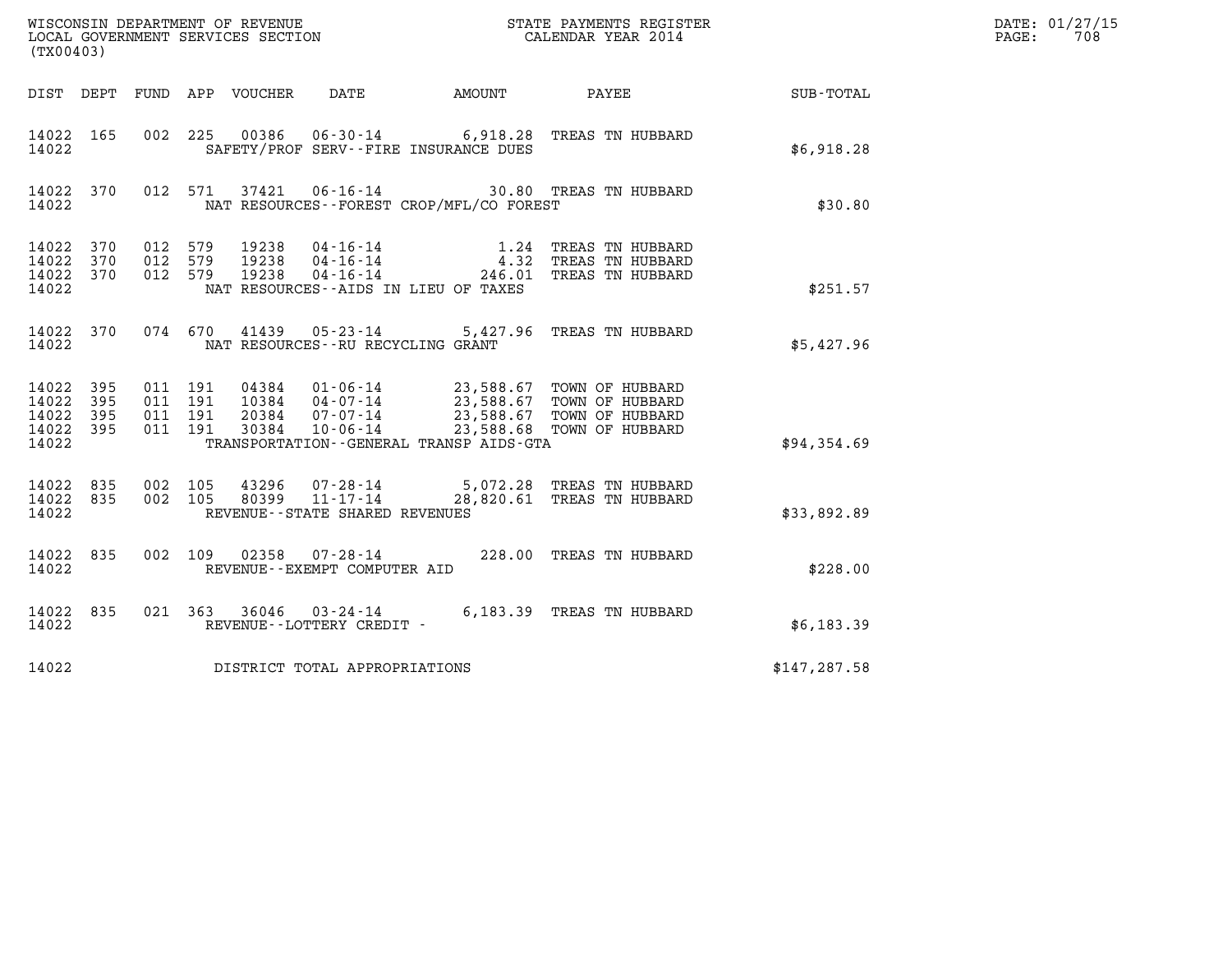| WISCONSIN DEPARTMENT OF REVENUE<br>LOCAL GOVERNMENT SERVICES SECTION<br>(TX00403) |                                                |                                  |                                                                       |                                             | STATE PAYMENTS REGISTER<br>CALENDAR YEAR 2014                                                                                         | DATE: 01/27/15<br>PAGE:<br>709 |  |
|-----------------------------------------------------------------------------------|------------------------------------------------|----------------------------------|-----------------------------------------------------------------------|---------------------------------------------|---------------------------------------------------------------------------------------------------------------------------------------|--------------------------------|--|
| DIST<br>DEPT                                                                      |                                                | FUND APP VOUCHER                 | DATE                                                                  | AMOUNT                                      | PAYEE                                                                                                                                 | SUB-TOTAL                      |  |
| 14024 165<br>14024                                                                |                                                |                                  | 002 225 00387 06-30-14                                                | SAFETY/PROF SERV--FIRE INSURANCE DUES       | 5,175.23 TREAS TN HUSTISFORD                                                                                                          | \$5,175.23                     |  |
| 14024 370<br>14024                                                                | 012 571                                        | 37422                            |                                                                       | NAT RESOURCES - - FOREST CROP/MFL/CO FOREST | 06-16-14 38.95 TREAS TN HUSTISFORD                                                                                                    | \$38.95                        |  |
| 395<br>14024<br>395<br>14024<br>14024<br>395<br>395<br>14024<br>14024             | 011 191<br>011<br>191<br>011<br>191<br>011 191 | 04385<br>10385<br>20385<br>30385 | 04-07-14<br>$07 - 07 - 14$<br>10-06-14                                | TRANSPORTATION--GENERAL TRANSP AIDS-GTA     | 01-06-14 23,583.38 TOWN OF HUSTISFORD<br>23,583.38 TOWN OF HUSTISFORD<br>23,583.38 TOWN OF HUSTISFORD<br>23,583.38 TOWN OF HUSTISFORD | \$94,333.52                    |  |
| 14024 835<br>14024<br>835<br>14024                                                | 002 105<br>002 105                             | 80400                            | 43297 07-28-14<br>$11 - 17 - 14$<br>REVENUE - - STATE SHARED REVENUES | 18,613.48                                   | 1,180.98 TREAS TN HUSTISFORD<br>TREAS TN HUSTISFORD                                                                                   | \$19,794.46                    |  |
| 14024 835<br>14024                                                                | 002<br>109                                     | 02359                            | 07-28-14<br>REVENUE - - EXEMPT COMPUTER AID                           |                                             | 303.00 TREAS TN HUSTISFORD                                                                                                            | \$303.00                       |  |
| 14024                                                                             |                                                |                                  | DISTRICT TOTAL APPROPRIATIONS                                         |                                             |                                                                                                                                       | \$119,645.16                   |  |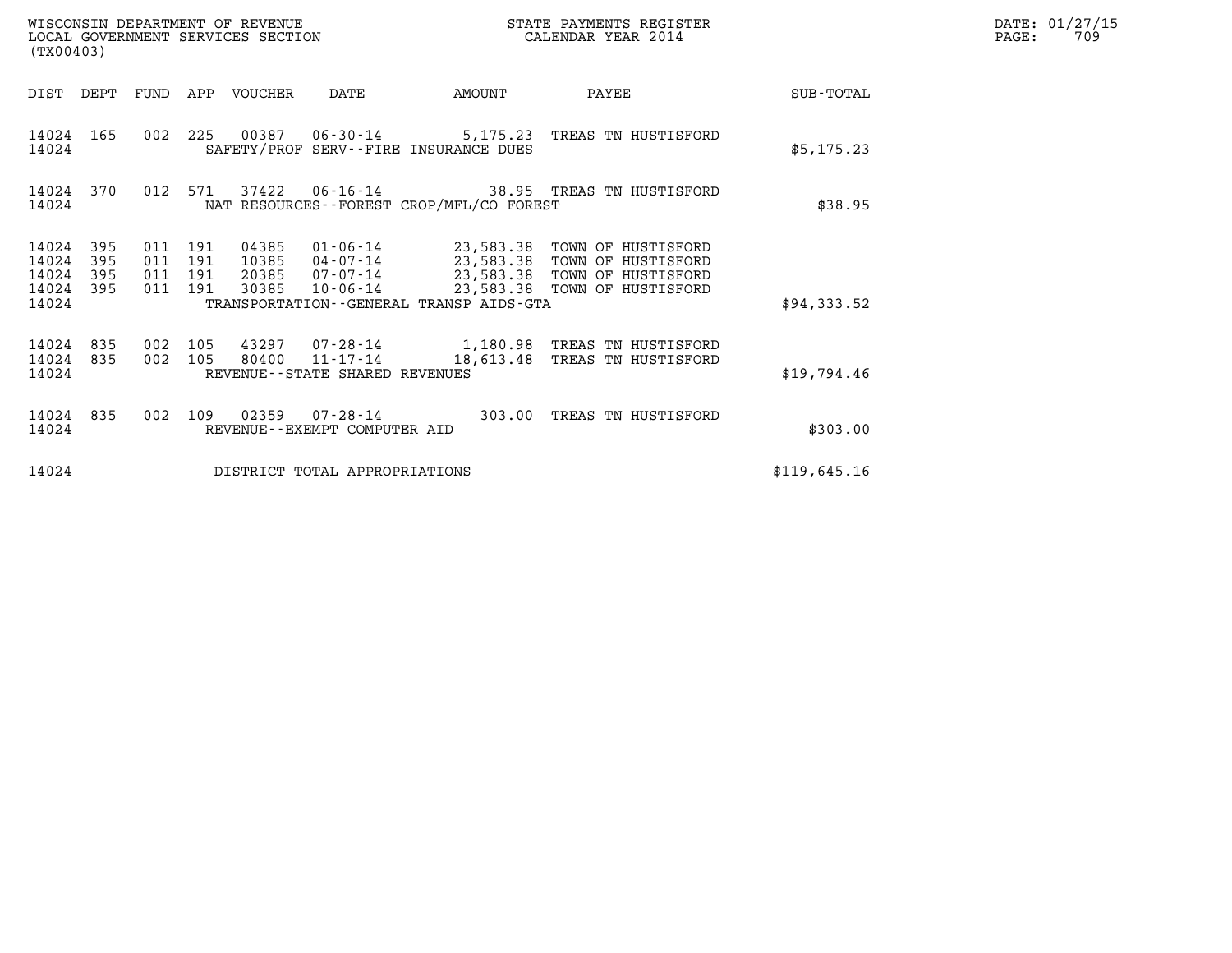| (TX00403)                                                 |     |                | WISCONSIN DEPARTMENT OF REVENUE<br>LOCAL GOVERNMENT SERVICES SECTION CALENDAR YEAR 2014                                                                                                                                                                                                                                                                                                                      | DATE: 01/27/15<br>$\mathtt{PAGE:}$<br>710 |
|-----------------------------------------------------------|-----|----------------|--------------------------------------------------------------------------------------------------------------------------------------------------------------------------------------------------------------------------------------------------------------------------------------------------------------------------------------------------------------------------------------------------------------|-------------------------------------------|
|                                                           |     |                |                                                                                                                                                                                                                                                                                                                                                                                                              |                                           |
| 14026                                                     |     |                | 14026 165 002 225 00388 06-30-14 4,115.03 TREAS TN LEBANON<br>SAFETY/PROF SERV--FIRE INSURANCE DUES<br>\$4, 115.03                                                                                                                                                                                                                                                                                           |                                           |
| 14026                                                     |     |                | 14026 370 000 001 01DNR 06-19-14 9,919.19 TREAS TOWN LEBANON<br>NAT RESOURCES-SEVERANCE/YIELD/WITHDRAWAL<br>\$9,919.19                                                                                                                                                                                                                                                                                       |                                           |
| 14026                                                     |     |                | 14026 370 002 503 16491 01-30-14 2,222.81 TREAS TN LEBANON<br>TOWN SHARE 381.91<br>NAT RESOURCES--AIDS IN LIEU OF TAXES<br>\$2,222.81                                                                                                                                                                                                                                                                        |                                           |
|                                                           |     |                | 14026 370 012 571 37423 06-16-14 37.10 TREAS TN LEBANON<br>14026 MAT RESOURCES--FOREST CROP/MFL/CO FOREST<br>\$37.10                                                                                                                                                                                                                                                                                         |                                           |
|                                                           |     |                | 14026 370 012 579 19239 04-16-14 20.00 TREAS TN LEBANON<br>\$20.00<br>14026 NAT RESOURCES--AIDS IN LIEU OF TAXES                                                                                                                                                                                                                                                                                             |                                           |
|                                                           |     |                | 14026 370 012 583 02994 06-20-14 770.33 LEBANON VOLUNTEER FIRE DE<br>14026 MAT RESOURCES--RECREATION RESOURCE-FED<br>\$770.33                                                                                                                                                                                                                                                                                |                                           |
|                                                           |     |                | 14026 370 074 670 41440 05-23-14 4,937.39 TREAS TN LEBANON<br>\$4,937.39<br>14026 NAT RESOURCES--RU RECYCLING GRANT                                                                                                                                                                                                                                                                                          |                                           |
| 14026 395<br>14026 395<br>14026 395<br>14026 395<br>14026 |     |                | $\begin{array}{cccc} 011 & 191 & 04386 & 01\cdot 06\cdot 14 & 25,218.76 & \text{TOWN OF LEBANON} \\ 011 & 191 & 10386 & 04\cdot 07\cdot 14 & 25,218.76 & \text{TOWN OF LEBANON} \\ 011 & 191 & 20386 & 07\cdot 07\cdot 14 & 25,218.76 & \text{TOWN OF LEBANON} \\ 011 & 191 & 30386 & 10\cdot 06\cdot 14 & 25,218.77 & \text{TOWN OF LEBANON} \\$<br>TRANSPORTATION--GENERAL TRANSP AIDS-GTA<br>\$100,875.05 |                                           |
| 14026 435<br>14026                                        |     |                | 005 162 01HSD 09-08-14 4,853.45 TREAS TOWN LEBANON<br>HS--AMBULANCE FUNDING ASSISTANCE GRANTS<br>\$4,853.45                                                                                                                                                                                                                                                                                                  |                                           |
| 14026 435<br>14026                                        |     |                | 005 163 01LGS<br>$11 - 17 - 14$<br>2,000.00 LEBANON FIRE DEPT EMS<br>HS--PREPAID MEDICAL TRANSPORT REIMBURSE<br>\$2,000.00                                                                                                                                                                                                                                                                                   |                                           |
| 14026 835<br>14026<br>14026                               | 835 | 002<br>002 105 | 105<br>43298<br>07-28-14<br>9,923.49 TREAS TN LEBANON<br>$11 - 17 - 14$<br>80401<br>54,227.70 TREAS TN LEBANON<br>\$64,151.19<br>REVENUE--STATE SHARED REVENUES                                                                                                                                                                                                                                              |                                           |
| 14026<br>14026                                            | 835 |                | 002 109 02360 07-28-14 20.00 TREAS TN LEBANON<br>\$20.00<br>REVENUE--EXEMPT COMPUTER AID                                                                                                                                                                                                                                                                                                                     |                                           |
| 14026                                                     |     |                | \$193,921.54<br>DISTRICT TOTAL APPROPRIATIONS                                                                                                                                                                                                                                                                                                                                                                |                                           |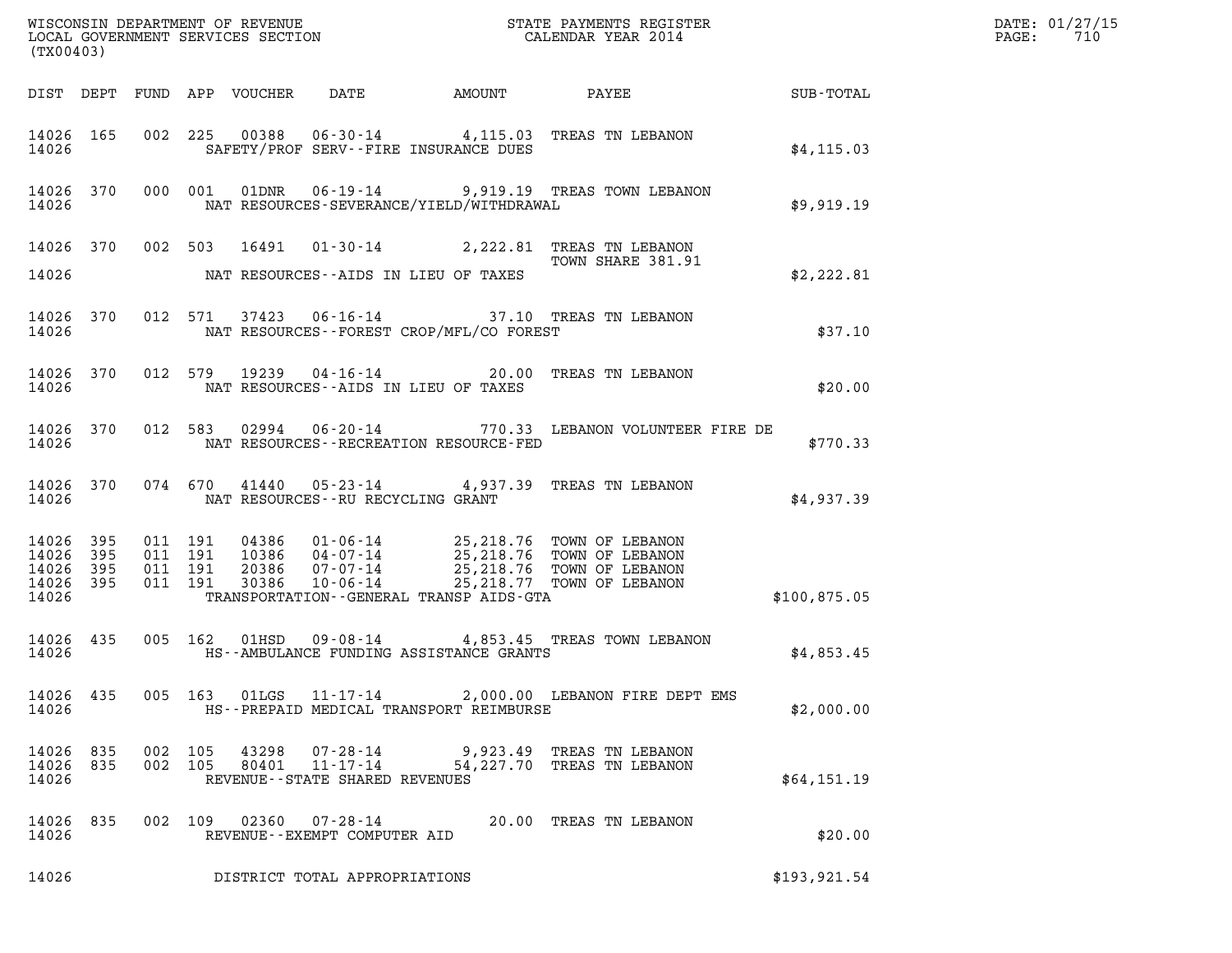| WISCONSIN DEPARTMENT OF REVENUE<br>LOCAL GOVERNMENT SERVICES SECTION<br>(TX00403) |                   |                                          |         |                                 |                                                     |                                                                                                                                                                                                                    | STATE PAYMENTS REGISTER<br>CALENDAR YEAR 2014 |                 | DATE: 01/27/15<br>$\mathtt{PAGE:}$<br>711 |
|-----------------------------------------------------------------------------------|-------------------|------------------------------------------|---------|---------------------------------|-----------------------------------------------------|--------------------------------------------------------------------------------------------------------------------------------------------------------------------------------------------------------------------|-----------------------------------------------|-----------------|-------------------------------------------|
|                                                                                   |                   |                                          |         | DIST DEPT FUND APP VOUCHER DATE |                                                     | <b>AMOUNT</b>                                                                                                                                                                                                      |                                               | PAYEE SUB-TOTAL |                                           |
| 14028 165<br>14028                                                                |                   |                                          |         |                                 |                                                     | 002 225 00389 06-30-14 3,270.46 TREAS TN LEROY<br>SAFETY/PROF SERV--FIRE INSURANCE DUES                                                                                                                            |                                               | \$3,270.46      |                                           |
| 14028 370<br>14028                                                                |                   |                                          | 012 571 |                                 |                                                     | NAT RESOURCES--FOREST CROP/MFL/CO FOREST                                                                                                                                                                           |                                               | \$11.20         |                                           |
| 14028                                                                             | 14028 370         |                                          |         |                                 | NAT RESOURCES - - RU RECYCLING GRANT                | 074 670 41441 05-23-14 2,182.97 TREAS TN LEROY                                                                                                                                                                     |                                               | \$2,182.97      |                                           |
| 14028<br>14028<br>14028<br>14028 395<br>14028                                     | 395<br>395<br>395 | 011 191<br>011 191<br>011 191<br>011 191 |         | 30387                           |                                                     | 04387  01-06-14  18,104.00 TOWN OF LEROY<br>10387  04-07-14  18,104.00 TOWN OF LEROY<br>20387 07-07-14 18,104.00 TOWN OF LEROY<br>10-06-14 18,104.01 TOWN OF LEROY<br>TRANSPORTATION - - GENERAL TRANSP AIDS - GTA |                                               | \$72,416.01     |                                           |
| 14028 835<br>14028 835<br>14028                                                   |                   | 002 105<br>002 105                       |         | 80402                           | $11 - 17 - 14$<br>REVENUE - - STATE SHARED REVENUES | 43299  07-28-14  17,384.04  TREAS TN LEROY                                                                                                                                                                         | 98,509.56 TREAS TN LEROY                      | \$115,893.60    |                                           |
| 14028                                                                             | 14028 835         |                                          |         |                                 | REVENUE--EXEMPT COMPUTER AID                        | 002 109 02361 07-28-14 328.00 TREAS TN LEROY                                                                                                                                                                       |                                               | \$328.00        |                                           |
| 14028                                                                             |                   |                                          |         |                                 | DISTRICT TOTAL APPROPRIATIONS                       |                                                                                                                                                                                                                    |                                               | \$194, 102.24   |                                           |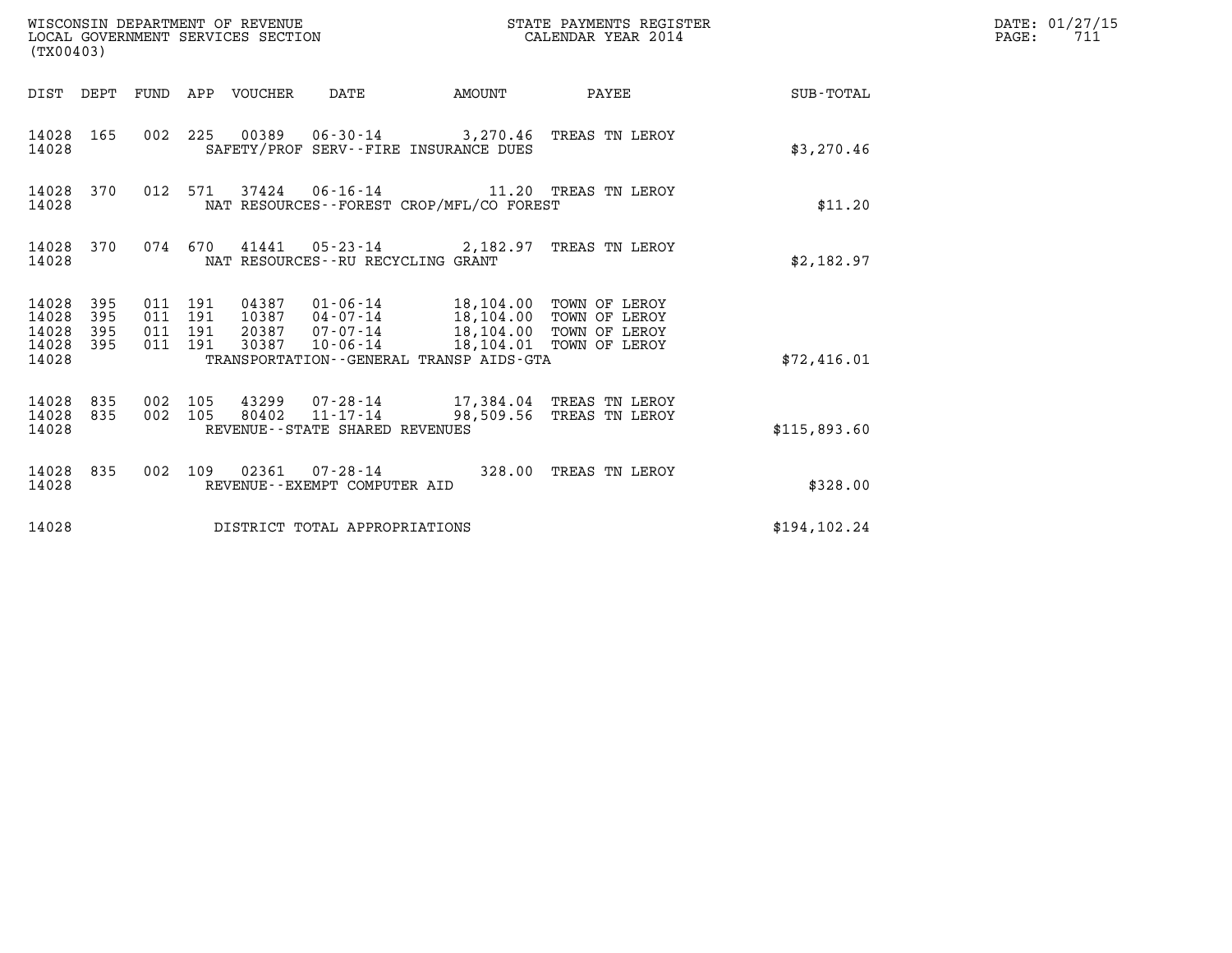| (TX00403)                                 |                          |                                          |                            | WISCONSIN DEPARTMENT OF REVENUE<br>LOCAL GOVERNMENT SERVICES SECTION |                                                                                                                                                                                        | STATE PAYMENTS REGISTER<br>CALENDAR YEAR 2014                  |              | DATE: 01/27/15<br>712<br>PAGE: |
|-------------------------------------------|--------------------------|------------------------------------------|----------------------------|----------------------------------------------------------------------|----------------------------------------------------------------------------------------------------------------------------------------------------------------------------------------|----------------------------------------------------------------|--------------|--------------------------------|
|                                           |                          |                                          | DIST DEPT FUND APP VOUCHER | DATE                                                                 | AMOUNT PAYEE                                                                                                                                                                           |                                                                | SUB-TOTAL    |                                |
| 14030 165<br>14030                        |                          |                                          |                            |                                                                      | SAFETY/PROF SERV--FIRE INSURANCE DUES                                                                                                                                                  | 002 225 00390 06-30-14 4,779.90 TREAS TN LOMIRA                | \$4.779.90   |                                |
| 14030 370<br>14030                        |                          |                                          | 000 001<br>01DNR           |                                                                      | NAT RESOURCES-SEVERANCE/YIELD/WITHDRAWAL                                                                                                                                               | 06-19-14 387.61 TREAS TOWN LOMIRA                              | \$387.61     |                                |
| 14030 370<br>14030                        |                          |                                          | 012 571                    |                                                                      | NAT RESOURCES - - FOREST CROP/MFL/CO FOREST                                                                                                                                            | 37425  06-16-14  18.20 TREAS TN LOMIRA                         | \$18.20      |                                |
| 14030 370<br>14030 370<br>14030           |                          | 012 579<br>012 579                       |                            |                                                                      | 22.43<br>NAT RESOURCES -- AIDS IN LIEU OF TAXES                                                                                                                                        | TREAS TN LOMIRA<br>228.34 TREAS TN LOMIRA                      | \$250.77     |                                |
| 14030 370<br>14030                        |                          |                                          | 074 670                    | NAT RESOURCES -- RU RECYCLING GRANT                                  |                                                                                                                                                                                        | 41442  05-23-14  6,379.36  TREAS TN LOMIRA                     | \$6,379.36   |                                |
| 14030<br>14030<br>14030<br>14030<br>14030 | 395<br>395<br>395<br>395 | 011 191<br>011 191<br>011 191<br>011 191 | 30388                      | $10 - 06 - 14$                                                       | 04388  01-06-14  19,518.74  TOWN OF LOMIRA<br>10388  04-07-14  19,518.74  TOWN OF LOMIRA<br>20388  07-07-14  19,518.74  TOWN OF LOMIRA<br>TRANSPORTATION - - GENERAL TRANSP AIDS - GTA | 19,518.74 TOWN OF LOMIRA                                       | \$78,074.96  |                                |
| 14030 835<br>14030 835<br>14030           |                          | 002 105<br>002 105                       | 43300<br>80403             | $11 - 17 - 14$<br>REVENUE--STATE SHARED REVENUES                     |                                                                                                                                                                                        | 07-28-14 9,515.63 TREAS TN LOMIRA<br>54,121.74 TREAS TN LOMIRA | \$63,637.37  |                                |
| 14030 835<br>14030                        |                          |                                          | 002 109<br>02362           | REVENUE--EXEMPT COMPUTER AID                                         |                                                                                                                                                                                        | 07-28-14  473.00 TREAS TN LOMIRA                               | \$473.00     |                                |
| 14030                                     |                          |                                          |                            | DISTRICT TOTAL APPROPRIATIONS                                        |                                                                                                                                                                                        |                                                                | \$154,001.17 |                                |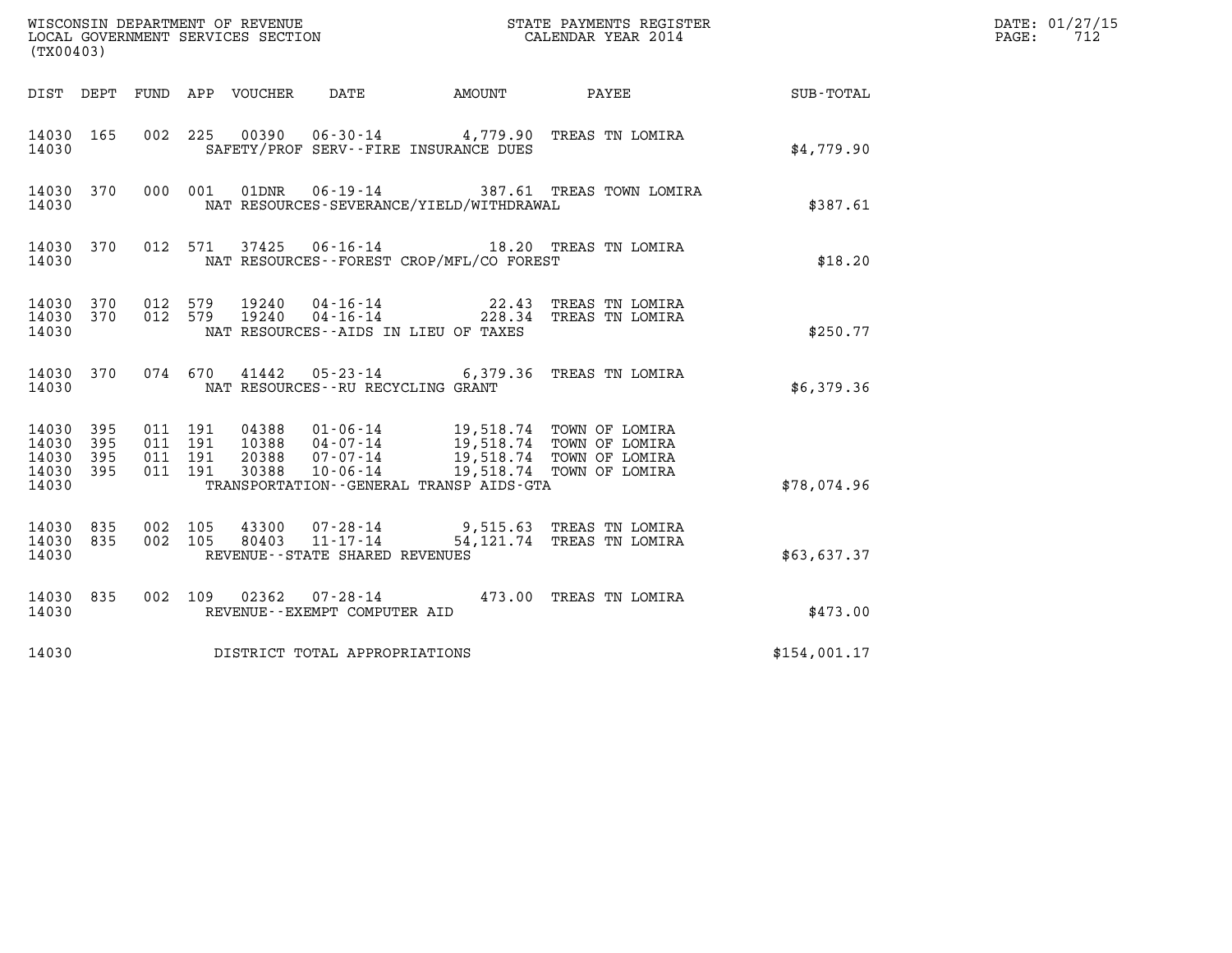| WISCONSIN DEPARTMENT OF REVENUE                               STATE PAYMENTS REGISTER LOCAL GOVERNMENT SERVICES SECTION                               CALENDAR YEAR 2014<br>(TX00403) |                           |                               |                    |                                 |                                               |                                              |                                                                                                                                                                                      |              | DATE: 01/27/15<br>$\mathtt{PAGE:}$<br>713 |
|---------------------------------------------------------------------------------------------------------------------------------------------------------------------------------------|---------------------------|-------------------------------|--------------------|---------------------------------|-----------------------------------------------|----------------------------------------------|--------------------------------------------------------------------------------------------------------------------------------------------------------------------------------------|--------------|-------------------------------------------|
|                                                                                                                                                                                       |                           |                               |                    | DIST DEPT FUND APP VOUCHER DATE |                                               | AMOUNT                                       | <b>PAYEE</b>                                                                                                                                                                         | SUB-TOTAL    |                                           |
| 14032 165<br>14032                                                                                                                                                                    |                           |                               |                    |                                 |                                               | SAFETY/PROF SERV--FIRE INSURANCE DUES        | 002 225 00391 06-30-14 3,773.61 TREAS TN LOWELL                                                                                                                                      | \$3,773.61   |                                           |
| 14032 370                                                                                                                                                                             |                           |                               | 002 503            | 16492                           |                                               |                                              | 01-30-14 7,822.79 TREAS TN LOWELL<br>TOWN SHARE 1061.34                                                                                                                              |              |                                           |
| 14032                                                                                                                                                                                 |                           |                               |                    |                                 |                                               | NAT RESOURCES--AIDS IN LIEU OF TAXES         |                                                                                                                                                                                      | \$7,822.79   |                                           |
| 14032 370<br>14032                                                                                                                                                                    |                           |                               |                    |                                 |                                               | NAT RESOURCES - - FOREST CROP/MFL/CO FOREST  | 012 571 37426 06-16-14 11.60 TREAS TN LOWELL                                                                                                                                         | \$11.60      |                                           |
| 14032 370<br>14032<br>14032                                                                                                                                                           | 370                       |                               | 012 579            | 19241                           |                                               | NAT RESOURCES--AIDS IN LIEU OF TAXES         | 012 579 19241 04-16-14 1,070.74 TREAS TN LOWELL<br>04-16-14    462.69 TREAS TN LOWELL                                                                                                | \$1,533.43   |                                           |
| 14032 370<br>14032                                                                                                                                                                    |                           |                               | 074 670            |                                 | NAT RESOURCES - - RU RECYCLING GRANT          |                                              | 41443  05-23-14  2,469.12  TREAS TN LOWELL                                                                                                                                           | \$2,469.12   |                                           |
| 14032<br>14032<br>14032<br>14032<br>14032                                                                                                                                             | 395<br>-395<br>395<br>395 | 011 191<br>011 191<br>011 191 | 011 191            |                                 |                                               | TRANSPORTATION - - GENERAL TRANSP AIDS - GTA | 04389  01-06-14  26,266.67  TOWN OF LOWELL<br>10389  04-07-14  26,266.67  TOWN OF LOWELL<br>20389  07-07-14  26,266.67  TOWN OF LOWELL<br>30389  10-06-14  26,266.70  TOWN OF LOWELL | \$105,066.71 |                                           |
| 14032 835<br>14032<br>14032                                                                                                                                                           | 835                       |                               | 002 105<br>002 105 | 43301<br>80404                  | 11-17-14<br>REVENUE - - STATE SHARED REVENUES |                                              | 07-28-14 3,972.08 TREAS TN LOWELL<br>22,394.23 TREAS TN LOWELL                                                                                                                       | \$26, 366.31 |                                           |
| 14032 835<br>14032                                                                                                                                                                    |                           |                               |                    |                                 | REVENUE--EXEMPT COMPUTER AID                  |                                              | 002 109 02363 07-28-14 14.00 TREAS TN LOWELL                                                                                                                                         | \$14.00      |                                           |
| 14032                                                                                                                                                                                 |                           |                               |                    |                                 | DISTRICT TOTAL APPROPRIATIONS                 |                                              |                                                                                                                                                                                      | \$147,057.57 |                                           |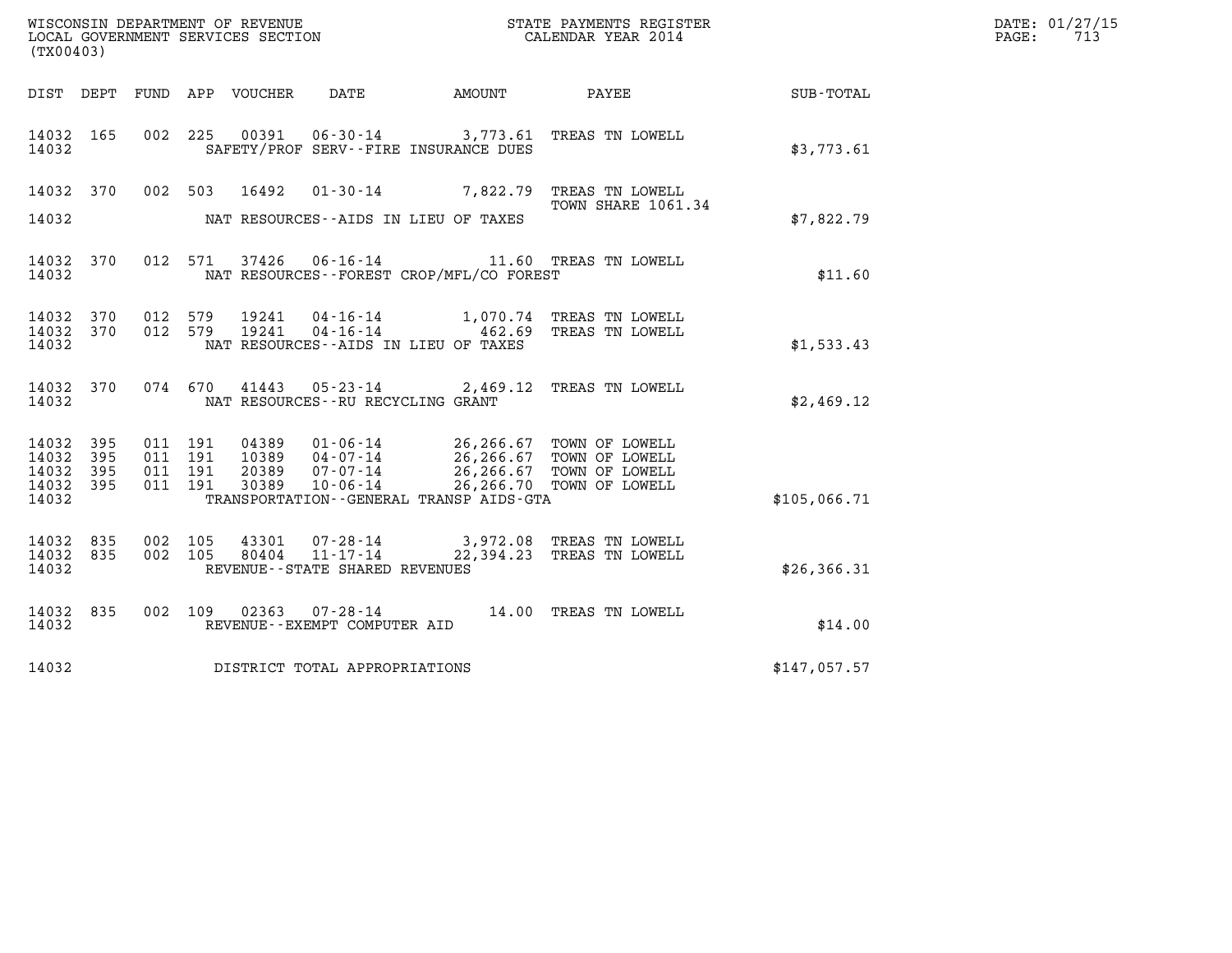|                                                   | (TX00403)  |                               |         |                |                                                  |                                          |                                                                                                                                                                                |                  | DATE: 01/27/15<br>$\mathtt{PAGE:}$<br>714 |
|---------------------------------------------------|------------|-------------------------------|---------|----------------|--------------------------------------------------|------------------------------------------|--------------------------------------------------------------------------------------------------------------------------------------------------------------------------------|------------------|-------------------------------------------|
|                                                   |            |                               |         |                |                                                  | DIST DEPT FUND APP VOUCHER DATE AMOUNT   | PAYEE                                                                                                                                                                          | <b>SUB-TOTAL</b> |                                           |
| 14034 165<br>14034                                |            |                               |         | 002 225 00392  |                                                  | SAFETY/PROF SERV--FIRE INSURANCE DUES    | 06-30-14 3,953.30 TREAS TN OAK GROVE                                                                                                                                           | \$3,953.30       |                                           |
| 14034 370<br>14034                                |            |                               | 000 001 |                |                                                  | NAT RESOURCES-SEVERANCE/YIELD/WITHDRAWAL | 03DNR  11-04-14  5,701.34 TREAS TOWN OAK GROVE                                                                                                                                 | \$5,701.34       |                                           |
| 14034 370<br>14034                                |            |                               |         | 002 503 16493  |                                                  | NAT RESOURCES--AIDS IN LIEU OF TAXES     | 01-30-14 1,623.07 TREAS TN OAK GROVE<br>TOWN SHARE 160.43                                                                                                                      | \$1,623.07       |                                           |
| 14034 370<br>14034                                |            |                               |         |                |                                                  | NAT RESOURCES--FOREST CROP/MFL/CO FOREST | 012 571 37427 06-16-14 19.56 TREAS TN OAK GROVE                                                                                                                                | \$19.56          |                                           |
| 14034 370<br>14034                                |            | 012 579                       |         | 19242          | $04 - 16 - 14$                                   | NAT RESOURCES -- AIDS IN LIEU OF TAXES   | 34.44 TREAS TN OAK GROVE                                                                                                                                                       | \$34.44          |                                           |
| 14034 370<br>14034                                |            |                               |         | 074 670 41444  | NAT RESOURCES - - RU RECYCLING GRANT             |                                          | 05-23-14 507.88 TREAS TN OAK GROVE                                                                                                                                             | \$507.88         |                                           |
| 14034<br>14034<br>14034 395<br>14034 395<br>14034 | 395<br>395 | 011 191<br>011 191<br>011 191 | 011 191 | 30390          | $10 - 06 - 14$                                   | TRANSPORTATION--GENERAL TRANSP AIDS-GTA  | 04390  01-06-14  17,258.84  TOWN OF OAK GROVE<br>10390  04-07-14  17,258.84  TOWN OF OAK GROVE<br>20390  07-07-14  17,258.84  TOWN OF OAK GROVE<br>17,258.85 TOWN OF OAK GROVE | \$69,035.37      |                                           |
| 14034 835<br>14034 835<br>14034                   |            | 002 105<br>002 105            |         | 43302<br>80405 | $11 - 17 - 14$<br>REVENUE--STATE SHARED REVENUES |                                          | 07-28-14 3,550.38 TREAS TN OAK GROVE<br>20,118.81 TREAS TN OAK GROVE                                                                                                           | \$23,669.19      |                                           |
| 14034 835<br>14034                                |            | 002 109                       |         | 02364          | $07 - 28 - 14$<br>REVENUE--EXEMPT COMPUTER AID   |                                          | 129.00 TREAS TN OAK GROVE                                                                                                                                                      | \$129.00         |                                           |
| 14034                                             |            |                               |         |                | DISTRICT TOTAL APPROPRIATIONS                    |                                          |                                                                                                                                                                                | \$104,673.15     |                                           |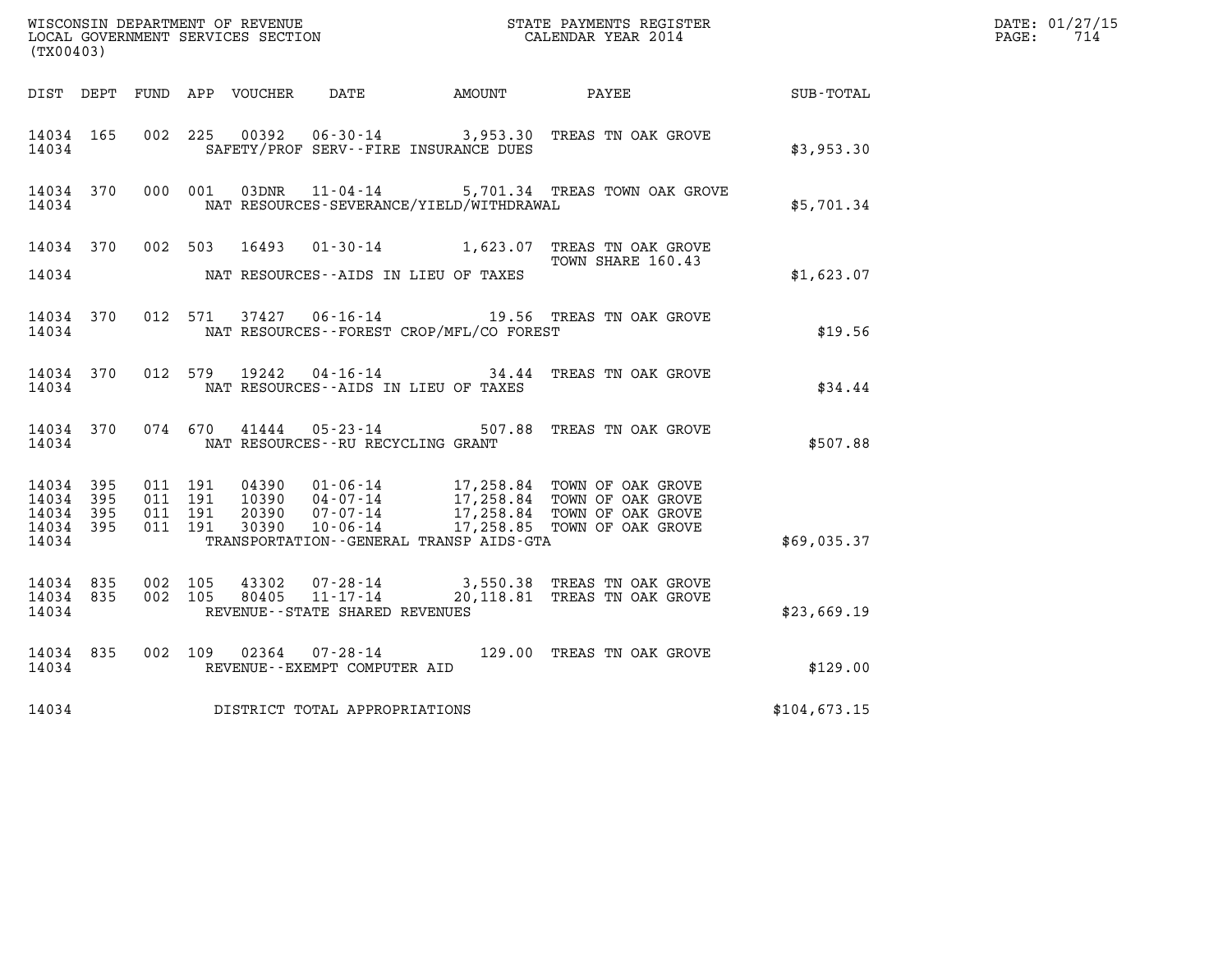|                                                       | (TX00403) |  |  |  |                                                           |                                          |                                                                                                                                                                                                                                                                                                                                                                    |                                                        | DATE: 01/27/15<br>PAGE: 715 |
|-------------------------------------------------------|-----------|--|--|--|-----------------------------------------------------------|------------------------------------------|--------------------------------------------------------------------------------------------------------------------------------------------------------------------------------------------------------------------------------------------------------------------------------------------------------------------------------------------------------------------|--------------------------------------------------------|-----------------------------|
|                                                       |           |  |  |  |                                                           |                                          |                                                                                                                                                                                                                                                                                                                                                                    | DIST DEPT FUND APP VOUCHER DATE AMOUNT PAYEE SUB-TOTAL |                             |
| 14036 165<br>14036                                    |           |  |  |  |                                                           | SAFETY/PROF SERV--FIRE INSURANCE DUES    | 002 225 00393 06-30-14 3,845.49 TREAS TN PORTLAND                                                                                                                                                                                                                                                                                                                  | \$3,845.49                                             |                             |
| 14036 370<br>14036 370<br>14036                       |           |  |  |  |                                                           | NAT RESOURCES-SEVERANCE/YIELD/WITHDRAWAL | 000 001 01DNR 06-19-14 11,486.46 TREAS TOWN PORTLAND<br>000 001 02DNR 09-11-14 6,119.72 TREAS TOWN PORTLAND                                                                                                                                                                                                                                                        | \$17,606.18                                            |                             |
| 14036 370<br>14036                                    |           |  |  |  |                                                           | NAT RESOURCES--AIDS IN LIEU OF TAXES     | 002 503 16494 01-30-14 7,714.56 TREAS TN PORTLAND<br>TOWN SHARE 949.43                                                                                                                                                                                                                                                                                             | \$7,714.56                                             |                             |
| 14036                                                 |           |  |  |  |                                                           | NAT RESOURCES--FOREST CROP/MFL/CO FOREST | 14036 370 012 571 37428 06-16-14 61.06 TREAS TN PORTLAND                                                                                                                                                                                                                                                                                                           | \$61.06                                                |                             |
| 14036                                                 |           |  |  |  |                                                           | NAT RESOURCES--AIDS IN LIEU OF TAXES     | $\begin{array}{cccccc} 14036 & 370 & 012 & 579 & 19243 & 04-16-14 & & & & 480.24 & \text{TREAS TN PORTLAND} \\ 14036 & 370 & 012 & 579 & 19243 & 04-16-14 & & & & 828.76 & \text{TREAS TN PORTLAND} \end{array}$                                                                                                                                                   | \$1,309.00                                             |                             |
| 14036 370<br>14036                                    |           |  |  |  | NAT RESOURCES--RU RECYCLING GRANT                         |                                          | 074 670 41445 05-23-14 2,296.17 TREAS TN PORTLAND                                                                                                                                                                                                                                                                                                                  | \$2,296.17                                             |                             |
| 14036 395<br>14036 395<br>14036<br>14036 395<br>14036 | - 395     |  |  |  |                                                           | TRANSPORTATION--GENERAL TRANSP AIDS-GTA  | $\begin{array}{cccc} 011 & 191 & 04391 & 01\cdot 06\cdot 14 & 22\,778.92 & \text{TOWN OF PORTLAND} \\ 011 & 191 & 10391 & 04\cdot 07\cdot 14 & 22\,778.92 & \text{TOWN OF PORTLAND} \\ 011 & 191 & 20391 & 07\cdot 07\cdot 14 & 22\,778.92 & \text{TOWN OF PORTLAND} \\ 011 & 191 & 30391 & 10\cdot 06\cdot 14 & 22\,778.92 & \text{TOWN OF PORTLAND} \end{array}$ | \$91,115.68                                            |                             |
|                                                       |           |  |  |  |                                                           |                                          |                                                                                                                                                                                                                                                                                                                                                                    |                                                        |                             |
| 14036                                                 |           |  |  |  |                                                           | TRANSPORTATION--LRIP/TRIP/MSIP GRANTS    | 14036 395 011 278 16100 06-24-14 6,736.47 TREAS TN PORTLAND                                                                                                                                                                                                                                                                                                        | \$6,736.47                                             |                             |
| 14036 835<br>14036                                    |           |  |  |  | REVENUE--STATE SHARED REVENUES                            |                                          | 14036 835 002 105 43303 07-28-14 3,322.46 TREAS TN PORTLAND<br>002  105  80406  11-17-14  19,711.18  TREAS TN PORTLAND                                                                                                                                                                                                                                             | \$23,033.64                                            |                             |
| 14036 835<br>14036                                    |           |  |  |  | 002 109 02365 07-28-14<br>REVENUE - - EXEMPT COMPUTER AID |                                          | 78.00 TREAS TN PORTLAND                                                                                                                                                                                                                                                                                                                                            | \$78.00                                                |                             |
| 14036                                                 |           |  |  |  | DISTRICT TOTAL APPROPRIATIONS                             |                                          |                                                                                                                                                                                                                                                                                                                                                                    | \$153,796.25                                           |                             |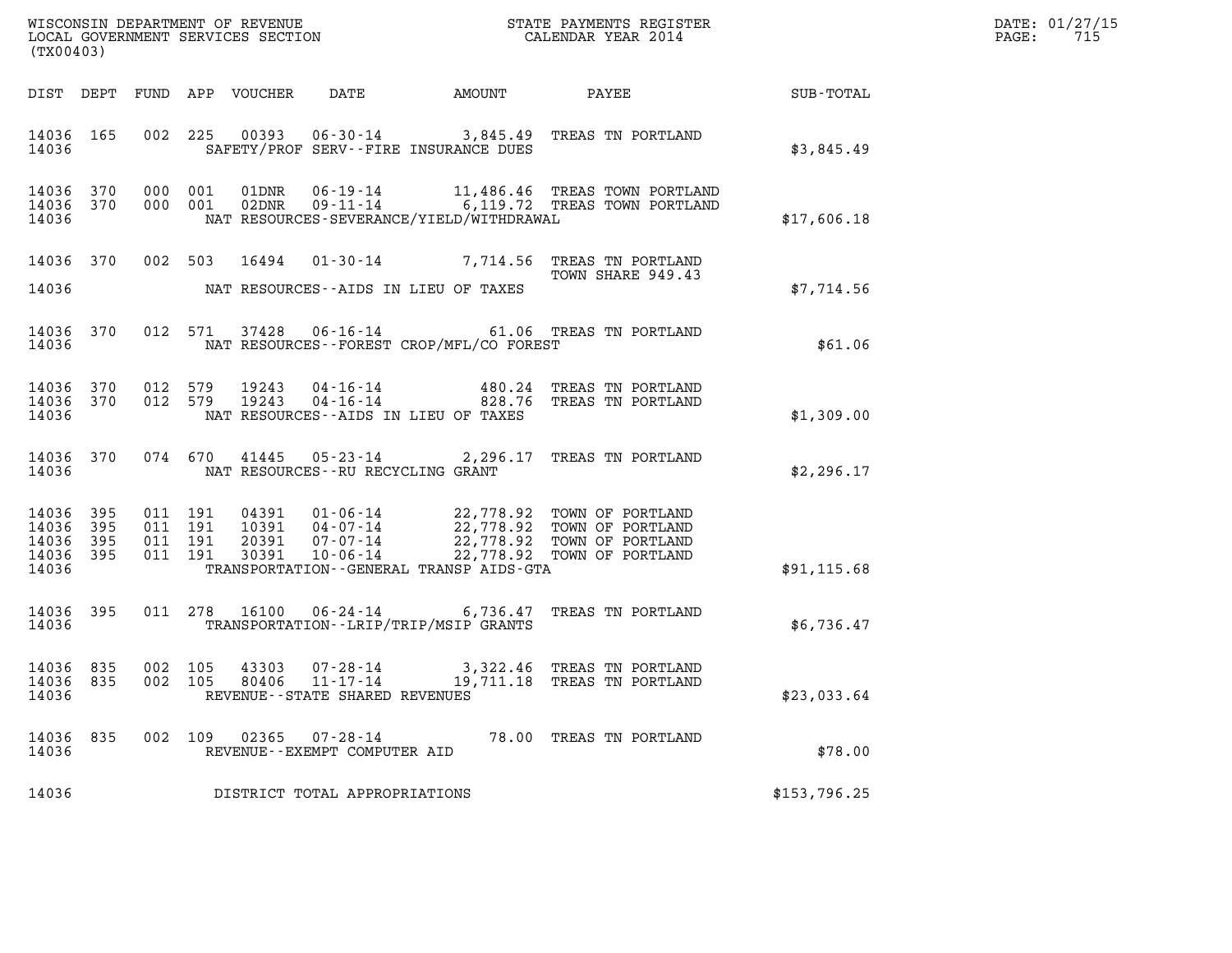| (TX00403)                                                                                                      | WISCONSIN DEPARTMENT OF REVENUE<br>LOCAL GOVERNMENT SERVICES SECTION                                                                                           | STATE PAYMENTS REGISTER<br>CALENDAR YEAR 2014                                       |              | DATE: 01/27/15<br>PAGE:<br>716 |
|----------------------------------------------------------------------------------------------------------------|----------------------------------------------------------------------------------------------------------------------------------------------------------------|-------------------------------------------------------------------------------------|--------------|--------------------------------|
| DIST DEPT FUND APP VOUCHER DATE                                                                                | <b>EXAMPLE THE AMOUNT</b>                                                                                                                                      | PAYEE                                                                               | SUB-TOTAL    |                                |
| 14038 165<br>14038                                                                                             | 002 225 00394 06-30-14 7,097.98 TREAS TN RUBICON<br>SAFETY/PROF SERV--FIRE INSURANCE DUES                                                                      |                                                                                     | \$7,097.98   |                                |
| 14038 370<br>14038                                                                                             | 012 571 37429 06-16-14<br>NAT RESOURCES--FOREST CROP/MFL/CO FOREST                                                                                             | 50.49 TREAS TN RUBICON                                                              | \$50.49      |                                |
| 14038 370<br>012 579<br>14038                                                                                  | NAT RESOURCES -- AIDS IN LIEU OF TAXES                                                                                                                         |                                                                                     | \$135.35     |                                |
| 14038 370<br>14038                                                                                             | 074 670 41446 05-23-14 9,012.31 TREAS TN RUBICON<br>NAT RESOURCES -- RU RECYCLING GRANT                                                                        |                                                                                     | \$9,012.31   |                                |
| 14038 395<br>011 191<br>14038<br>395<br>011 191<br>14038<br>395<br>011 191<br>395<br>011 191<br>14038<br>14038 | 04392<br>01-06-14    27,420.44 TOWN OF RUBICON<br>10392<br>04-07-14<br>20392<br>07-07-14<br>$10 - 06 - 14$<br>30392<br>TRANSPORTATION--GENERAL TRANSP AIDS-GTA | 27,420.44 TOWN OF RUBICON<br>27,420.44 TOWN OF RUBICON<br>27,420.45 TOWN OF RUBICON | \$109,681.77 |                                |
| 14038 835<br>002 105<br>835<br>002 105<br>14038<br>14038                                                       | 43304 07-28-14 7,243.70 TREAS TN RUBICON<br>80407<br>11-17-14<br>REVENUE - - STATE SHARED REVENUES                                                             | 41,417.29 TREAS TN RUBICON                                                          | \$48,660.99  |                                |
| 14038 835<br>14038                                                                                             | 002 109 02366 07-28-14 40.00 TREAS TN RUBICON<br>REVENUE--EXEMPT COMPUTER AID                                                                                  |                                                                                     | \$40.00      |                                |
| 14038                                                                                                          | DISTRICT TOTAL APPROPRIATIONS                                                                                                                                  |                                                                                     | \$174,678.89 |                                |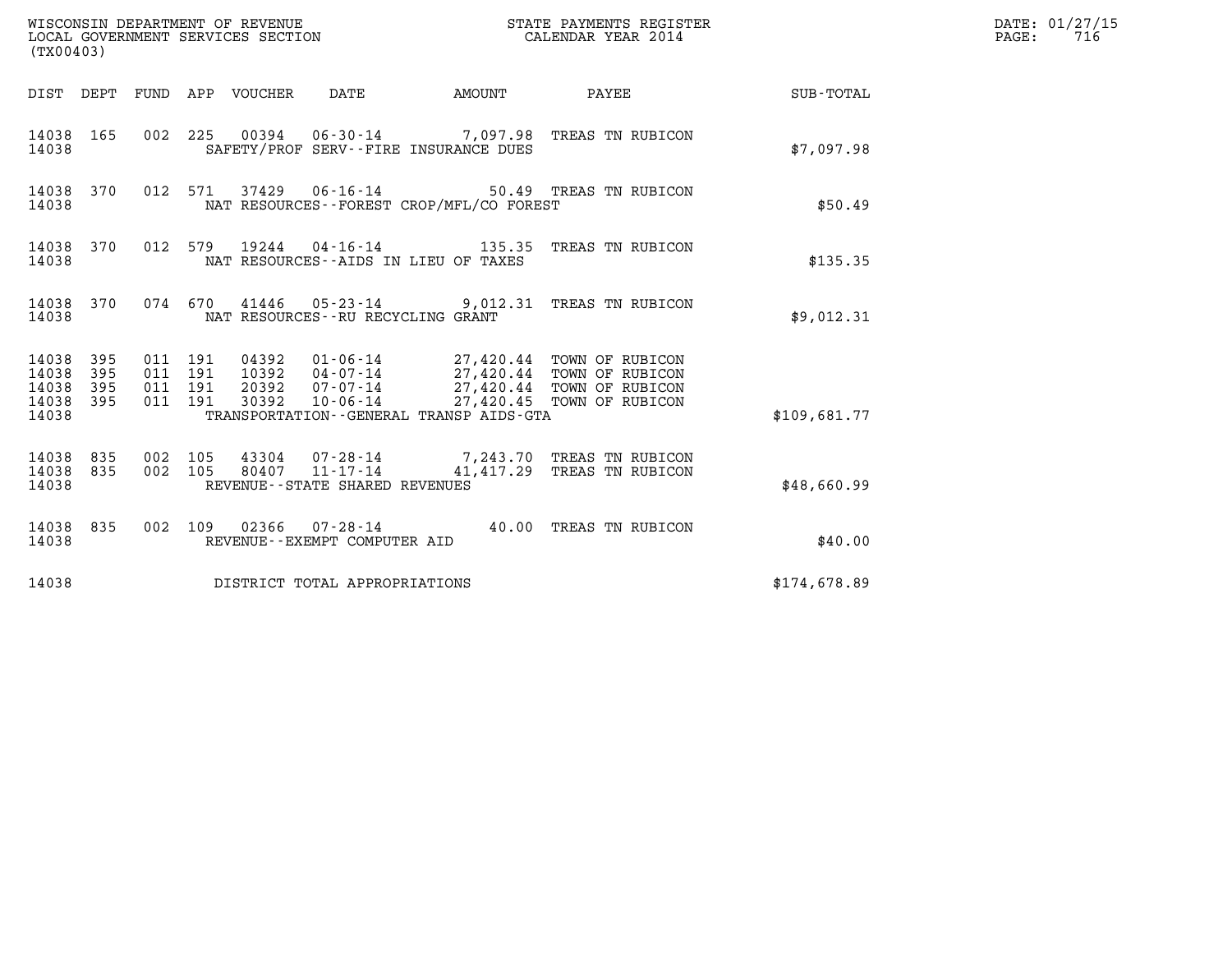| WISCONSIN DEPARTMENT OF REVENUE<br>LOCAL GOVERNMENT SERVICES SECTION | STATE PAYMENTS REGISTER<br>CALENDAR YEAR 2014 | DATE: 01/27/15<br>715<br>PAGE: |
|----------------------------------------------------------------------|-----------------------------------------------|--------------------------------|

| (TX00403)              |            |                                      |                                     |                                              | WISCONSIN DEPARTMENT OF REVENUE<br>LOCAL GOVERNMENT SERVICES SECTION<br>CALENDAR YEAR 2014                                                                                                                   |             | DATE: 01/27/15<br>$\mathtt{PAGE:}$<br>717 |
|------------------------|------------|--------------------------------------|-------------------------------------|----------------------------------------------|--------------------------------------------------------------------------------------------------------------------------------------------------------------------------------------------------------------|-------------|-------------------------------------------|
|                        |            |                                      |                                     |                                              | DIST DEPT FUND APP VOUCHER DATE AMOUNT PAYEE                                                                                                                                                                 | SUB-TOTAL   |                                           |
| 14040 165<br>14040     |            |                                      |                                     | SAFETY/PROF SERV--FIRE INSURANCE DUES        | 002 225 00395 06-30-14 1,904.77 TREAS TN SHIELDS                                                                                                                                                             | \$1,904.77  |                                           |
| 14040 370              |            |                                      |                                     |                                              | 002 503 17234 03-31-14 120.73 TREAS TN SHIELDS<br>TOWN SHARE 16.48                                                                                                                                           |             |                                           |
| 14040                  |            | NAT RESOURCES--AIDS IN LIEU OF TAXES |                                     |                                              |                                                                                                                                                                                                              | \$120.73    |                                           |
| 14040 370<br>14040     |            |                                      |                                     | NAT RESOURCES--FOREST CROP/MFL/CO FOREST     | 012 571 37430 06-16-14 32.55 TREAS TN SHIELDS                                                                                                                                                                | \$32.55     |                                           |
| 14040<br>14040 370     | 370        |                                      |                                     |                                              | 012 579 19245 04-16-14 1,344.30 TREAS TN SHIELDS<br>012 579 19245 04-16-14 944.48 TREAS TN SHIELDS                                                                                                           |             |                                           |
| 14040                  |            |                                      |                                     | NAT RESOURCES--AIDS IN LIEU OF TAXES         |                                                                                                                                                                                                              | \$2,288.78  |                                           |
| 14040 370<br>14040     |            |                                      | NAT RESOURCES -- RU RECYCLING GRANT |                                              | 074 670 41447 05-23-14 1,308.14 TREAS TN SHIELDS                                                                                                                                                             | \$1,308.14  |                                           |
| 14040<br>14040         | 395<br>395 |                                      |                                     |                                              |                                                                                                                                                                                                              |             |                                           |
| 14040<br>14040         | 395<br>395 |                                      |                                     |                                              | 011 191 04393 01-06-14 15,163.01 TOWN OF SHIELDS<br>011 191 10393 04-07-14 15,163.01 TOWN OF SHIELDS<br>011 191 20393 07-07-14 15,163.01 TOWN OF SHIELDS<br>011 191 30393 10-06-14 15,163.02 TOWN OF SHIELDS |             |                                           |
| 14040                  |            |                                      |                                     | TRANSPORTATION - - GENERAL TRANSP AIDS - GTA |                                                                                                                                                                                                              | \$60,652.05 |                                           |
| 14040 835<br>14040 835 |            |                                      |                                     |                                              | 002 105 43305 07-28-14 2,186.96 TREAS TN SHIELDS<br>002 105 80408 11-17-14 12,392.76 TREAS TN SHIELDS                                                                                                        |             |                                           |
| 14040                  |            |                                      | REVENUE - - STATE SHARED REVENUES   |                                              |                                                                                                                                                                                                              | \$14,579.72 |                                           |
| 14040 835<br>14040     |            | 002 109 02367                        | REVENUE--EXEMPT COMPUTER AID        |                                              | 07-28-14 7.00 TREAS TN SHIELDS                                                                                                                                                                               | \$7.00      |                                           |
| 14040                  |            | DISTRICT TOTAL APPROPRIATIONS        |                                     |                                              |                                                                                                                                                                                                              | \$80,893.74 |                                           |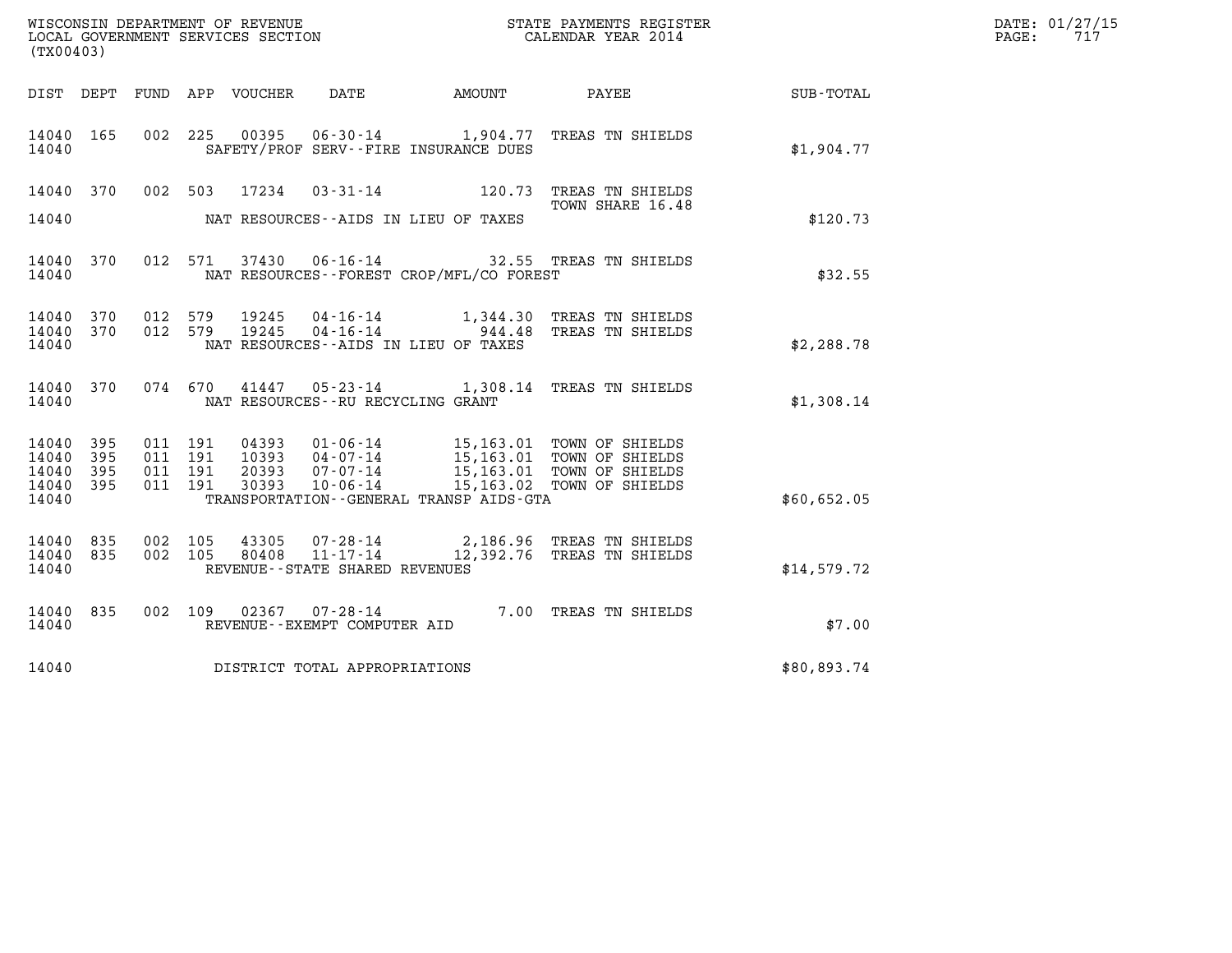| (TX00403)                                 |                            |                                          |                                                                                                                                                                                                                                                                  |              | DATE: 01/27/15<br>PAGE:<br>718 |
|-------------------------------------------|----------------------------|------------------------------------------|------------------------------------------------------------------------------------------------------------------------------------------------------------------------------------------------------------------------------------------------------------------|--------------|--------------------------------|
|                                           |                            |                                          | DIST DEPT FUND APP VOUCHER DATE<br>AMOUNT PAYEE                                                                                                                                                                                                                  | SUB-TOTAL    |                                |
| 14042 165<br>14042                        |                            |                                          | 002 225 00396 06-30-14 3,360.31 TREAS TN THERESA<br>SAFETY/PROF SERV--FIRE INSURANCE DUES                                                                                                                                                                        | \$3,360.31   |                                |
| 14042 370<br>14042                        |                            |                                          | 37431  06-16-14  35.00  TREAS TN THERESA<br>012 571<br>NAT RESOURCES - - FOREST CROP/MFL/CO FOREST                                                                                                                                                               | \$35.00      |                                |
| 14042 370<br>14042 370<br>14042           |                            |                                          | 012 579<br>$19246$ 04-16-14 1,157.56 TREAS TN THERESA<br>19246 04-16-14 577.77 TREAS TN THERESA<br>012 579<br>NAT RESOURCES--AIDS IN LIEU OF TAXES                                                                                                               | \$1,735.33   |                                |
| 14042 370<br>14042                        |                            |                                          | 41448  05-23-14  3,008.97  TREAS TN THERESA<br>074 670<br>NAT RESOURCES -- RU RECYCLING GRANT                                                                                                                                                                    | \$3,008.97   |                                |
| 14042<br>14042<br>14042<br>14042<br>14042 | 395<br>395<br>395<br>- 395 | 011 191<br>011 191<br>011 191<br>011 191 | 04394  01-06-14  24,657.75  TOWN OF THERESA<br>10394  04-07-14  24,657.75  TOWN OF THERESA<br>20394  07-07-14  24,657.75  TOWN OF THERESA<br>30394  10-06-14  24,657.78  TOWN OF THERESA<br>24,657.78 TOWN OF THERESA<br>TRANSPORTATION--GENERAL TRANSP AIDS-GTA | \$98,631.03  |                                |
| 14042 835<br>14042 835<br>14042           |                            | 002 105                                  | 43306  07-28-14  4,533.63 TREAS TN THERESA<br>80409  11-17-14  25,702.65 TREAS TN THERESA<br>002 105<br>REVENUE--STATE SHARED REVENUES                                                                                                                           | \$30, 236.28 |                                |
| 14042 835<br>14042                        |                            |                                          | 002 109 02368 07-28-14 16.00 TREAS TN THERESA<br>REVENUE--EXEMPT COMPUTER AID                                                                                                                                                                                    | \$16.00      |                                |
| 14042 835<br>14042                        |                            |                                          | 002 501 00001<br>DOA-PAYMENT FOR MUNICIPAL SERVICES AID                                                                                                                                                                                                          | \$142.17     |                                |
| 14042                                     |                            |                                          | DISTRICT TOTAL APPROPRIATIONS                                                                                                                                                                                                                                    | \$137,165.09 |                                |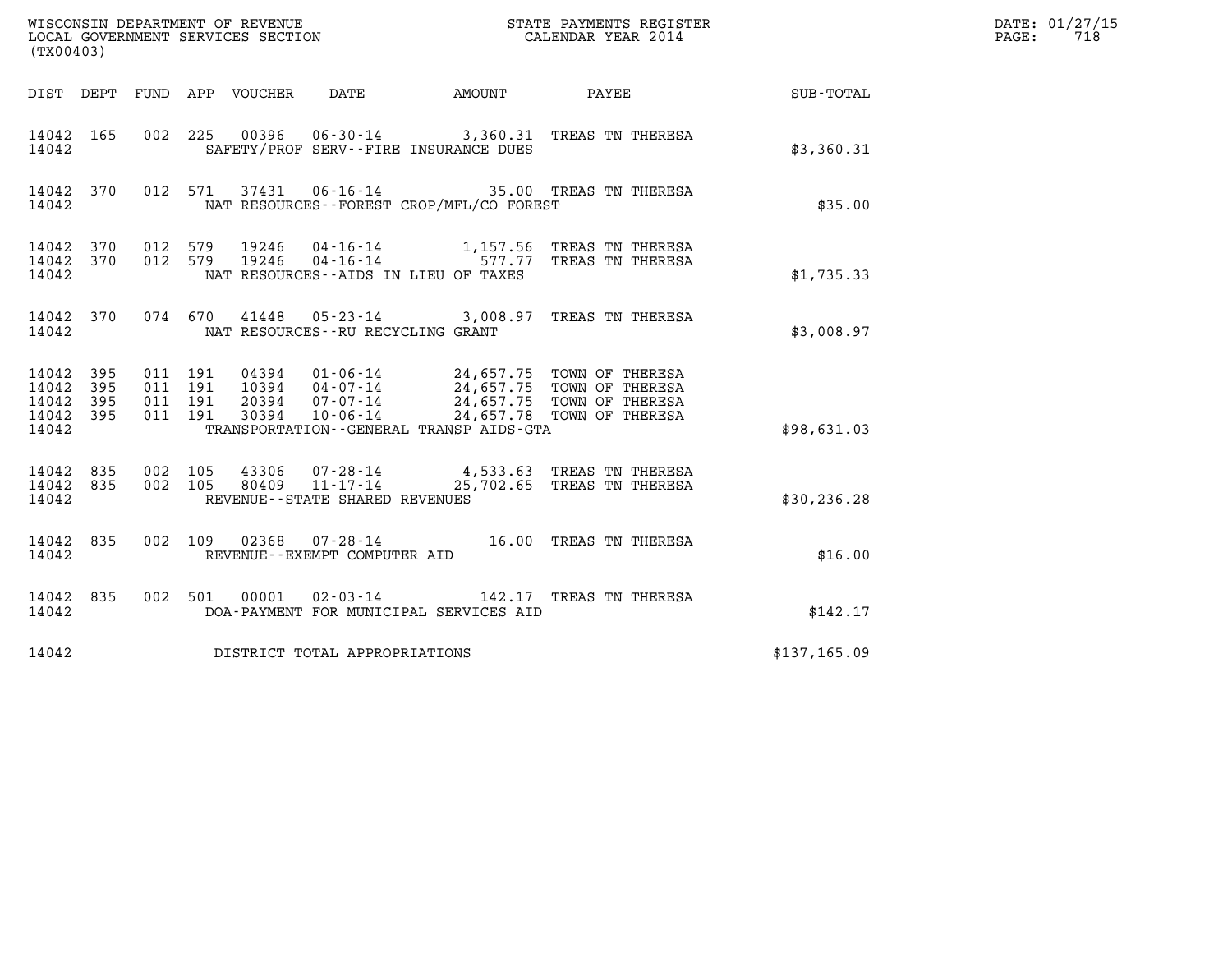| (TX00403)                                                 |                    |                    |                                 |                                                           |                                              |                                                                                                                                                                                 |              | DATE: 01/27/15<br>$\mathtt{PAGE:}$<br>719 |
|-----------------------------------------------------------|--------------------|--------------------|---------------------------------|-----------------------------------------------------------|----------------------------------------------|---------------------------------------------------------------------------------------------------------------------------------------------------------------------------------|--------------|-------------------------------------------|
|                                                           |                    |                    | DIST DEPT FUND APP VOUCHER DATE |                                                           |                                              |                                                                                                                                                                                 |              |                                           |
| 14044 165<br>14044                                        |                    |                    |                                 |                                                           | SAFETY/PROF SERV--FIRE INSURANCE DUES        | 002 225 00397 06-30-14 4,150.97 TREAS TN TRENTON                                                                                                                                | \$4,150.97   |                                           |
| 14044 370 000 001<br>14044                                |                    |                    |                                 |                                                           | NAT RESOURCES-SEVERANCE/YIELD/WITHDRAWAL     | 02DNR  09-11-14  314.12 TREAS TOWN TRENTON                                                                                                                                      | \$314.12     |                                           |
| 14044                                                     |                    |                    |                                 |                                                           | NAT RESOURCES--AIDS IN LIEU OF TAXES         | 14044 370 002 503 17235 03-31-14 10,140.78 TREAS TN TRENTON<br>TOWN SHARE 1017.42                                                                                               | \$10, 140.78 |                                           |
| 14044 370<br>14044                                        |                    |                    |                                 |                                                           | NAT RESOURCES - - FOREST CROP/MFL/CO FOREST  | 012 571 37432 06-16-14 12.85 TREAS TN TRENTON                                                                                                                                   | \$12.85      |                                           |
| 14044 370<br>14044 370<br>14044 370<br>14044              | 012 579<br>012 579 | 012 579            |                                 |                                                           | NAT RESOURCES--AIDS IN LIEU OF TAXES         | 19247  04-16-14  2.88 TREAS TN TRENTON<br>19247  04-16-14  14.48 TREAS TN TRENTON<br>19247  04-16-14  81.35 TREAS TN TRENTON                                                    | \$98.71      |                                           |
| 14044 370<br>14044                                        |                    |                    |                                 | NAT RESOURCES--RU RECYCLING GRANT                         |                                              | 074 670 41449 05-23-14 1,297.84 TREAS TN TRENTON                                                                                                                                | \$1,297.84   |                                           |
| 14044 395<br>14044 395<br>14044 395<br>14044 395<br>14044 | 011 191<br>011 191 | 011 191<br>011 191 | 30395                           |                                                           | TRANSPORTATION - - GENERAL TRANSP AIDS - GTA | 04395  01-06-14  38,656.42  TOWN OF TRENTON<br>10395  04-07-14  38,656.42  TOWN OF TRENTON<br>20395  07-07-14  38,656.42  TOWN OF TRENTON<br>10-06-14 38,656.42 TOWN OF TRENTON | \$154,625.68 |                                           |
| 14044 835<br>14044 835<br>14044                           | 002 105<br>002 105 |                    |                                 | REVENUE--STATE SHARED REVENUES                            |                                              | 43307  07-28-14  2,478.35  TREAS TN TRENTON<br>80410  11-17-14  14,267.46  TREAS TN TRENTON                                                                                     | \$16,745.81  |                                           |
| 14044 835<br>14044                                        |                    |                    |                                 | 002 109 02369 07-28-14<br>REVENUE - - EXEMPT COMPUTER AID |                                              | 25.00 TREAS TN TRENTON                                                                                                                                                          | \$25.00      |                                           |
| 14044 835<br>14044                                        |                    | 002 501            |                                 | $00001$ $02 - 03 - 14$                                    | DOA-PAYMENT FOR MUNICIPAL SERVICES AID       | 121.50 TREAS TN TRENTON                                                                                                                                                         | \$121.50     |                                           |
| 14044                                                     |                    |                    |                                 | DISTRICT TOTAL APPROPRIATIONS                             |                                              |                                                                                                                                                                                 | \$187,533.26 |                                           |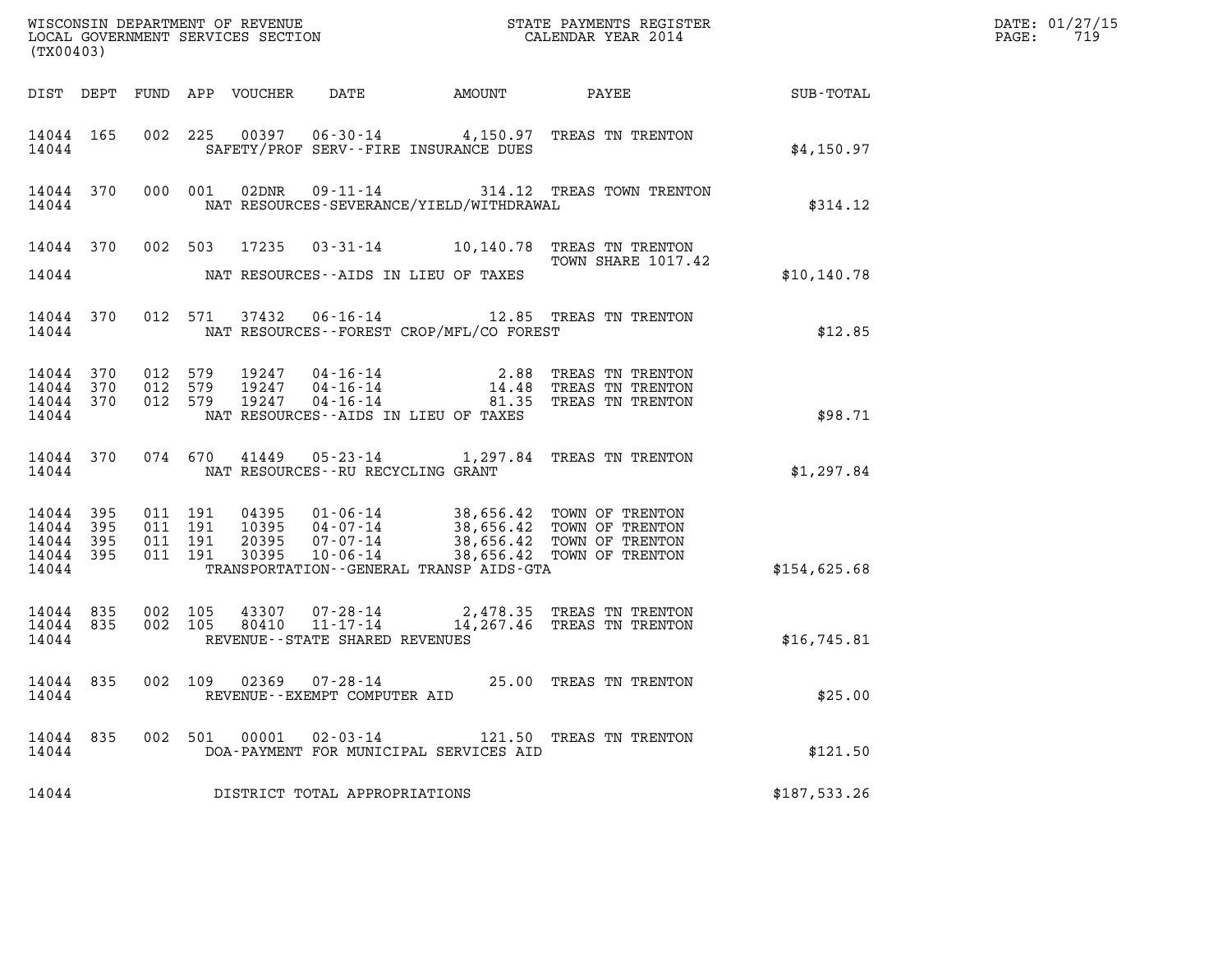| WISCONSIN DEPARTMENT OF REVENUE   | STATE PAYMENTS REGISTER | DATE: 01/27/15 |
|-----------------------------------|-------------------------|----------------|
| LOCAL GOVERNMENT SERVICES SECTION | CALENDAR YEAR 2014      | 720<br>PAGE:   |

|                                      | (TX00403)         |                                      |                               |                                  |                                         |  |                                                                                                                                                                            |              | DATE: 01/27/15<br>PAGE:<br>720 |
|--------------------------------------|-------------------|--------------------------------------|-------------------------------|----------------------------------|-----------------------------------------|--|----------------------------------------------------------------------------------------------------------------------------------------------------------------------------|--------------|--------------------------------|
|                                      |                   |                                      |                               |                                  | DIST DEPT FUND APP VOUCHER DATE AMOUNT  |  | <b>PAYEE</b>                                                                                                                                                               | SUB-TOTAL    |                                |
| 14046 165<br>14046                   |                   |                                      |                               |                                  | SAFETY/PROF SERV--FIRE INSURANCE DUES   |  | 002 225 00398 06-30-14 5,283.05 TREAS TN WESTFORD                                                                                                                          | \$5,283.05   |                                |
| 14046                                | 370               |                                      |                               | 002 503 17182                    |                                         |  | 02-25-14 11,592.91 TREAS TN WESTFORD<br>TOWN SHARE 805.80                                                                                                                  |              |                                |
| 14046                                |                   |                                      |                               |                                  | NAT RESOURCES--AIDS IN LIEU OF TAXES    |  |                                                                                                                                                                            | \$11,592.91  |                                |
| 14046<br>14046<br>14046<br>14046 370 | 370<br>370<br>370 | 012<br>012 579<br>012 579<br>012 579 | 579                           | 19248<br>19248<br>19248<br>19248 |                                         |  | TREAS TN WESTFORD<br>TREAS TN WESTFORD<br>TREAS TN WESTFORD<br>04-16-14 133.64 TREAS TN WESTFORD                                                                           |              |                                |
| 14046                                |                   |                                      |                               |                                  | NAT RESOURCES -- AIDS IN LIEU OF TAXES  |  |                                                                                                                                                                            | \$568.07     |                                |
| 14046 370<br>14046                   |                   |                                      |                               |                                  | NAT RESOURCES - - RU RECYCLING GRANT    |  | 074 670 41450 05-23-14 541.16 TREAS TN WESTFORD                                                                                                                            | \$541.16     |                                |
| 14046<br>14046<br>14046              | 395<br>395<br>395 |                                      | 011 191<br>011 191<br>011 191 | 04396                            |                                         |  | 01-06-14 16,999.51 TOWN OF WESTFORD<br>10396 04-07-14 16,999.51 TOWN OF WESTFORD<br>20396 07-07-14 16,999.51 TOWN OF WESTFORD<br>30396 10-06-14 16,999.51 TOWN OF WESTFORD |              |                                |
| 14046 395<br>14046                   |                   |                                      | 011 191                       |                                  | TRANSPORTATION--GENERAL TRANSP AIDS-GTA |  |                                                                                                                                                                            | \$67,998.04  |                                |
| 14046<br>14046 835<br>14046          | 835               |                                      | 002 105<br>002 105            | 43308                            | REVENUE - - STATE SHARED REVENUES       |  | 43308  07-28-14  2,485.49  TREAS TN WESTFORD<br>80411  11-17-14  14,079.78  TREAS TN WESTFORD                                                                              | \$16, 565.27 |                                |
| 14046<br>14046                       | 835               |                                      | 002 109                       |                                  | REVENUE--EXEMPT COMPUTER AID            |  | 02370  07-28-14  9.00 TREAS TN WESTFORD                                                                                                                                    | \$9.00       |                                |
| 14046                                |                   |                                      |                               |                                  | DISTRICT TOTAL APPROPRIATIONS           |  |                                                                                                                                                                            | \$102,557.50 |                                |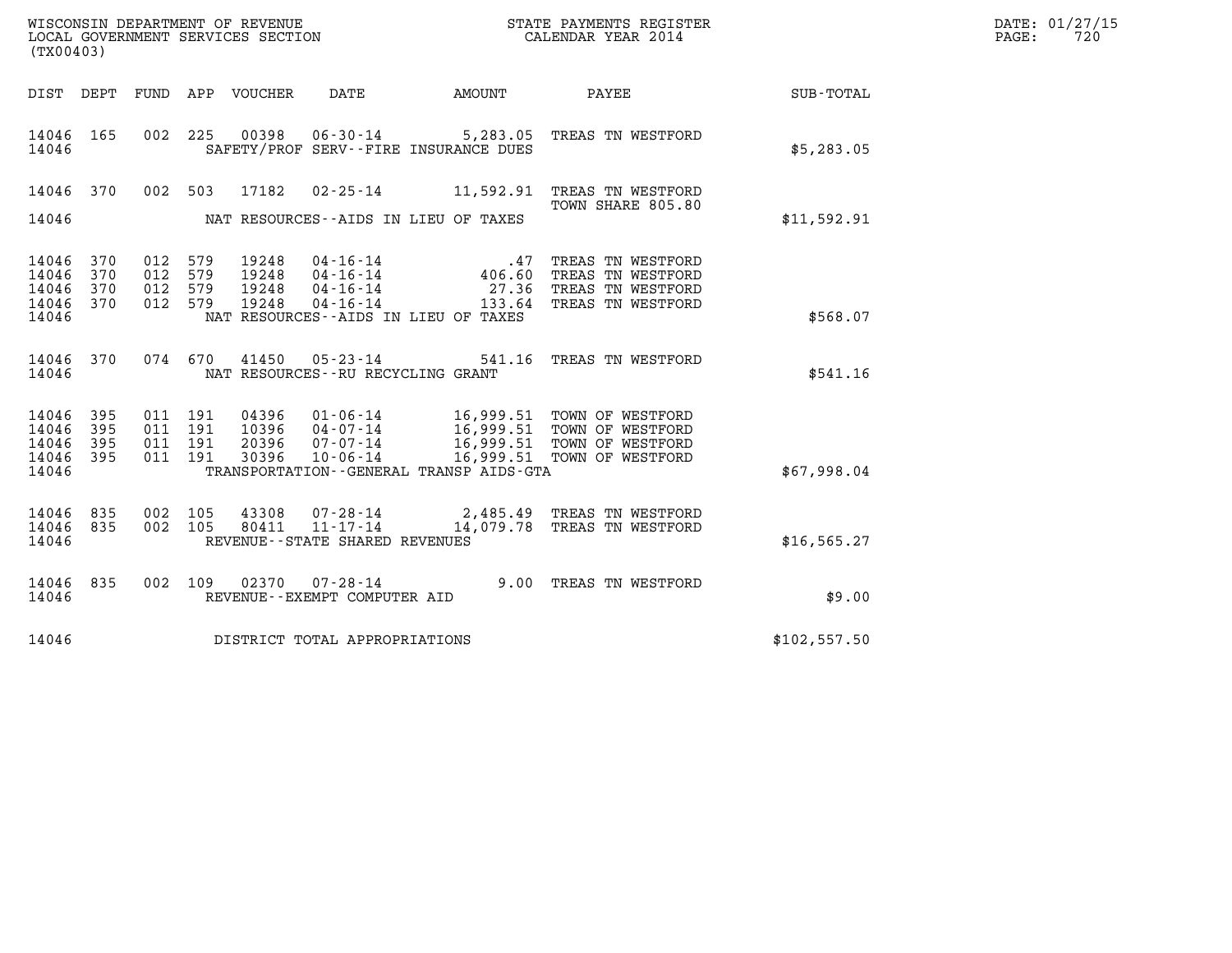| (TX00403) |           |      |     | WISCONSIN DEPARTMENT OF REVENUE<br>LOCAL GOVERNMENT SERVICES SECTION |      |        | STATE PAYMENTS REGISTER<br>CALENDAR YEAR 2014 |           | DATE: 01/27/15<br>721<br>PAGE: |  |
|-----------|-----------|------|-----|----------------------------------------------------------------------|------|--------|-----------------------------------------------|-----------|--------------------------------|--|
|           | DIST DEPT | FUND | APP | VOUCHER                                                              | DATE | AMOUNT | PAYEE                                         | SUB-TOTAL |                                |  |

| (TX00403)                                 |                          |                          |                          |                                  |                                                              |                                                                                             |                                                                                              |              |
|-------------------------------------------|--------------------------|--------------------------|--------------------------|----------------------------------|--------------------------------------------------------------|---------------------------------------------------------------------------------------------|----------------------------------------------------------------------------------------------|--------------|
| DIST                                      | DEPT                     | FUND                     | APP                      | VOUCHER                          | DATE                                                         | AMOUNT                                                                                      | PAYEE                                                                                        | SUB-TOTAL    |
| 14048<br>14048                            | 165                      | 002                      | 225                      | 00399                            | 06-30-14                                                     | SAFETY/PROF SERV--FIRE INSURANCE DUES                                                       | 2,821.22 TREAS TN WILLIAMSTOWN                                                               | \$2,821.22   |
| 14048<br>14048                            | 370                      | 002                      | 503                      | 16495                            | $01 - 30 - 14$                                               | 7,862.03<br>NAT RESOURCES--AIDS IN LIEU OF TAXES                                            | TREAS TN WILLIAMSTOWN<br><b>TOWN SHARE -1051.50</b>                                          | \$7,862.03   |
| 14048<br>14048                            | 370                      | 012                      | 571                      | 37433                            | 06-16-14                                                     | NAT RESOURCES - - FOREST CROP/MFL/CO FOREST                                                 | 7.20 TREAS TN WILLIAMSTOWN                                                                   | \$7.20       |
| 14048<br>14048                            | 370                      | 012                      | 579                      | 19249                            | 04-16-14                                                     | 5,908.34<br>NAT RESOURCES -- AIDS IN LIEU OF TAXES                                          | TREAS TN WILLIAMSTOWN                                                                        | \$5,908.34   |
| 14048<br>14048                            | 370                      | 074                      | 670                      | 41451                            | $05 - 23 - 14$<br>NAT RESOURCES - - RU RECYCLING GRANT       | 404.09                                                                                      | TREAS TN WILLIAMSTOWN                                                                        | \$404.09     |
| 14048<br>14048<br>14048<br>14048<br>14048 | 395<br>395<br>395<br>395 | 011<br>011<br>011<br>011 | 191<br>191<br>191<br>191 | 04397<br>10397<br>20397<br>30397 | 01-06-14<br>$04 - 07 - 14$<br>07-07-14<br>$10 - 06 - 14$     | 12,522.58<br>12,522.58<br>12,522.58<br>12,522.60<br>TRANSPORTATION--GENERAL TRANSP AIDS-GTA | TOWN OF WILLIAMSTOWN<br>TOWN OF WILLIAMSTOWN<br>TOWN OF WILLIAMSTOWN<br>TOWN OF WILLIAMSTOWN | \$50,090.34  |
| 14048<br>14048<br>14048                   | 835<br>835               | 002<br>002               | 105<br>105               | 43309<br>80412                   | 07-28-14<br>$11 - 17 - 14$<br>REVENUE--STATE SHARED REVENUES | 1,938.48<br>14,208.81                                                                       | TREAS TN WILLIAMSTOWN<br>TREAS TN WILLIAMSTOWN                                               | \$16, 147.29 |
| 14048                                     |                          |                          |                          |                                  | DISTRICT TOTAL APPROPRIATIONS                                |                                                                                             |                                                                                              | \$83,240.51  |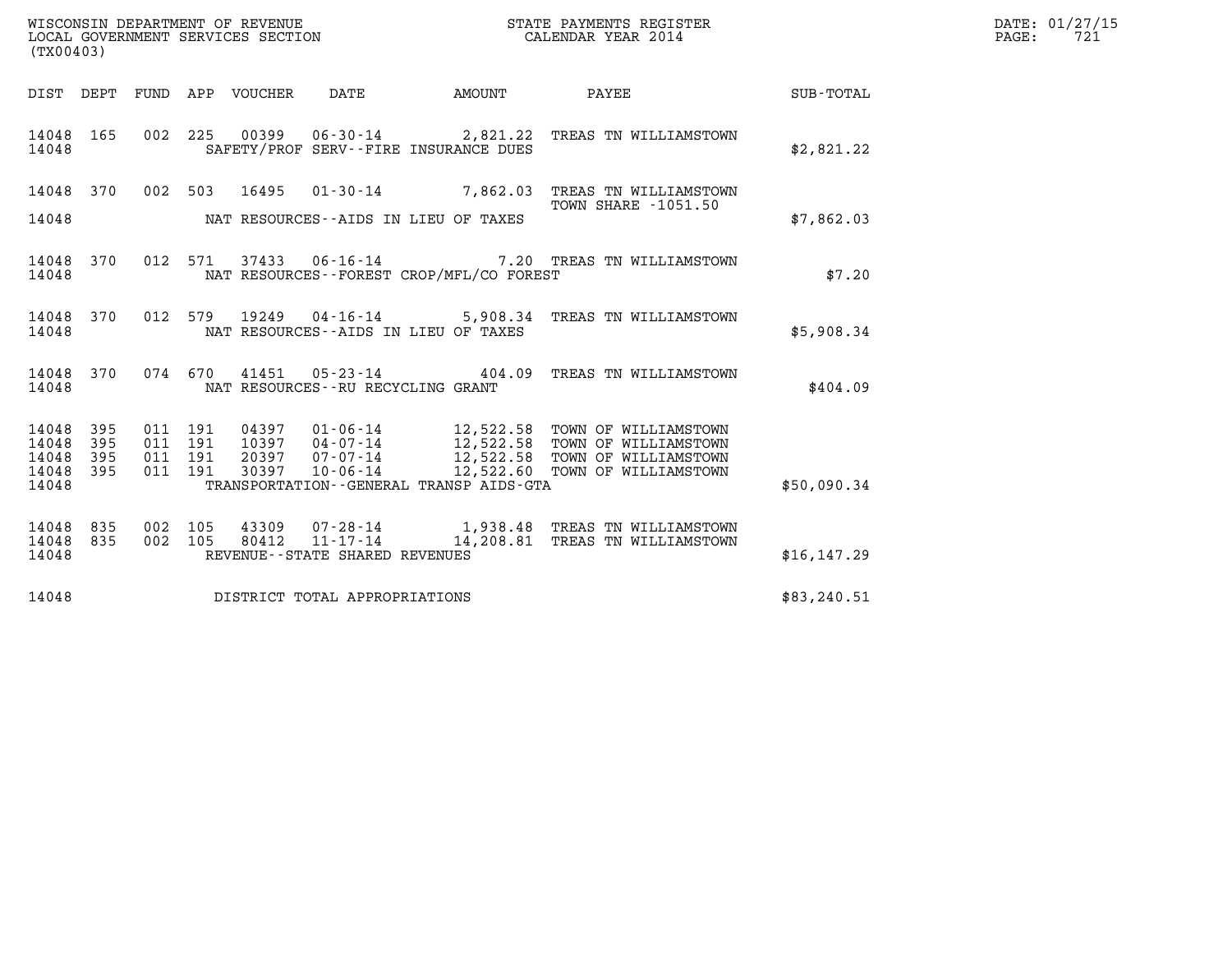| (TX00403)                                                       |                                          |                                             |  | DATE: 01/27/15<br>$\mathtt{PAGE:}$<br>722                                                                                                                                                                         |             |  |
|-----------------------------------------------------------------|------------------------------------------|---------------------------------------------|--|-------------------------------------------------------------------------------------------------------------------------------------------------------------------------------------------------------------------|-------------|--|
|                                                                 | DIST DEPT FUND APP VOUCHER DATE          |                                             |  | AMOUNT PAYEE SUB-TOTAL                                                                                                                                                                                            |             |  |
| 14106 165<br>14106                                              |                                          | SAFETY/PROF SERV--FIRE INSURANCE DUES       |  | 002 225 00400 06-30-14 2,246.20 TREAS VIL BROWNSVILLE                                                                                                                                                             | \$2,246.20  |  |
| 14106                                                           |                                          | NAT RESOURCES--RU RECYCLING GRANT           |  | 14106 370 074 670 41452 05-23-14 1,731.24 TREAS VIL BROWNSVILLE                                                                                                                                                   | \$1,731.24  |  |
| 14106                                                           |                                          | NAT RESOURCES -- RU CONSOLIDATED GRANT      |  | 14106 370 074 673 41452 05-23-14 151.82 TREAS VIL BROWNSVILLE                                                                                                                                                     | \$151.82    |  |
| 14106                                                           |                                          | TRANSPORTATION - - HIGHWAY SAFETY - FEDERAL |  | 14106 395 011 185 19957 08-04-14 4,000.00 TREAS VIL BROWNSVILLE                                                                                                                                                   | \$4,000.00  |  |
| 14106 395<br>395<br>14106<br>395<br>14106<br>14106 395<br>14106 | 011 191<br>011 191<br>011 191<br>011 191 | TRANSPORTATION--GENERAL TRANSP AIDS-GTA     |  | 04398  01-06-14  6,489.59  VILLAGE OF BROWNSVILLE<br>10398  04-07-14  6,489.59  VILLAGE OF BROWNSVILLE<br>20398  07-07-14  6,489.59  VILLAGE OF BROWNSVILLE<br>30398  10-06-14   6,489.60  VILLAGE OF BROWNSVILLE | \$25,958.37 |  |
| 14106                                                           |                                          | JUSTICE -- LAW ENFORCEMENT TRAINING         |  | 14106 455 002 231 01184 02-11-14 160.00 TREAS VIL BROWNSVILLE                                                                                                                                                     | \$160.00    |  |
| 14106 835 002 105<br>14106 835<br>14106                         | 002 105                                  | REVENUE--STATE SHARED REVENUES              |  | 43310  07-28-14  3,405.99  TREAS VIL BROWNSVILLE<br>80413  11-17-14  19,300.63  TREAS VIL BROWNSVILLE                                                                                                             | \$22,706.62 |  |
| 14106                                                           |                                          | REVENUE--EXEMPT COMPUTER AID                |  | 14106 835 002 109 02371 07-28-14 2,057.00 TREAS VIL BROWNSVILLE                                                                                                                                                   | \$2,057.00  |  |
| 14106                                                           | DISTRICT TOTAL APPROPRIATIONS            |                                             |  |                                                                                                                                                                                                                   | \$59,011.25 |  |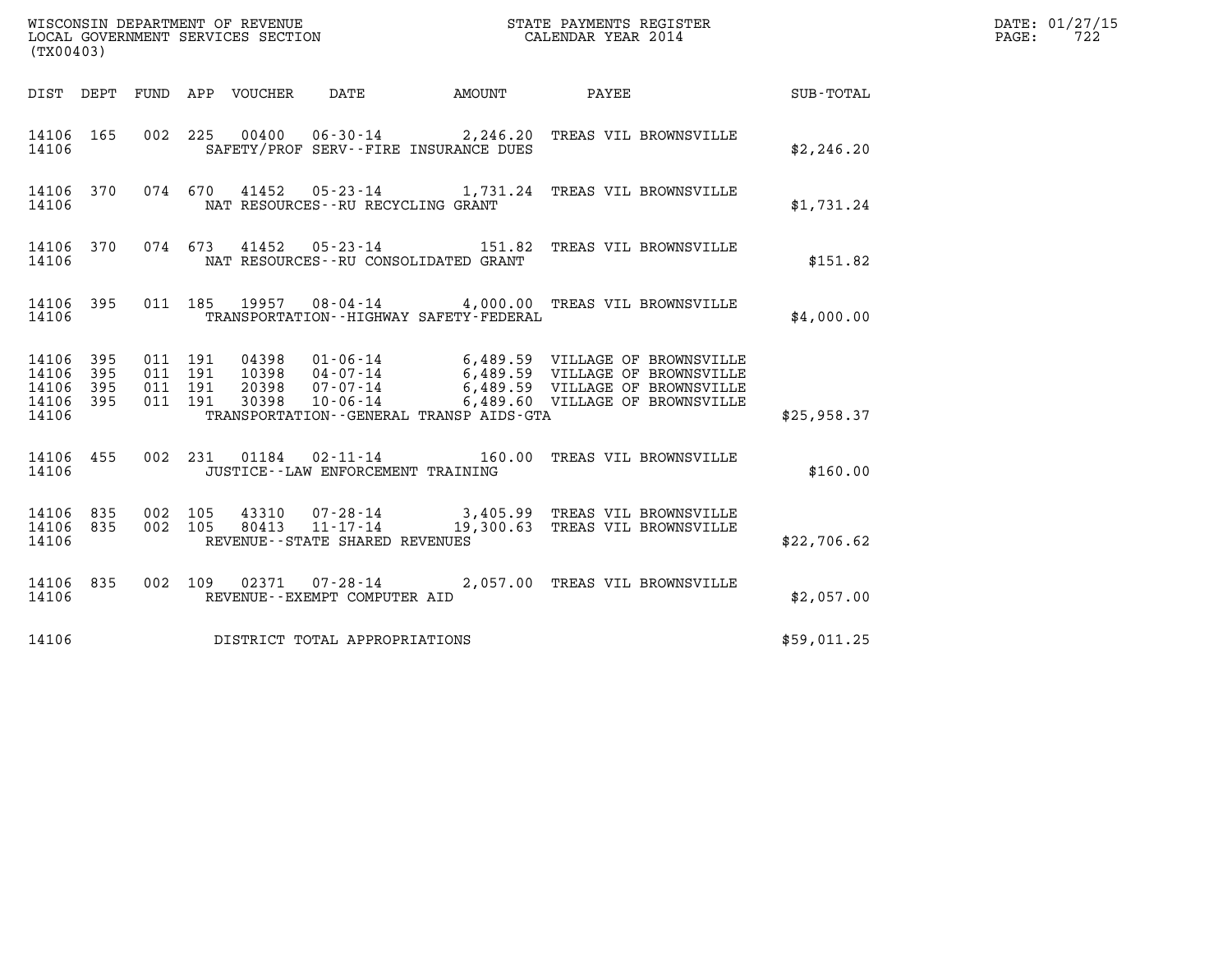| WISCONSIN DEPARTMENT OF REVENUE<br>LOCAL GOVERNMENT SERVICES SECTION<br>(TX00403) |            |                                          |  |                                 |                                      |                                         | STATE PAYMENTS REGISTER<br>CALENDAR YEAR 2014                                                                                                                                                |               | DATE: 01/27/15<br>$\mathtt{PAGE:}$<br>723 |
|-----------------------------------------------------------------------------------|------------|------------------------------------------|--|---------------------------------|--------------------------------------|-----------------------------------------|----------------------------------------------------------------------------------------------------------------------------------------------------------------------------------------------|---------------|-------------------------------------------|
|                                                                                   |            |                                          |  | DIST DEPT FUND APP VOUCHER DATE |                                      | AMOUNT                                  | PAYEE SUB-TOTAL                                                                                                                                                                              |               |                                           |
| 14111                                                                             | 14111 165  |                                          |  |                                 |                                      | SAFETY/PROF SERV--FIRE INSURANCE DUES   | 002 225 00401 06-30-14 844.57 TREAS VIL CLYMAN                                                                                                                                               | \$844.57      |                                           |
| 14111                                                                             | 14111 370  |                                          |  |                                 | NAT RESOURCES - - RU RECYCLING GRANT |                                         | 074 670 41453 05-23-14 686.95 TREAS VIL CLYMAN                                                                                                                                               | \$686.95      |                                           |
| 14111                                                                             | 14111 370  |                                          |  |                                 |                                      | NAT RESOURCES - - RU CONSOLIDATED GRANT | 074 673 41453 05-23-14 109.38 TREAS VIL CLYMAN                                                                                                                                               | \$109.38      |                                           |
| 14111 395<br>14111<br>14111<br>14111 395<br>14111                                 | 395<br>395 | 011 191<br>011 191<br>011 191<br>011 191 |  |                                 |                                      | TRANSPORTATION--GENERAL TRANSP AIDS-GTA | 04399  01-06-14  8,536.23  VILLAGE OF CLYMAN<br>10399  04-07-14  8,536.23  VILLAGE OF CLYMAN<br>20399  07-07-14  8,536.23  VILLAGE OF CLYMAN<br>30399  10-06-14  8,536.25  VILLAGE OF CLYMAN | \$34,144.94   |                                           |
| 14111 835<br>14111 835<br>14111                                                   |            | 002 105<br>002 105                       |  |                                 | REVENUE--STATE SHARED REVENUES       |                                         | 43311  07-28-14  22,980.27 TREAS VIL CLYMAN<br>80414 11-17-14 88,341.42 TREAS VIL CLYMAN                                                                                                     | \$111,321.69  |                                           |
| 14111                                                                             | 14111 835  |                                          |  |                                 | REVENUE--EXEMPT COMPUTER AID         |                                         | 002 109 02372 07-28-14 172.00 TREAS VIL CLYMAN                                                                                                                                               | \$172.00      |                                           |
| 14111                                                                             |            |                                          |  |                                 | DISTRICT TOTAL APPROPRIATIONS        |                                         |                                                                                                                                                                                              | \$147, 279.53 |                                           |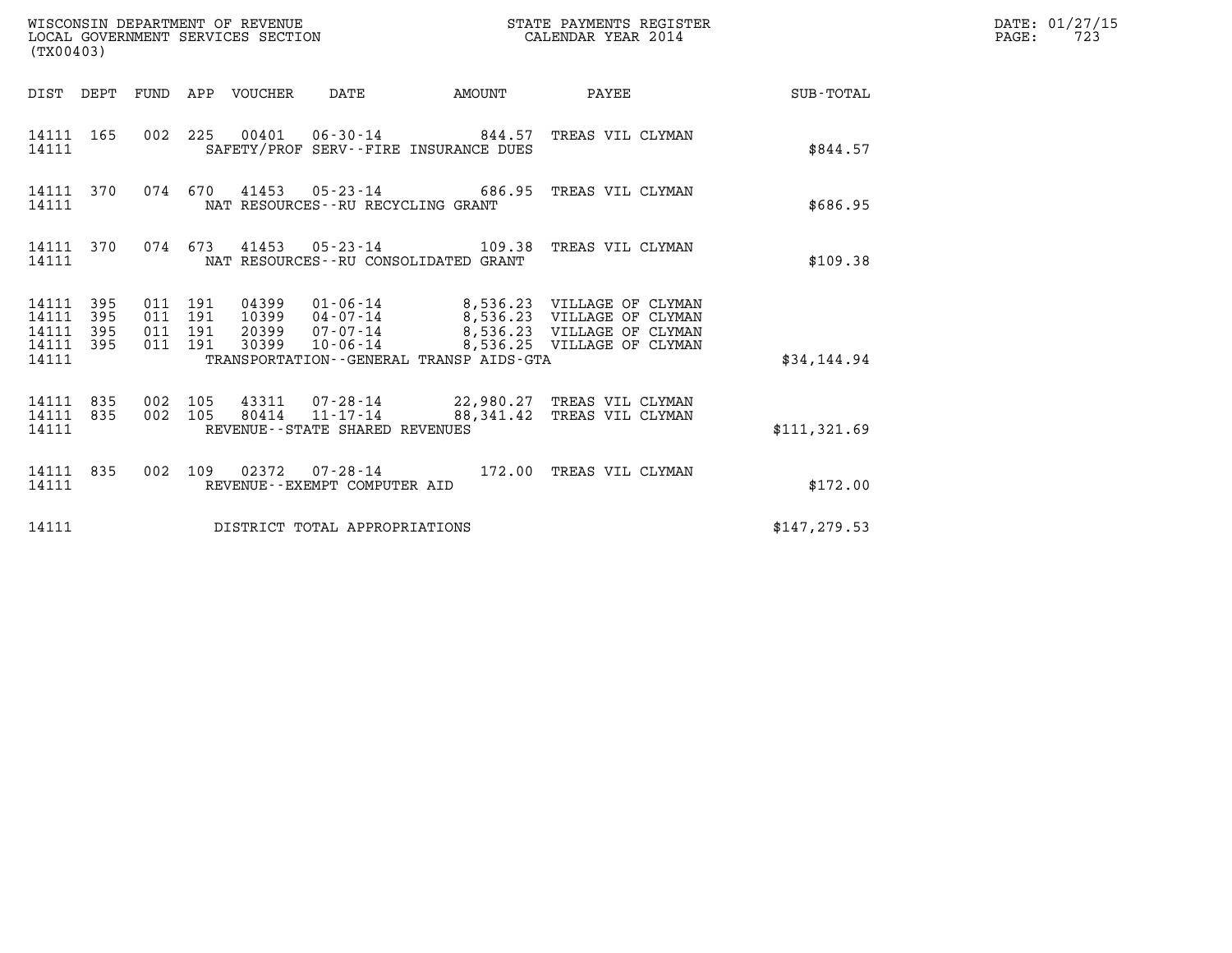|                                                   | (TX00403)  |                               |         |                                 |                                            | STATE PAYMENTS REGISTER                 |                                                                                                                                                                                                                  |               | DATE: 01/27/15<br>$\mathtt{PAGE}$ :<br>724 |
|---------------------------------------------------|------------|-------------------------------|---------|---------------------------------|--------------------------------------------|-----------------------------------------|------------------------------------------------------------------------------------------------------------------------------------------------------------------------------------------------------------------|---------------|--------------------------------------------|
|                                                   |            |                               |         | DIST DEPT FUND APP VOUCHER DATE |                                            | <b>EXAMPLE THE PROPERTY OF AMOUNT</b>   | <b>PAYEE</b>                                                                                                                                                                                                     | SUB-TOTAL     |                                            |
| 14136                                             |            |                               |         |                                 |                                            | SAFETY/PROF SERV--FIRE INSURANCE DUES   | 14136 165 002 225 00402 06-30-14 2,767.31 TREAS VIL HUSTISFORD                                                                                                                                                   | \$2,767.31    |                                            |
| 14136                                             |            |                               |         |                                 | NAT RESOURCES--RU RECYCLING GRANT          |                                         | 14136 370 074 670 41454 05-23-14 7,089.29 TREAS VIL HUSTISFORD                                                                                                                                                   | \$7,089.29    |                                            |
| 14136 370<br>14136                                |            |                               |         |                                 | NAT RESOURCES - DAM SAFETY PROJECTS        |                                         | 095 532 01268 01-07-14 60,370.29 TREAS VIL HUSTISFORD                                                                                                                                                            | \$60,370.29   |                                            |
| 14136 395<br>14136<br>14136<br>14136 395<br>14136 | 395<br>395 | 011 191<br>011 191<br>011 191 | 011 191 |                                 |                                            | TRANSPORTATION--GENERAL TRANSP AIDS-GTA | 04400  01-06-14  18,120.60  VILLAGE OF HUSTISFORD<br>10400  04-07-14  18,120.60  VILLAGE OF HUSTISFORD<br>20400  07-07-14  18,120.60  VILLAGE OF HUSTISFORD<br>30400  10-06-14  18,120.60  VILLAGE OF HUSTISFORD | \$72,482.40   |                                            |
| 14136                                             |            |                               |         |                                 | JUSTICE - - LAW ENFORCEMENT TRAINING       |                                         | 14136 455 002 231 01449 02-19-14 640.00 TREAS VIL HUSTISFORD                                                                                                                                                     | \$640.00      |                                            |
| 14136 835<br>14136 835<br>14136                   |            | 002 105<br>002 105            |         | 80415                           | 11-17-14<br>REVENUE--STATE SHARED REVENUES |                                         | 43312  07-28-14  37,592.82  TREAS VIL HUSTISFORD<br>112,475.57 TREAS VIL HUSTISFORD                                                                                                                              | \$150,068.39  |                                            |
| 14136 835<br>14136                                |            |                               |         |                                 | REVENUE--EXEMPT COMPUTER AID               |                                         | 002 109 02373 07-28-14 1,806.00 TREAS VIL HUSTISFORD                                                                                                                                                             | \$1,806.00    |                                            |
| 14136                                             |            |                               |         |                                 | DISTRICT TOTAL APPROPRIATIONS              |                                         |                                                                                                                                                                                                                  | \$295, 223.68 |                                            |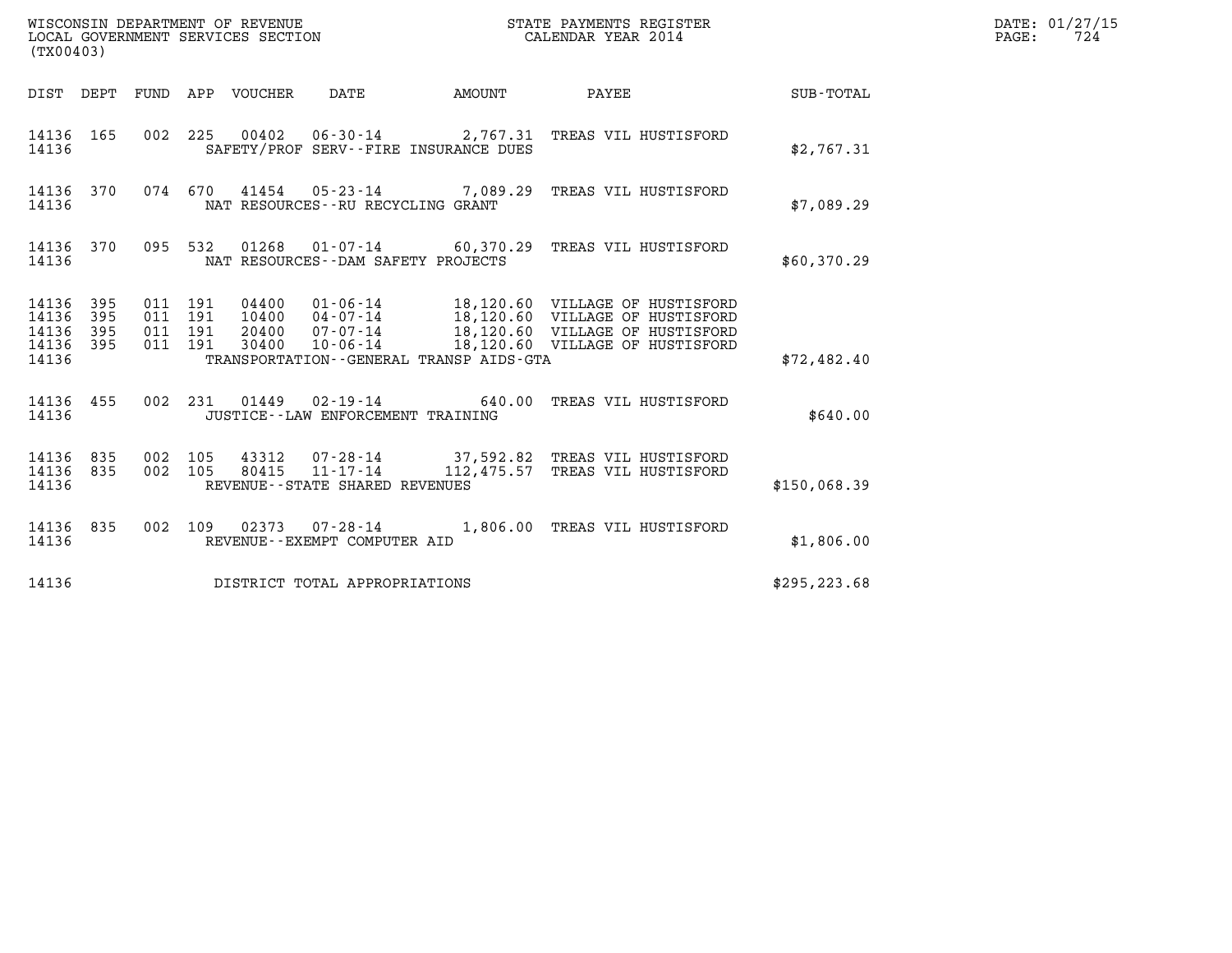| WISCONSIN DEPARTMENT OF REVENUE<br>LOCAL GOVERNMENT SERVICES SECTION<br>$(mv \wedge \wedge \wedge \wedge \wedge)$ | STATE PAYMENTS REGISTER<br>CALENDAR YEAR 2014 | DATE: 01/27/15<br>725<br>PAGE: |
|-------------------------------------------------------------------------------------------------------------------|-----------------------------------------------|--------------------------------|

| (TX00403)                                                                           |                                                                                                                                                                                                                                                                                                                        |                  |
|-------------------------------------------------------------------------------------|------------------------------------------------------------------------------------------------------------------------------------------------------------------------------------------------------------------------------------------------------------------------------------------------------------------------|------------------|
| DIST<br>DEPT<br>FUND                                                                | APP<br>VOUCHER<br>DATE<br>AMOUNT<br>PAYEE                                                                                                                                                                                                                                                                              | <b>SUB-TOTAL</b> |
| 165<br>002<br>14141<br>14141                                                        | 225<br>$00403$ $06-30-14$ 2,174.32<br>TREAS VIL IRON RIDGE<br>SAFETY/PROF SERV--FIRE INSURANCE DUES                                                                                                                                                                                                                    | \$2,174.32       |
| 370<br>14141<br>14141                                                               | 074 670<br>41455<br>05-23-14 6,030.20<br>TREAS VIL IRON RIDGE<br>NAT RESOURCES - - RU RECYCLING GRANT                                                                                                                                                                                                                  | \$6,030.20       |
| 14141<br>395<br>011<br>14141<br>395<br>14141<br>395<br>011<br>14141<br>395<br>14141 | 191<br>04401      01-06-14<br>10401      04-07-14<br>7,729.98 VILLAGE OF IRON RIDGE<br>7,729.98 VILLAGE OF IRON RIDGE<br>011 191<br>$20401$ $07 - 07 - 14$<br>7,729.98 VILLAGE OF IRON RIDGE<br>011 191<br>$10 - 06 - 14$<br>7,729.99 VILLAGE OF IRON RIDGE<br>191<br>30401<br>TRANSPORTATION--GENERAL TRANSP AIDS-GTA | \$30,919.93      |
| 002<br>14141<br>455<br>14141                                                        | 231<br>01455<br>$02 - 19 - 14$ 640.00<br>TREAS VIL IRON RIDGE<br>JUSTICE - - LAW ENFORCEMENT TRAINING                                                                                                                                                                                                                  | \$640.00         |
| 14141 835<br>002<br>14141<br>835<br>14141                                           | 002 105<br>43313 07-28-14 25,643.89 TREAS VIL IRON RIDGE<br>$11 - 17 - 14$<br>105<br>80416<br>145,315.40<br>TREAS VIL IRON RIDGE<br>REVENUE - - STATE SHARED REVENUES                                                                                                                                                  | \$170,959.29     |
| 835<br>002<br>14141<br>14141                                                        | 109<br>$02374$ $07 - 28 - 14$<br>716.00<br>TREAS VIL IRON RIDGE<br>REVENUE--EXEMPT COMPUTER AID                                                                                                                                                                                                                        | \$716.00         |
| 835<br>021<br>14141<br>14141                                                        | 363<br>36047<br>7,701.71<br>$03 - 24 - 14$<br>TREAS VIL IRON RIDGE<br>REVENUE--LOTTERY CREDIT -                                                                                                                                                                                                                        | \$7,701.71       |
| 14141                                                                               | DISTRICT TOTAL APPROPRIATIONS                                                                                                                                                                                                                                                                                          | \$219,141.45     |

(TX00403)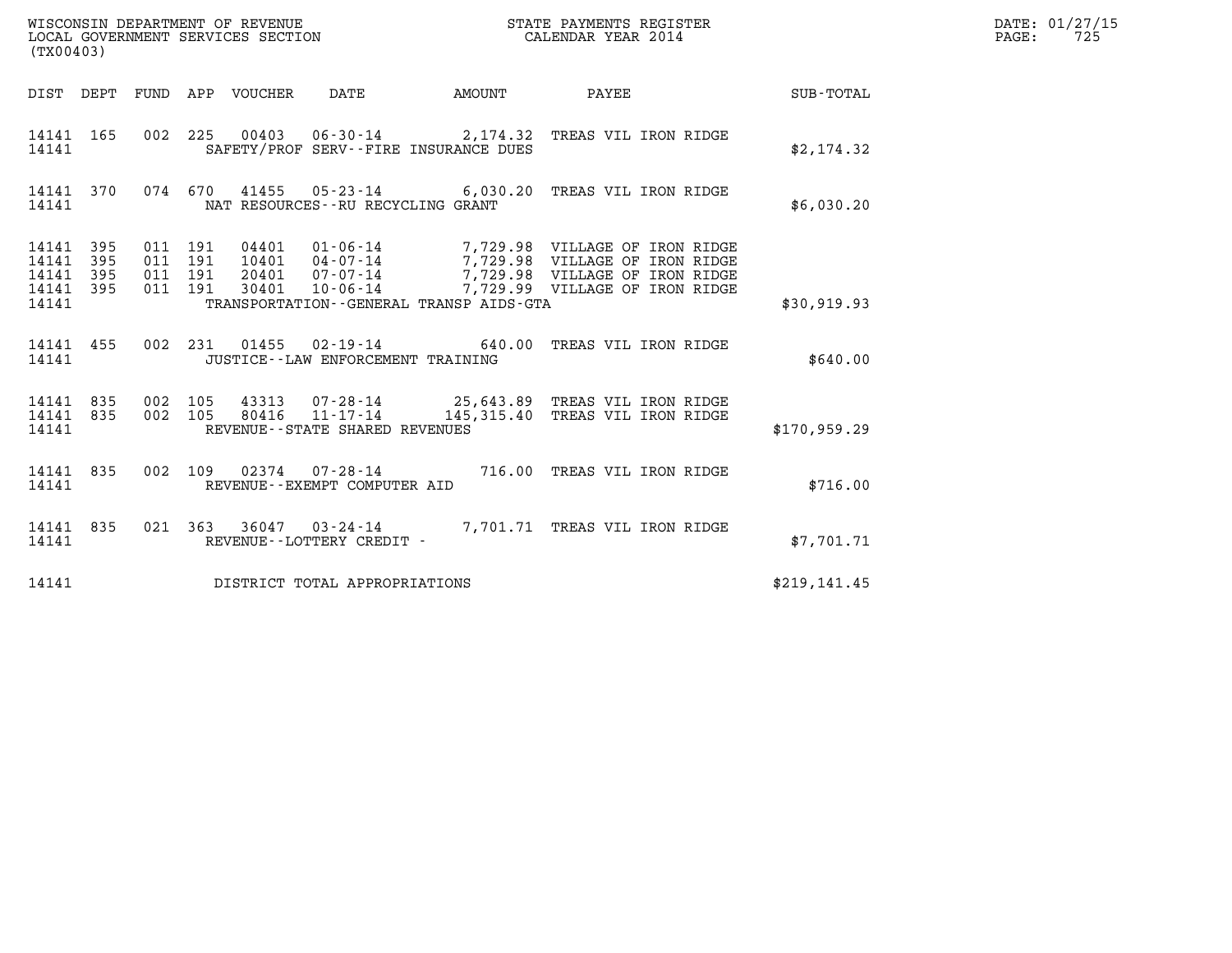| DATE: | 01/27/15 |
|-------|----------|
| PAGE: | 726      |

| (TX00403)                                                             |                                  | WISCONSIN DEPARTMENT OF REVENUE<br>LOCAL GOVERNMENT SERVICES SECTION                                                                                              | STATE PAYMENTS REGISTER<br>CALENDAR YEAR 2014 |                                                                                                               |              | DATE: 01/27/15<br>$\mathtt{PAGE}$ :<br>726 |
|-----------------------------------------------------------------------|----------------------------------|-------------------------------------------------------------------------------------------------------------------------------------------------------------------|-----------------------------------------------|---------------------------------------------------------------------------------------------------------------|--------------|--------------------------------------------|
| DIST DEPT FUND                                                        |                                  | APP VOUCHER<br>DATE                                                                                                                                               | AMOUNT                                        | PAYEE                                                                                                         | SUB-TOTAL    |                                            |
| 14143 165<br>14143                                                    |                                  | 002 225 00404 06-30-14 431.27 TREAS VIL KEKOSKEE<br>SAFETY/PROF SERV--FIRE INSURANCE DUES                                                                         |                                               |                                                                                                               | \$431.27     |                                            |
| 14143 370<br>14143                                                    |                                  | 074 670<br>41456  05-23-14  848.59  TREAS VIL KEKOSKEE<br>NAT RESOURCES--RU RECYCLING GRANT                                                                       |                                               |                                                                                                               | \$848.59     |                                            |
| 14143<br>395<br>395<br>14143<br>395<br>14143<br>395<br>14143<br>14143 | 011 191<br>011<br>011<br>011 191 | 04402<br>$01 - 06 - 14$<br>191<br>10402<br>$04 - 07 - 14$<br>191<br>20402<br>$07 - 07 - 14$<br>30402<br>$10 - 06 - 14$<br>TRANSPORTATION--GENERAL TRANSP AIDS-GTA | 809.75                                        | 809.75 VILLAGE OF KEKOSKEE<br>VILLAGE OF KEKOSKEE<br>809.75 VILLAGE OF KEKOSKEE<br>809.76 VILLAGE OF KEKOSKEE | \$3,239.01   |                                            |
| 14143<br>835<br>14143<br>835<br>14143                                 | 002 105<br>002 105               | 43314 07-28-14 4,091.12 TREAS VIL KEKOSKEE<br>80417 11-17-14<br>REVENUE - - STATE SHARED REVENUES                                                                 |                                               | 23,183.00 TREAS VIL KEKOSKEE                                                                                  | \$27, 274.12 |                                            |
| 14143 835<br>14143                                                    | 002 109                          | 02375<br>$07 - 28 - 14$<br>REVENUE--EXEMPT COMPUTER AID                                                                                                           | 2.00                                          | TREAS VIL KEKOSKEE                                                                                            | \$2.00       |                                            |
| 14143                                                                 |                                  | DISTRICT TOTAL APPROPRIATIONS                                                                                                                                     |                                               |                                                                                                               | \$31,794.99  |                                            |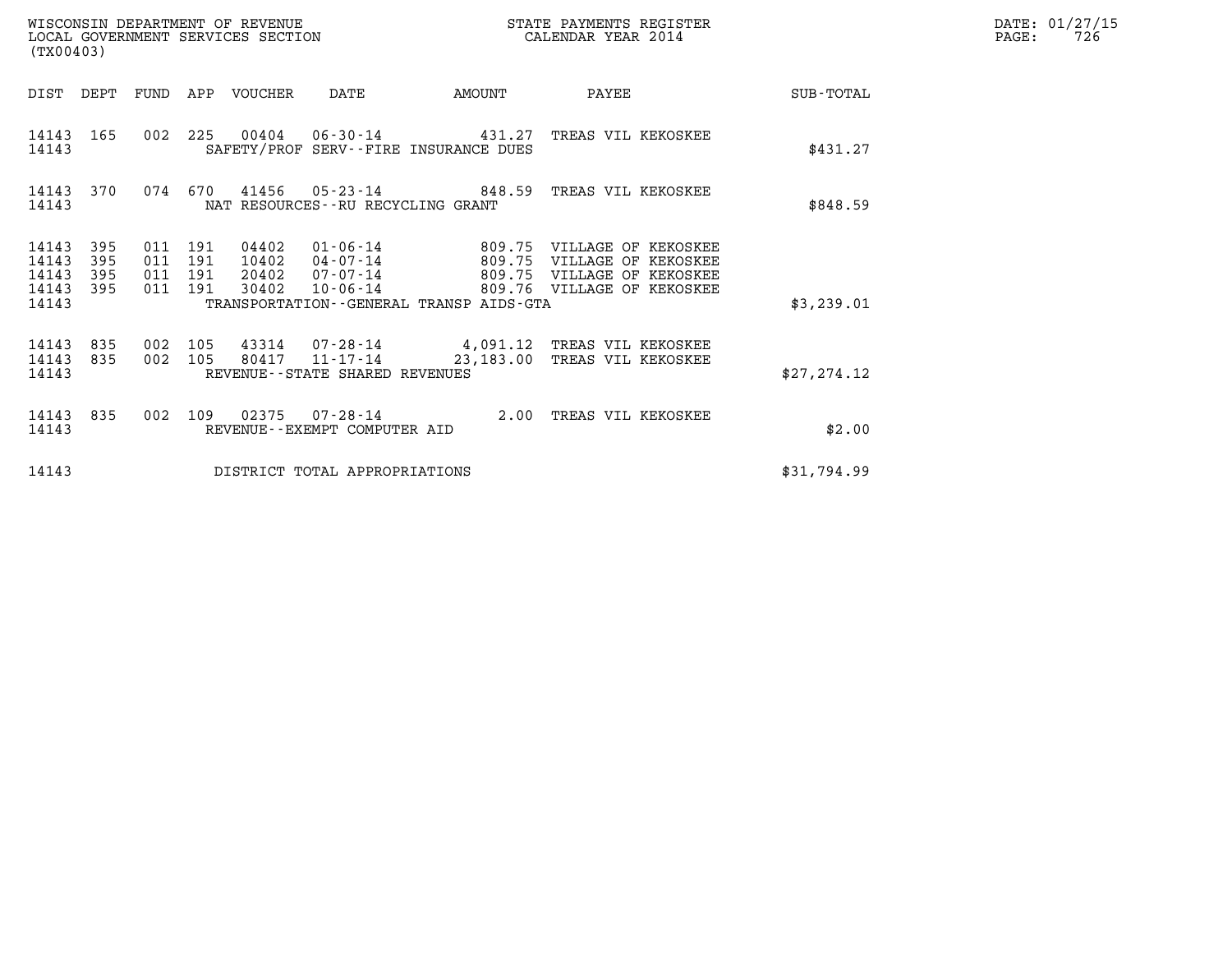| (TX00403)                                             |                                |                                          |  |                                 |                                                     |                                              |                                                                                                                                                                                      | DATE: 01/27/15<br>$\mathtt{PAGE}$ :<br>727 |  |
|-------------------------------------------------------|--------------------------------|------------------------------------------|--|---------------------------------|-----------------------------------------------------|----------------------------------------------|--------------------------------------------------------------------------------------------------------------------------------------------------------------------------------------|--------------------------------------------|--|
|                                                       |                                |                                          |  | DIST DEPT FUND APP VOUCHER DATE |                                                     | <b>AMOUNT</b>                                |                                                                                                                                                                                      | PAYEE SUB-TOTAL                            |  |
| 14146                                                 | 14146 165                      |                                          |  |                                 |                                                     | SAFETY/PROF SERV--FIRE INSURANCE DUES        | 002 225 00405 06-30-14 6,846.40 TREAS VIL LOMIRA                                                                                                                                     | \$6,846.40                                 |  |
| 14146                                                 |                                |                                          |  |                                 |                                                     | NAT RESOURCES--RU RECYCLING GRANT            | 14146 370 074 670 41457 05-23-14 9,863.69 TREAS VIL LOMIRA                                                                                                                           | \$9,863.69                                 |  |
| 14146                                                 |                                |                                          |  |                                 |                                                     | NAT RESOURCES - - RU CONSOLIDATED GRANT      | 14146 370 074 673 41457 05-23-14 630.99 TREAS VIL LOMIRA                                                                                                                             | \$630.99                                   |  |
| 14146                                                 | 14146 395                      |                                          |  |                                 |                                                     | TRANSPORTATION - - HIGHWAY SAFETY - FEDERAL  | 011 185 10535 04-28-14 4,000.00 TREAS VIL LOMIRA                                                                                                                                     | \$4,000.00                                 |  |
| 14146 395<br>14146<br>14146 395<br>14146 395<br>14146 | 395                            | 011 191<br>011 191<br>011 191<br>011 191 |  |                                 |                                                     | TRANSPORTATION - - GENERAL TRANSP AIDS - GTA | 04403 01-06-14 39,347.99 VILLAGE OF LOMIRA<br>10403 04-07-14 39,347.99 VILLAGE OF LOMIRA<br>20403 07-07-14 39,347.99 VILLAGE OF LOMIRA<br>30403 10-06-14 39,348.00 VILLAGE OF LOMIRA | \$157,391.97                               |  |
| 14146                                                 | 14146 395                      |                                          |  |                                 |                                                     | TRANSPORTATION--LRIP/TRIP/MSIP GRANTS        | 011 278 35467 12-30-14 13,262.00 TREAS VIL LOMIRA                                                                                                                                    | \$13, 262.00                               |  |
| 14146                                                 | 14146 455 002 231<br>14146 455 |                                          |  |                                 |                                                     | JUSTICE - - LAW ENFORCEMENT TRAINING         | 002 231 00973 09-04-14 160.00 TREAS VIL LOMIRA<br>002 231 01529 02-21-14 640.00 TREAS VIL LOMIRA                                                                                     | \$800.00                                   |  |
| 14146                                                 | 14146 835 002 105<br>14146 835 | 002 105                                  |  |                                 | REVENUE--STATE SHARED REVENUES                      |                                              | 43315  07-28-14  30,526.38 TREAS  VIL LOMIRA<br>80418  11-17-14  173,027.64 TREAS  VIL LOMIRA                                                                                        | \$203,554.02                               |  |
| 14146 835<br>14146 835<br>14146                       |                                | 002 109<br>002 109                       |  |                                 | REVENUE--EXEMPT COMPUTER AID                        |                                              | 02376  07-28-14  5,562.00 TREAS VIL LOMIRA<br>05089  07-28-14  7,705.00 TREAS VIL LOMIRA                                                                                             | \$13, 267.00                               |  |
| 14146 835<br>14146                                    |                                |                                          |  |                                 | 021 363 36048 03-24-14<br>REVENUE--LOTTERY CREDIT - |                                              | 8,490.17 TREAS VIL LOMIRA                                                                                                                                                            | \$8,490.17                                 |  |
| 14146                                                 |                                |                                          |  |                                 | DISTRICT TOTAL APPROPRIATIONS                       |                                              |                                                                                                                                                                                      | \$418, 106.24                              |  |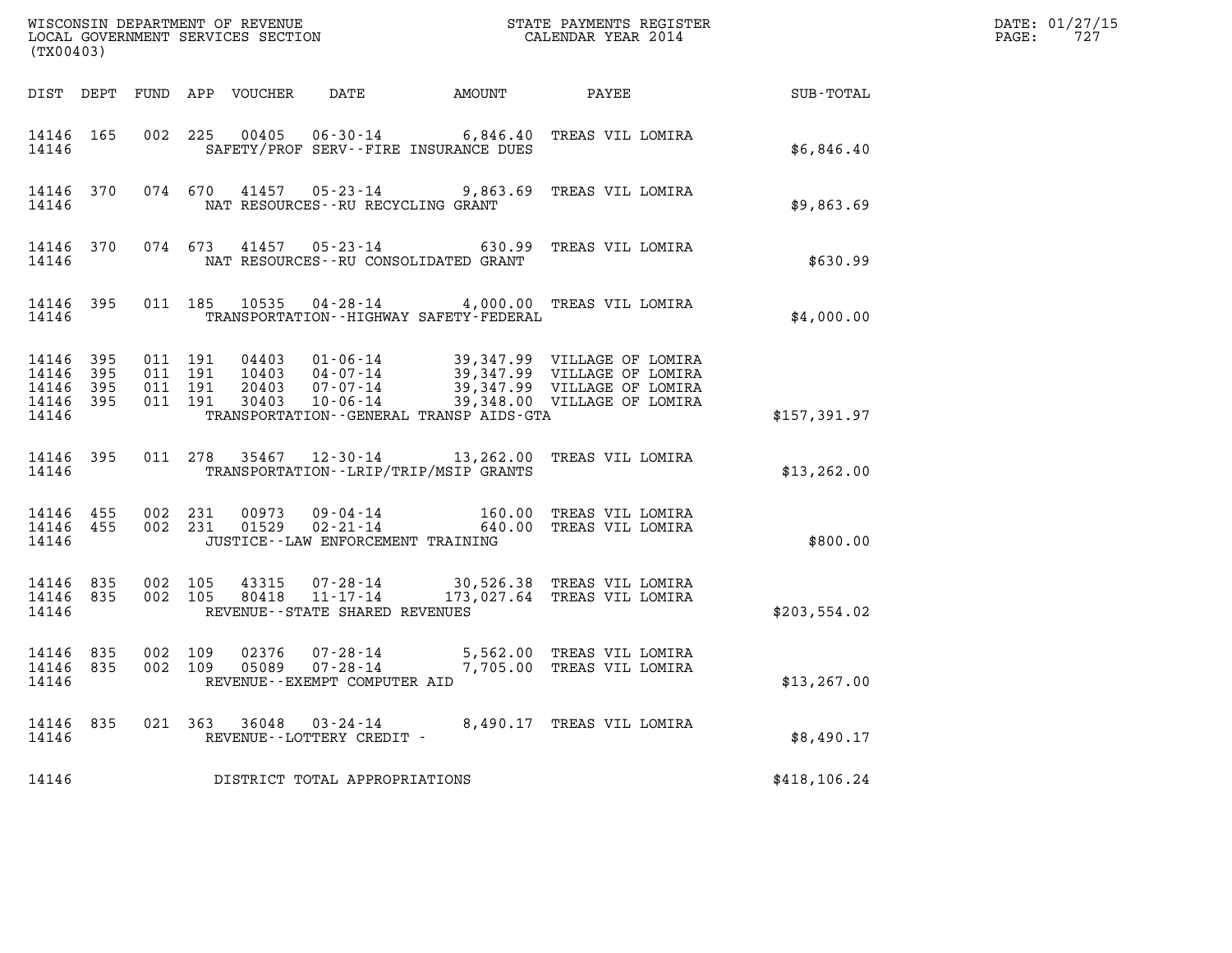| (TX00403)                                                                                                   | WISCONSIN DEPARTMENT OF REVENUE<br>LOCAL GOVERNMENT SERVICES SECTION<br>(TWO 1403)                                              |                        |               | DATE: 01/27/15<br>$\mathtt{PAGE:}$<br>728 |
|-------------------------------------------------------------------------------------------------------------|---------------------------------------------------------------------------------------------------------------------------------|------------------------|---------------|-------------------------------------------|
|                                                                                                             | DIST DEPT FUND APP VOUCHER DATE                                                                                                 | AMOUNT PAYEE SUB-TOTAL |               |                                           |
| 14147 165<br>14147                                                                                          | 002 225 00406 06-30-14 539.09 TREAS VIL LOWELL<br>SAFETY/PROF SERV--FIRE INSURANCE DUES                                         |                        | \$539.09      |                                           |
| 14147 370<br>14147                                                                                          | 074 670 41458 05-23-14 492.04 TREAS VIL LOWELL<br>NAT RESOURCES -- RU RECYCLING GRANT                                           |                        | \$492.04      |                                           |
| 14147 395<br>011 191<br>011 191<br>395<br>14147<br>395<br>011 191<br>14147<br>011 191<br>14147 395<br>14147 | TRANSPORTATION--GENERAL TRANSP AIDS-GTA                                                                                         |                        | \$7.642.43    |                                           |
| 14147 455<br>14147                                                                                          | 002 231 01530 02-21-14 160.00 TREAS VIL LOWELL<br>JUSTICE -- LAW ENFORCEMENT TRAINING                                           |                        | \$160.00      |                                           |
| 14147 465<br>14147                                                                                          | 002 305 01148 05-23-14 2,171.68 TREAS VIL LOWELL<br>MILITARY AFFAIRS-EMER MGMT-DISASTER RECO                                    |                        | \$2,171.68    |                                           |
| 14147 465<br>14147                                                                                          | 002 342 01148 05-23-14 13,030.10 TREAS VIL LOWELL<br>MILITARY AFFAIRS-EMERGENCY MGMT-FED FUND                                   |                        | \$13,030.10   |                                           |
| 002 105<br>14147 835<br>14147 835<br>002 105<br>14147                                                       | 43316  07-28-14  13,959.78 TREAS VIL LOWELL<br>80419  11-17-14  79,105.39 TREAS VIL LOWELL<br>REVENUE - - STATE SHARED REVENUES |                        | \$93,065.17   |                                           |
| 14147 835<br>14147                                                                                          | 002 109 02377 07-28-14 43.00 TREAS VIL LOWELL<br>REVENUE--EXEMPT COMPUTER AID                                                   |                        | \$43.00       |                                           |
| 14147                                                                                                       | DISTRICT TOTAL APPROPRIATIONS                                                                                                   |                        | \$117, 143.51 |                                           |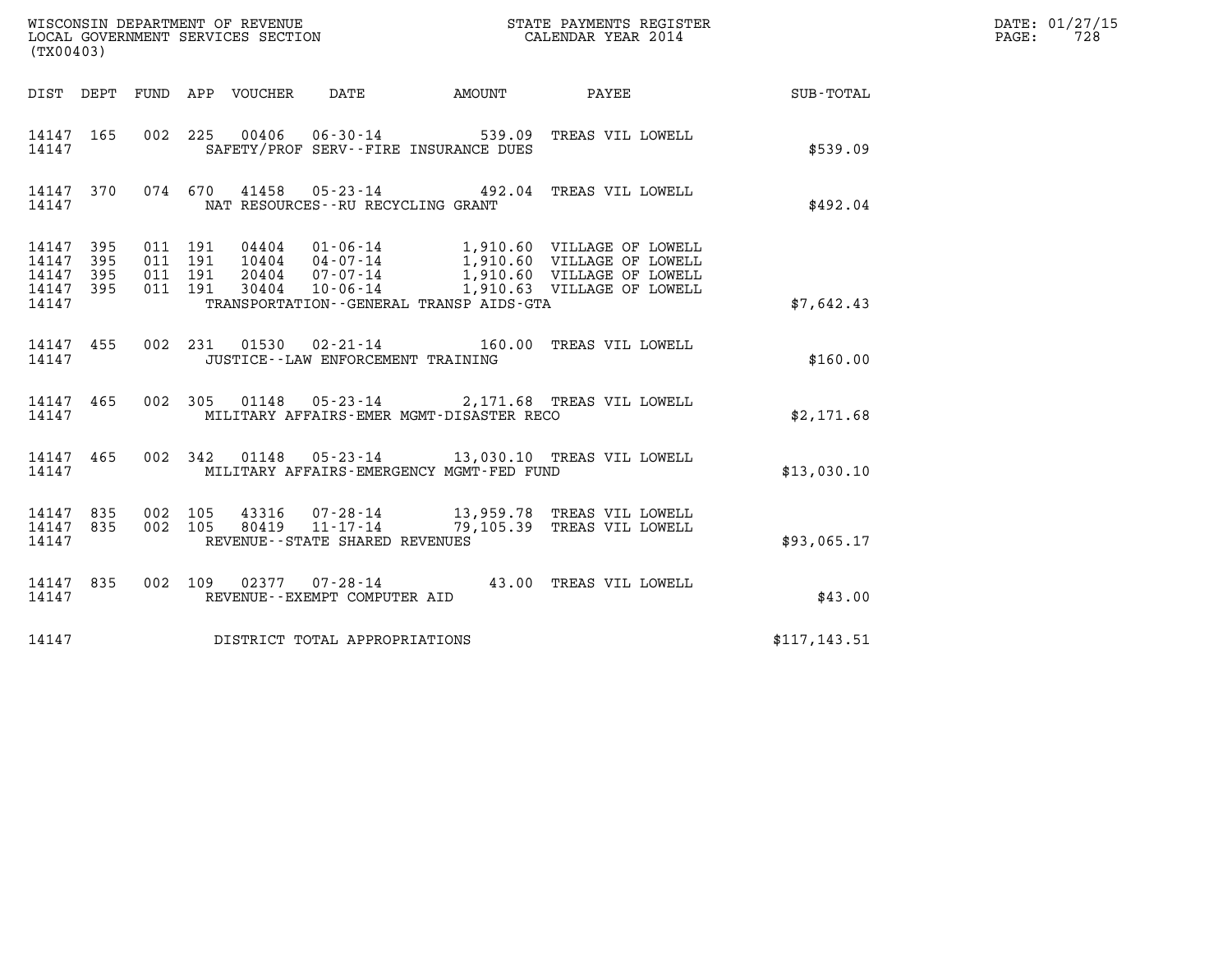| WISCONSIN DEPARTMENT OF REVENUE<br>LOCAL GOVERNMENT SERVICES SECTION<br>(TX00403) |                   |                                          |  |                                  |                                                          | STATE PAYMENTS REGISTER<br>CALENDAR YEAR 2014                                                                                                            |             | DATE: 01/27/15<br>$\mathtt{PAGE}$ :<br>729 |
|-----------------------------------------------------------------------------------|-------------------|------------------------------------------|--|----------------------------------|----------------------------------------------------------|----------------------------------------------------------------------------------------------------------------------------------------------------------|-------------|--------------------------------------------|
|                                                                                   |                   |                                          |  | DIST DEPT FUND APP VOUCHER DATE  |                                                          | AMOUNT PAYEE SUB-TOTAL                                                                                                                                   |             |                                            |
| 14161 165<br>14161                                                                |                   |                                          |  |                                  | SAFETY/PROF SERV--FIRE INSURANCE DUES                    | 002 225 00407 06-30-14 1,509.44 TREAS VIL NEOSHO                                                                                                         | \$1,509.44  |                                            |
| 14161 370<br>14161                                                                |                   |                                          |  |                                  | NAT RESOURCES--RU RECYCLING GRANT                        | 074 670 41459 05-23-14 1,190.87 TREAS VIL NEOSHO                                                                                                         | \$1,190.87  |                                            |
| 14161 395<br>14161<br>14161<br>14161<br>14161                                     | 395<br>395<br>395 | 011 191<br>011 191<br>011 191<br>011 191 |  | 04405<br>10405<br>20405<br>30405 | TRANSPORTATION--GENERAL TRANSP AIDS-GTA                  | 01-06-14 4,312.70 VILLAGE OF NEOSHO<br>04-07-14 4,312.70 VILLAGE OF NEOSHO<br>07-07-14 4,312.70 VILLAGE OF NEOSHO<br>10-06-14 4,312.73 VILLAGE OF NEOSHO | \$17,250.83 |                                            |
| 14161 455<br>14161                                                                |                   |                                          |  |                                  | JUSTICE - - LAW ENFORCEMENT TRAINING                     | 002 231 01607 02-24-14 160.00 TREAS VIL NEOSHO                                                                                                           | \$160.00    |                                            |
| 14161 835<br>14161 835<br>14161                                                   |                   | 002 105<br>002 105                       |  |                                  | $80420$ $11 - 17 - 14$<br>REVENUE--STATE SHARED REVENUES | 43317 07-28-14 10,760.82 TREAS VIL NEOSHO<br>60,976.72 TREAS VIL NEOSHO                                                                                  | \$71,737.54 |                                            |
| 14161 835<br>14161                                                                |                   |                                          |  |                                  | REVENUE--EXEMPT COMPUTER AID                             | 002 109 02378 07-28-14 169.00 TREAS VIL NEOSHO                                                                                                           | \$169.00    |                                            |
| 14161                                                                             |                   |                                          |  |                                  | DISTRICT TOTAL APPROPRIATIONS                            |                                                                                                                                                          | \$92,017.68 |                                            |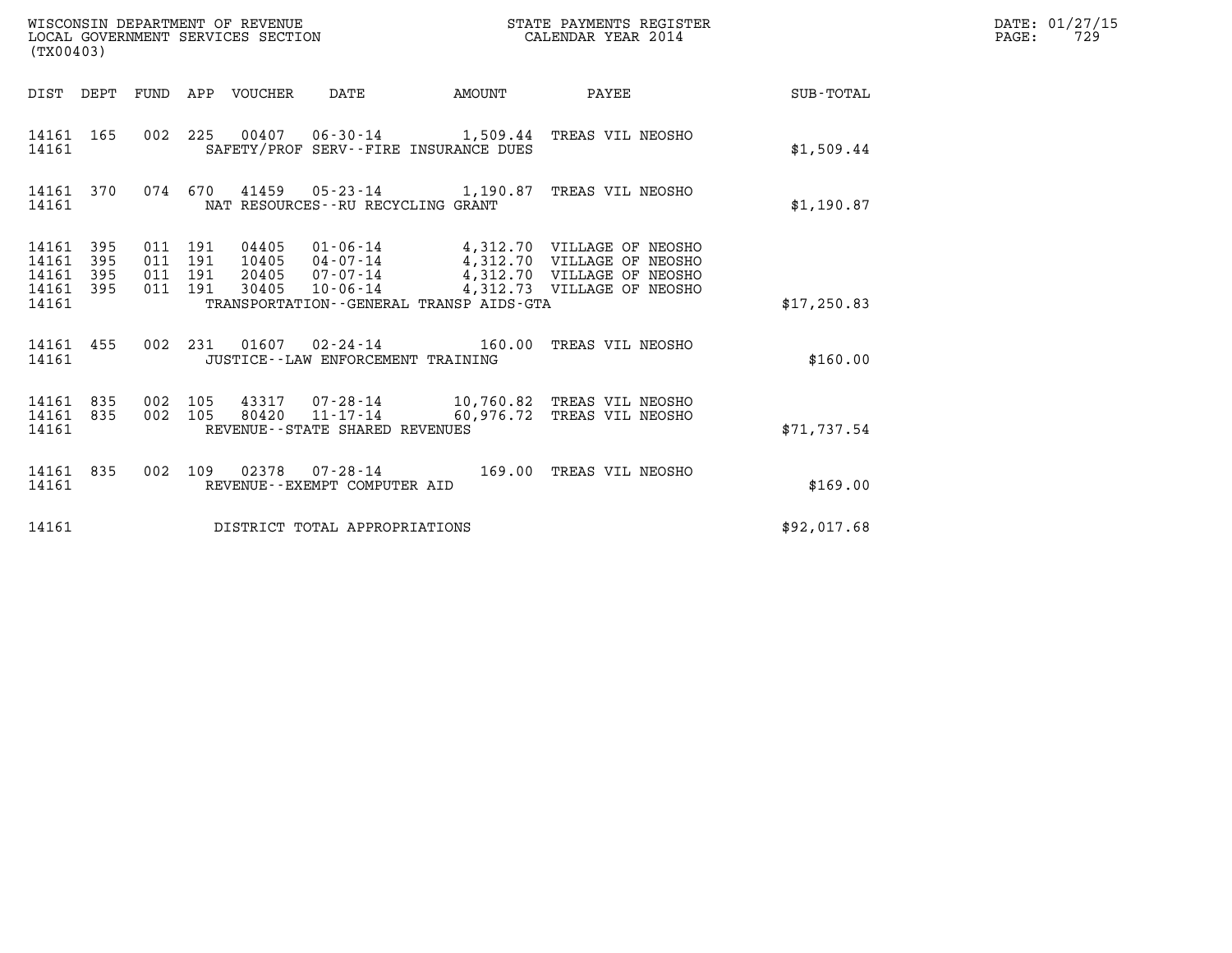| (TX00403)                                                                         |                                                      |                                               |                                                                     |                                                                               |                                                                           |                                                                                                                                                                                                                                                        |                                                                                        |                              |               | DATE: 01/27/15<br>730<br>PAGE: |
|-----------------------------------------------------------------------------------|------------------------------------------------------|-----------------------------------------------|---------------------------------------------------------------------|-------------------------------------------------------------------------------|---------------------------------------------------------------------------|--------------------------------------------------------------------------------------------------------------------------------------------------------------------------------------------------------------------------------------------------------|----------------------------------------------------------------------------------------|------------------------------|---------------|--------------------------------|
|                                                                                   |                                                      |                                               |                                                                     | DIST DEPT FUND APP VOUCHER                                                    | DATE                                                                      | AMOUNT                                                                                                                                                                                                                                                 |                                                                                        | <b>PAYEE</b> FOUND THE PAYEE | SUB-TOTAL     |                                |
| 14176 165<br>14176                                                                |                                                      |                                               |                                                                     |                                                                               |                                                                           | 002 225 00408 06-30-14 4,079.09 TREAS VIL RANDOLPH<br>SAFETY/PROF SERV--FIRE INSURANCE DUES                                                                                                                                                            |                                                                                        |                              | \$4,079.09    |                                |
| 14176 395<br>14176                                                                |                                                      |                                               |                                                                     |                                                                               |                                                                           | 011 185 19958 08-04-14 4,000.00 TREAS VIL RANDOLPH<br>TRANSPORTATION - - HIGHWAY SAFETY - FEDERAL                                                                                                                                                      |                                                                                        |                              | \$4,000.00    |                                |
| 14176<br>14176<br>14176<br>14176 395<br>14176                                     | 395<br>395<br>395                                    |                                               | 011 191<br>011 191<br>011 191<br>011 191                            | 04406<br>10406<br>20406<br>30406                                              | $10 - 06 - 14$                                                            | 01-06-14 22,550.41 VILLAGE OF RANDOLPH<br>04-07-14 22,550.41 VILLAGE OF RANDOLPH<br>07-07-14 22,550.41 VILLAGE OF RANDOLPH<br>TRANSPORTATION--GENERAL TRANSP AIDS-GTA                                                                                  | 22,550.41 VILLAGE OF RANDOLPH                                                          |                              | \$90, 201.64  |                                |
| 14176                                                                             | 14176 435                                            |                                               | 005 162                                                             | 01HSD                                                                         |                                                                           | 09-08-14 4, 263.47 TREAS VILL RANDOLPH<br>HS--AMBULANCE FUNDING ASSISTANCE GRANTS                                                                                                                                                                      |                                                                                        |                              | \$4, 263.47   |                                |
| 14176 435<br>14176                                                                |                                                      |                                               |                                                                     | 005 163 01LGS                                                                 |                                                                           | 11-17-14 4,200.00 RANDOLPH AMBULANCE ASSOC<br>HS--PREPAID MEDICAL TRANSPORT REIMBURSE                                                                                                                                                                  |                                                                                        |                              | \$4,200.00    |                                |
| 14176                                                                             | 14176 455                                            |                                               | 002 231                                                             | 01689                                                                         | $02 - 24 - 14$<br>JUSTICE -- LAW ENFORCEMENT TRAINING                     |                                                                                                                                                                                                                                                        | 640.00 TREAS VIL RANDOLPH                                                              |                              | \$640.00      |                                |
| 14176<br>14176<br>14176<br>14176<br>14176<br>14176<br>14176<br>14176<br>14176 505 | 505<br>505<br>505<br>505<br>505<br>505<br>505<br>505 | 002<br>002<br>002<br>002<br>002<br>002<br>002 | 002 743<br>743<br>743<br>743<br>743<br>743<br>743<br>743<br>002 743 | 00597<br>01692<br>03904<br>04672<br>05618<br>06891<br>07544<br>08376<br>09199 |                                                                           | 08-14-14<br>09-18-14<br>10,000.00 TREAS VIL RANDOLPH<br>12-15-14<br>5,970.00 TREAS VIL RANDOLPH<br>01-13-14<br>38,800.00 TREAS VIL RANDOLPH<br>02-07-14<br>19,500.00 TREAS VIL RANDOLPH<br>03-26-14<br>16,600.00 TREAS VIL RANDOLPH<br>05-12-14<br>18, |                                                                                        |                              |               |                                |
| 14176                                                                             |                                                      |                                               |                                                                     |                                                                               | DOA--HOUSING ASSISTANCE GRANTS                                            |                                                                                                                                                                                                                                                        |                                                                                        |                              | \$158, 515.00 |                                |
| 14176 835<br>14176 835<br>14176                                                   |                                                      | 002                                           | 105<br>002 105                                                      | 43318<br>80421                                                                | $07 - 28 - 14$<br>$11 - 17 - 14$<br>REVENUE - - STATE SHARED REVENUES     | 216,347.97 TREAS VIL RANDOLPH                                                                                                                                                                                                                          | 88,434.67 TREAS VIL RANDOLPH                                                           |                              | \$304,782.64  |                                |
| 14176 835<br>14176<br>14176<br>14176                                              | 835<br>835                                           | 002<br>002<br>002                             | 109<br>109<br>109                                                   | 02263<br>02379<br>05090                                                       | $07 - 28 - 14$<br>07-28-14<br>07-28-14<br>REVENUE - - EXEMPT COMPUTER AID |                                                                                                                                                                                                                                                        | 259.00 TREAS VIL RANDOLPH<br>356.00 TREAS VIL RANDOLPH<br>12,738.00 TREAS VIL RANDOLPH |                              | \$13,353.00   |                                |
| 14176<br>14176                                                                    | 835                                                  |                                               |                                                                     | 021 363 36049                                                                 | 03-24-14<br>REVENUE--LOTTERY CREDIT -                                     |                                                                                                                                                                                                                                                        | 827.21 TREAS VIL RANDOLPH                                                              |                              | \$827.21      |                                |
| 14176                                                                             |                                                      |                                               |                                                                     |                                                                               | DISTRICT TOTAL APPROPRIATIONS                                             |                                                                                                                                                                                                                                                        |                                                                                        |                              | \$584,862.05  |                                |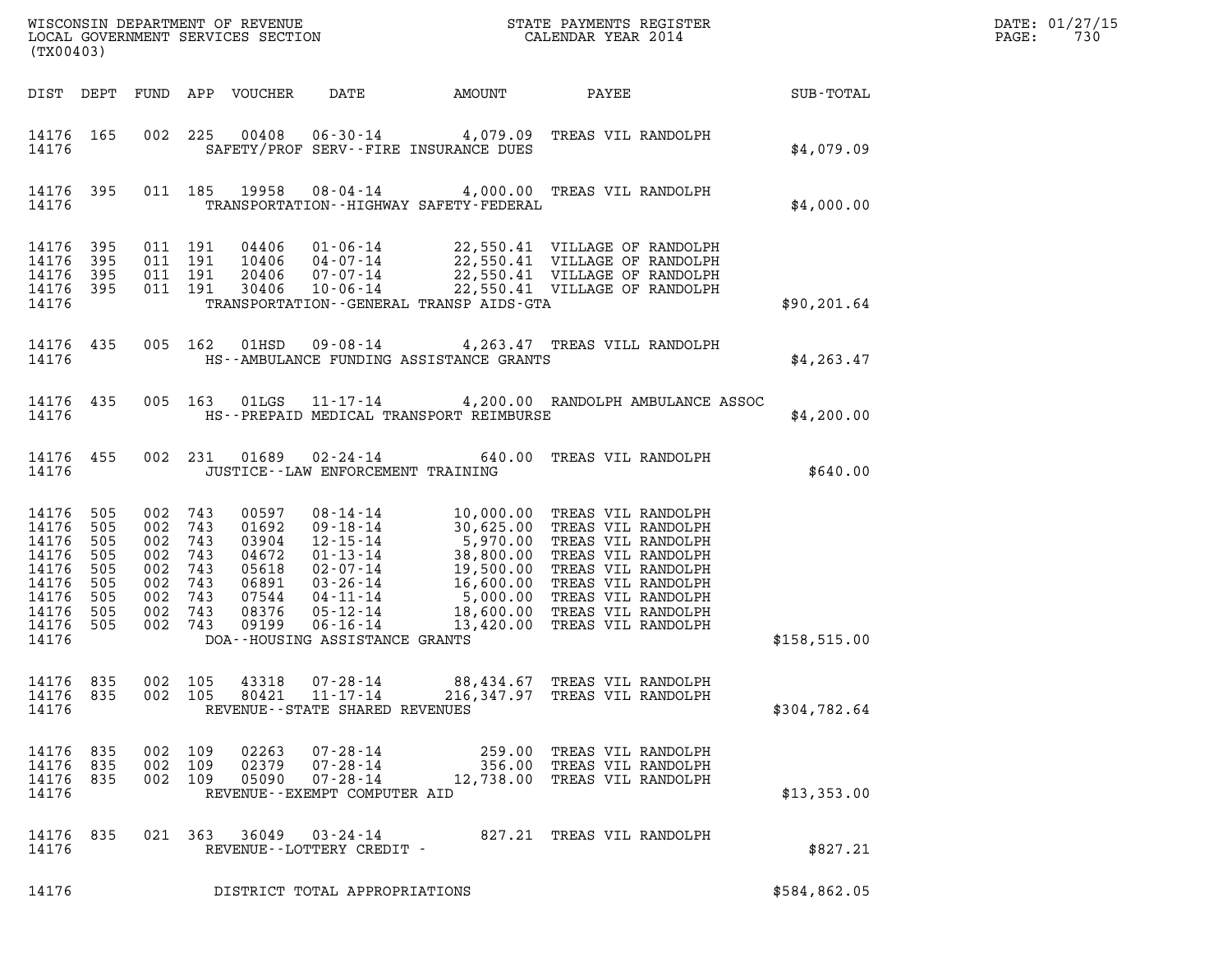| STATE PAYMENTS REGISTER<br>CALENDAR YEAR 2014 | DATE: 01/27/15<br>72.<br>PAGE: |
|-----------------------------------------------|--------------------------------|
|                                               |                                |

| (TX00403)                                 |                          |                          |                                      |                                  |                                                                                                            |                                         |                                                                                                                                      |              |  |
|-------------------------------------------|--------------------------|--------------------------|--------------------------------------|----------------------------------|------------------------------------------------------------------------------------------------------------|-----------------------------------------|--------------------------------------------------------------------------------------------------------------------------------------|--------------|--|
| DIST                                      | DEPT                     | <b>FUND</b>              | APP                                  | VOUCHER                          | <b>DATE</b>                                                                                                | AMOUNT                                  | PAYEE                                                                                                                                | SUB-TOTAL    |  |
| 14177<br>14177                            | 165                      | 002                      | 225                                  |                                  | 00409 06-30-14                                                                                             | SAFETY/PROF SERV--FIRE INSURANCE DUES   | 1,455.53 TREAS VIL REESEVILLE                                                                                                        | \$1,455.53   |  |
| 14177<br>14177                            | 370                      | 074                      | 670                                  |                                  | NAT RESOURCES - - RU RECYCLING GRANT                                                                       | $41460$ $05 - 23 - 14$ 2,483.16         | TREAS VIL REESEVILLE                                                                                                                 | \$2,483.16   |  |
| 14177<br>14177<br>14177<br>14177<br>14177 | 395<br>395<br>395<br>395 | 011                      | 011 191<br>011 191<br>011 191<br>191 | 04407<br>10407<br>20407<br>30407 | $01 - 06 - 14$<br>04 - 07 - 14<br>07 - 07 - 14<br>$10 - 06 - 14$                                           | TRANSPORTATION--GENERAL TRANSP AIDS-GTA | 6,539.74 VILLAGE OF REESEVILLE<br>6,539.74 VILLAGE OF REESEVILLE<br>6,539.74 VILLAGE OF REESEVILLE<br>6,539.75 VILLAGE OF REESEVILLE | \$26, 158.97 |  |
| 14177<br>14177<br>14177<br>14177<br>14177 | 505<br>505<br>505<br>505 | 002<br>002<br>002<br>002 | 743<br>743<br>743<br>743             | 01154<br>02426<br>09469          | $01129$ $09-02-14$<br>$09 - 02 - 14$<br>$10 - 24 - 14$<br>$06 - 23 - 14$<br>DOA--HOUSING ASSISTANCE GRANTS | 89,519.00<br>100,985.00<br>184,015.00   | 180,500.00 TREAS VIL REESEVILLE<br>TREAS VIL REESEVILLE<br>TREAS VIL REESEVILLE<br>TREAS VIL REESEVILLE                              | \$555,019.00 |  |
| 14177<br>14177<br>14177                   | 835<br>835               | 002<br>002               | 105<br>105                           |                                  | 80422 11-17-14<br>REVENUE - - STATE SHARED REVENUES                                                        |                                         | 43319  07-28-14  27,197.80 TREAS VIL REESEVILLE<br>154,120.87 TREAS VIL REESEVILLE                                                   | \$181,318.67 |  |
| 14177<br>14177                            | 835                      | 002                      | 109                                  |                                  | 02380   07-28-14<br>REVENUE--EXEMPT COMPUTER AID                                                           | 214.00                                  | TREAS VIL REESEVILLE                                                                                                                 | \$214.00     |  |
| 14177<br>14177                            | 835                      |                          | 021 363                              | 36050                            | $03 - 24 - 14$<br>REVENUE - - LOTTERY CREDIT -                                                             | 5,411.46                                | TREAS VIL REESEVILLE                                                                                                                 | \$5,411.46   |  |
| 14177                                     |                          |                          |                                      |                                  | DISTRICT TOTAL APPROPRIATIONS                                                                              |                                         |                                                                                                                                      | \$772,060.79 |  |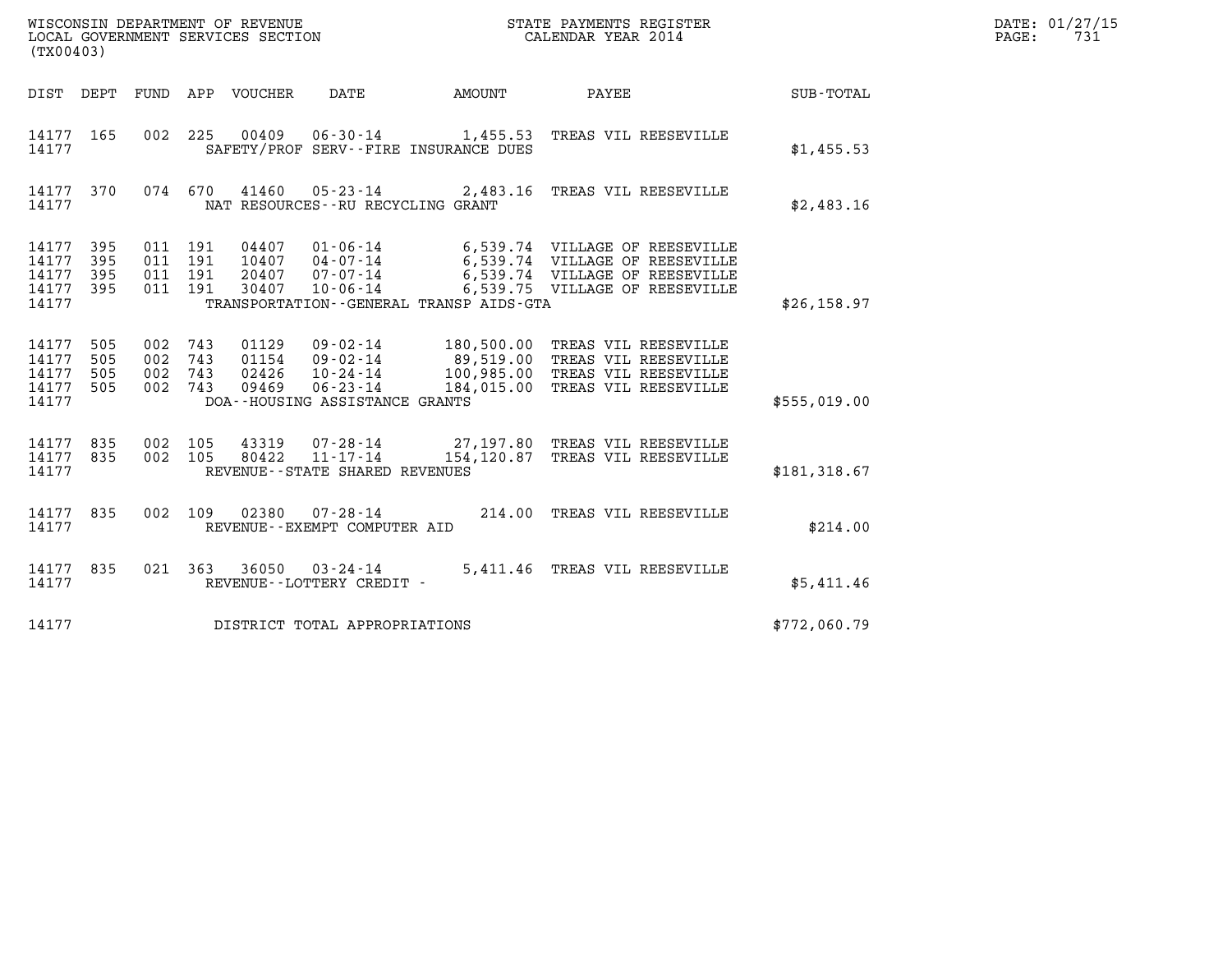| WISCONSIN DEPARTMENT OF REVENUE<br>LOCAL GOVERNMENT SERVICES SECTION<br>CALENDAR YEAR 2014 |           |  |  |  |                                     |                                               |                                                                                                                                                    |              | DATE: 01/27/15<br>PAGE: 732 |
|--------------------------------------------------------------------------------------------|-----------|--|--|--|-------------------------------------|-----------------------------------------------|----------------------------------------------------------------------------------------------------------------------------------------------------|--------------|-----------------------------|
| (TX00403)                                                                                  |           |  |  |  |                                     |                                               |                                                                                                                                                    |              |                             |
|                                                                                            |           |  |  |  |                                     |                                               | DIST DEPT FUND APP VOUCHER DATE AMOUNT PAYEE SUB-TOTAL                                                                                             |              |                             |
| 14186                                                                                      | 14186 165 |  |  |  |                                     | SAFETY/PROF SERV--FIRE INSURANCE DUES         | 002 225 00410 06-30-14 2,300.10 TREAS VIL THERESA                                                                                                  | \$2,300.10   |                             |
| 14186                                                                                      |           |  |  |  | NAT RESOURCES--RU RECYCLING GRANT   |                                               | 14186 370 074 670 41461 05-23-14 3,313.52 TREAS VIL THERESA                                                                                        | \$3,313.52   |                             |
| 14186                                                                                      |           |  |  |  |                                     | TRANSPORTATION--GENERAL TRANSP AIDS-GTA       |                                                                                                                                                    | \$41, 265.16 |                             |
| 14186                                                                                      |           |  |  |  |                                     | HS--AMBULANCE FUNDING ASSISTANCE GRANTS       | 14186 435 005 162 01HSD 09-08-14 4,297.66 THERESA AMBULANCE SERVICE                                                                                | \$4,297.66   |                             |
|                                                                                            |           |  |  |  |                                     | 14186 MS--PREPAID MEDICAL TRANSPORT REIMBURSE | 14186 435 005 163 01LGS 11-17-14 3,500.00 THERESA AMBULANCE SERVICE                                                                                | \$3,500.00   |                             |
| 14186                                                                                      | 14186 455 |  |  |  | JUSTICE -- LAW ENFORCEMENT TRAINING |                                               | $14186$ $455$ $002$ $231$ $01770$ $02-26-14$ $320.00$ TREAS VIL THERESA<br>$14186$ $455$ $002$ $231$ $02952$ $12-04-14$ $160.00$ TREAS VIL THERESA | \$480.00     |                             |
| 14186                                                                                      |           |  |  |  | REVENUE--STATE SHARED REVENUES      |                                               | 14186 835 002 105 43320 07-28-14 31,189.90 TREAS VIL THERESA<br>14186 835 002 105 80423 11-17-14 173,242.74 TREAS VIL THERESA                      | \$204,432.64 |                             |
| 14186                                                                                      |           |  |  |  | REVENUE--EXEMPT COMPUTER AID        |                                               | 14186 835 002 109 02381 07-28-14 238.00 TREAS VIL THERESA                                                                                          | \$238.00     |                             |
| 14186                                                                                      | 14186 835 |  |  |  | REVENUE--LOTTERY CREDIT -           |                                               | 021 363 36051 03-24-14 15,353.68 TREAS VIL THERESA                                                                                                 | \$15,353.68  |                             |
| 14186                                                                                      |           |  |  |  | DISTRICT TOTAL APPROPRIATIONS       |                                               |                                                                                                                                                    | \$275,180.76 |                             |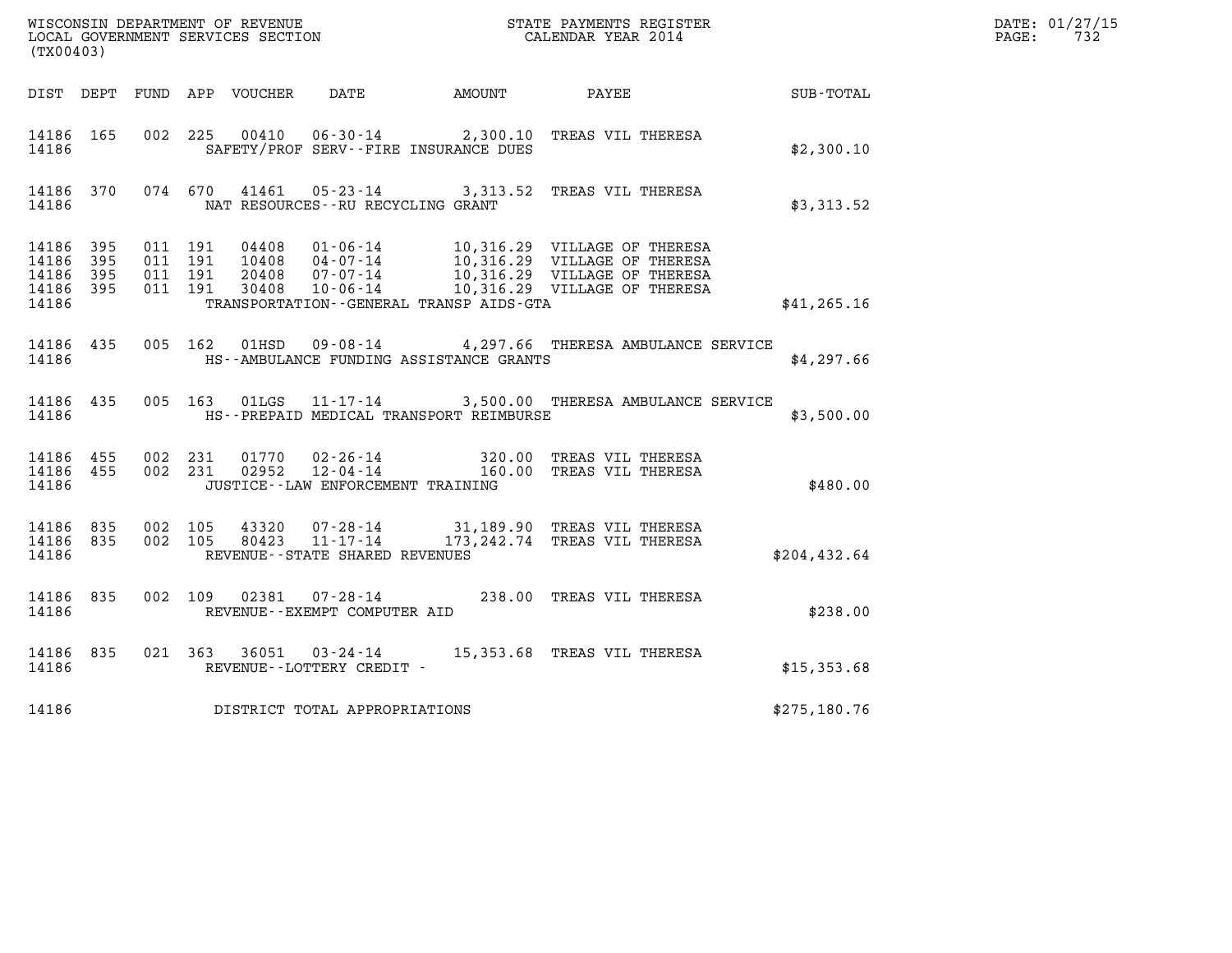| WISCONSIN DEPARTMENT OF REVENUE<br>STATE PAYMENTS REGISTER<br>LOCAL GOVERNMENT SERVICES SECTION<br>CALENDAR YEAR 2014<br>(TX00403) |                                          |                                                            |         |                                                    |                                                                                                    |                                                  |                                                                                                                                                                                                                 |               | DATE: 01/27/15<br>PAGE:<br>733 |
|------------------------------------------------------------------------------------------------------------------------------------|------------------------------------------|------------------------------------------------------------|---------|----------------------------------------------------|----------------------------------------------------------------------------------------------------|--------------------------------------------------|-----------------------------------------------------------------------------------------------------------------------------------------------------------------------------------------------------------------|---------------|--------------------------------|
|                                                                                                                                    | DIST DEPT FUND                           |                                                            |         | APP VOUCHER                                        | DATE                                                                                               | AMOUNT                                           | PAYEE                                                                                                                                                                                                           | SUB-TOTAL     |                                |
| 14206 165<br>14206                                                                                                                 |                                          | 002                                                        | 225     | 00411                                              | $06 - 30 - 14$                                                                                     | SAFETY/PROF SERV--FIRE INSURANCE DUES            | 44,348.88 TREAS CITY BEAVER DAM                                                                                                                                                                                 | \$44,348.88   |                                |
| 14206 370<br>14206                                                                                                                 |                                          |                                                            | 074 670 | 41462                                              | $05 - 23 - 14$                                                                                     | 53,209.68<br>NAT RESOURCES -- RU RECYCLING GRANT | TREAS CITY BEAVER DAM                                                                                                                                                                                           | \$53, 209.68  |                                |
| 14206 370<br>14206                                                                                                                 |                                          |                                                            | 095 532 | 01380                                              | $12 - 26 - 14$                                                                                     | NAT RESOURCES - - DAM SAFETY PROJECTS            | 199,471.27 TREAS CITY BEAVER DAM                                                                                                                                                                                | \$199,471.27  |                                |
| 14206<br>14206<br>14206<br>14206<br>14206                                                                                          | 395<br>395<br>395<br>395                 | 011 162<br>011 162<br>011 162<br>011 162                   |         | 06018<br>12018<br>22018<br>32018                   | $01 - 06 - 14$<br>$04 - 07 - 14$<br>07-07-14<br>$10 - 06 - 14$                                     | TRANSPORTATION--CONNECTING HIGHWAY AIDS          | 11,803.62 CITY OF BEAVER DAM<br>11,803.62 CITY OF BEAVER DAM<br>11,803.62 CITY OF BEAVER DAM<br>11,803.64 CITY OF BEAVER DAM                                                                                    | \$47,214.50   |                                |
| 14206<br>14206<br>14206<br>14206 395<br>14206                                                                                      | 395<br>395<br>- 395                      | 011 177<br>011 177<br>011 177<br>011 177                   |         | 16012<br>24012<br>26012<br>42012                   | 06-04-14<br>07-07-14<br>$09 - 30 - 14$<br>12-30-14<br>TRANSPORTATION - - TRANSIT AID               |                                                  | 57,138.00 CITY OF BEAVER DAM<br>57,137.00 CITY OF BEAVER DAM<br>57,137.00 CITY OF BEAVER DAM<br>34,282.00 CITY OF BEAVER DAM                                                                                    | \$205,694.00  |                                |
| 14206<br>14206<br>14206<br>14206<br>14206<br>14206<br>14206                                                                        | 395<br>395<br>395<br>395<br>- 395<br>395 | 011 182<br>011 182<br>011 182<br>011 182<br>011<br>011 182 | 182     | 02677<br>02678<br>26769<br>31112<br>32981<br>32982 | $02 - 04 - 14$<br>02-04-14<br>$10 - 09 - 14$<br>$11 - 17 - 14$<br>$12 - 08 - 14$<br>$12 - 08 - 14$ | TRANSPORTATION - - TRANSIT AIDS - FEDERAL        | 49,899.00 TREAS CITY BEAVER DAM<br>43,712.00 TREAS CITY BEAVER DAM<br>145,745.00 TREAS CITY BEAVER DAM<br>64,767.00 TREAS CITY BEAVER DAM<br>32,072.00 TREAS CITY BEAVER DAM<br>45,172.00 TREAS CITY BEAVER DAM | \$381,367.00  |                                |
| 14206<br>14206<br>14206<br>14206<br>14206                                                                                          | 395<br>395<br>395<br>395                 | 011 191<br>011 191<br>011 191<br>011 191                   |         | 04409<br>10409<br>20409<br>30409                   | $01 - 06 - 14$<br>04-07-14<br>07-07-14<br>$10 - 06 - 14$                                           | TRANSPORTATION--GENERAL TRANSP AIDS-GTA          | 152,786.62 CITY OF BEAVER DAM<br>152,786.62 CITY OF BEAVER DAM<br>152,786.62 CITY OF BEAVER DAM<br>152,786.64 CITY OF BEAVER DAM                                                                                | \$611, 146.50 |                                |
| 14206                                                                                                                              | 14206 395                                |                                                            |         |                                                    |                                                                                                    | TRANSPORTATION - - LRIP/TRIP/MSIP GRANTS         | 011 278 32402 11-26-14 42,739.81 TREAS CITY BEAVER DAM                                                                                                                                                          | \$42,739.81   |                                |
| 14206                                                                                                                              | 14206 435                                |                                                            |         |                                                    |                                                                                                    | HS--AMBULANCE FUNDING ASSISTANCE GRANTS          | 005 162 01HSD 09-08-14 7,126.18 TREAS CITY BEAVER DAM                                                                                                                                                           | \$7,126.18    |                                |
| 14206                                                                                                                              | 14206 435                                |                                                            |         |                                                    |                                                                                                    | HS--PREPAID MEDICAL TRANSPORT REIMBURSE          | 005 163 01LGS 11-17-14 32,700.00 BEAVER DAM AMBULANCE                                                                                                                                                           | \$32,700.00   |                                |
|                                                                                                                                    |                                          |                                                            |         |                                                    |                                                                                                    |                                                  | 14206 455 002 231 01103 02-11-14 4,800.00 TREAS CITY BEAVER DAM                                                                                                                                                 |               |                                |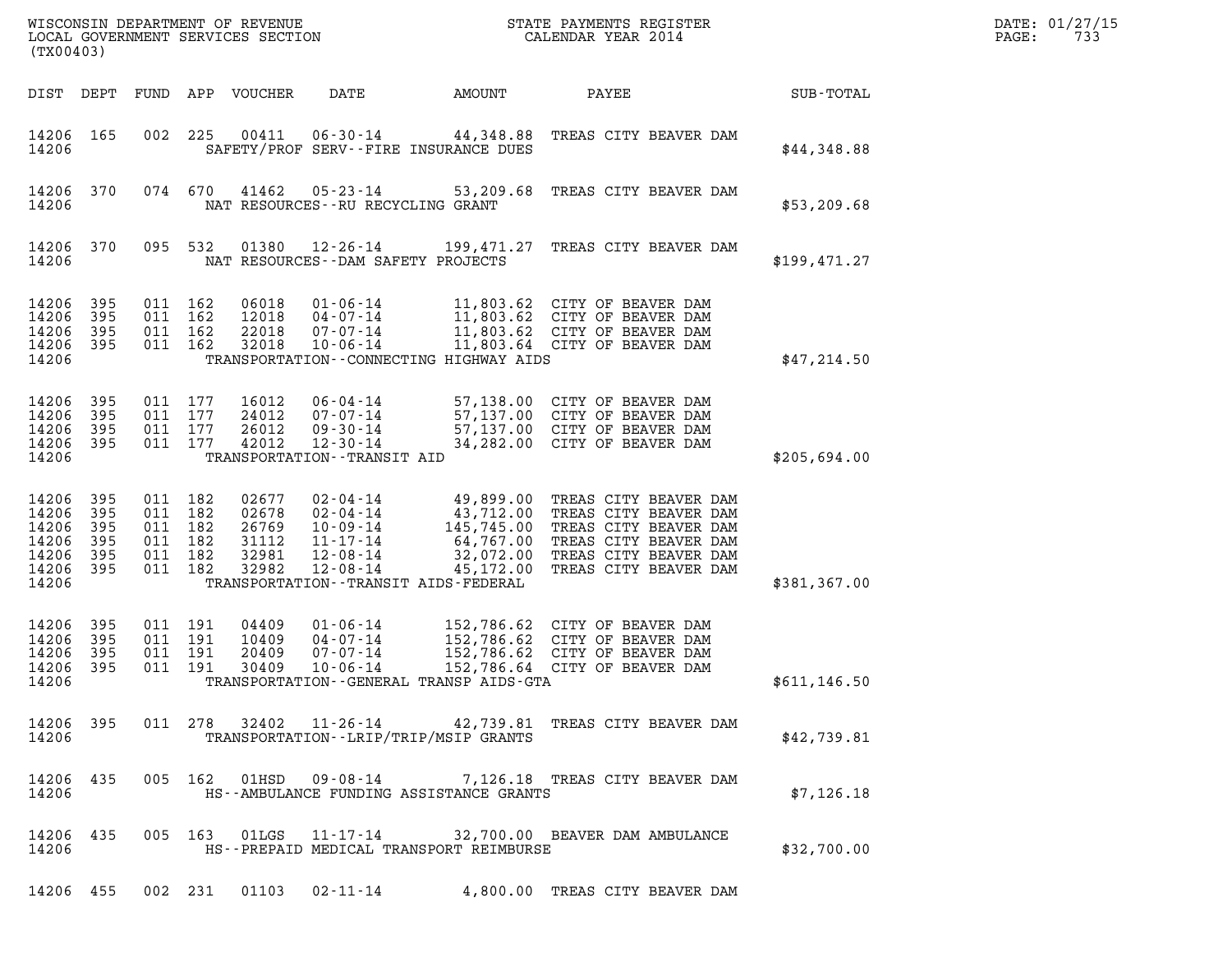| DATE: | 01/27/15 |
|-------|----------|
| PAGE: | 734      |

| WISCONSIN DEPARTMENT OF REVENUE<br>LOCAL GOVERNMENT SERVICES SECTION<br>(TX00403)                                                                                                                     |                                                                                                                                                                               | STATE PAYMENTS REGISTER<br>CALENDAR YEAR 2014                                                                                                                                                                                                                                                                                                                                                                                           |                  | DATE: 01/27/15<br>PAGE:<br>734 |
|-------------------------------------------------------------------------------------------------------------------------------------------------------------------------------------------------------|-------------------------------------------------------------------------------------------------------------------------------------------------------------------------------|-----------------------------------------------------------------------------------------------------------------------------------------------------------------------------------------------------------------------------------------------------------------------------------------------------------------------------------------------------------------------------------------------------------------------------------------|------------------|--------------------------------|
| DIST DEPT                                                                                                                                                                                             | FUND APP VOUCHER<br>DATE<br>AMOUNT                                                                                                                                            | PAYEE                                                                                                                                                                                                                                                                                                                                                                                                                                   | <b>SUB-TOTAL</b> |                                |
| 14206                                                                                                                                                                                                 | JUSTICE -- LAW ENFORCEMENT TRAINING                                                                                                                                           |                                                                                                                                                                                                                                                                                                                                                                                                                                         | \$4,800.00       |                                |
| 14206<br>455<br>14206                                                                                                                                                                                 | 002 241<br>JUSTICE -- CEASE AND OTHER FEDERAL GRANTS                                                                                                                          | 00958  01-24-14  561.14  TREAS CITY BEAVER DAM                                                                                                                                                                                                                                                                                                                                                                                          | \$561.14         |                                |
| 14206<br>505<br>002<br>14206<br>505<br>002<br>14206<br>505<br>002<br>14206<br>505<br>002<br>14206<br>505<br>002<br>14206<br>505<br>002<br>14206<br>505<br>002 745<br>14206<br>505<br>002 745<br>14206 | 745<br>02408<br>745<br>04233<br>745<br>05303<br>$01 - 29 - 14$ $1,600.00$<br>745<br>05303<br>745<br>06534<br>745<br>08583<br>08583<br>08583<br>DOA--HOUSING ASSISTANCE GRANTS | 10-23-14 69,996.00 TREAS CITY BEAVER DAM<br>12-23-14 10,000.00 TREAS CITY BEAVER DAM<br>01-29-14 12,400.00 TREAS CITY BEAVER DAM<br>TREAS CITY BEAVER DAM<br>03-10-14<br>05-22-14<br>05-22-14<br>05-22-14<br>05-22-14<br>05-22-14<br>05-22-14<br>05-22-14<br>05-22-14<br>05-22-14<br>05-22-14<br>05-22-14<br>05-22-14<br>05-22-14<br>05-22-14<br>05-22-14<br>05-22-14<br>05-22-14<br>05-22-14<br>05-22-14<br>05-22-14<br>05-22-14<br>05 | \$127,763.00     |                                |
| 14206<br>835<br>002 105<br>14206 835<br>002 105<br>14206                                                                                                                                              | REVENUE - - STATE SHARED REVENUES                                                                                                                                             | 43321  07-28-14  532,180.37  TREAS CITY BEAVER DAM<br>80424  11-17-14  1,321,273.54  TREAS CITY BEAVER DAM                                                                                                                                                                                                                                                                                                                              | \$1,853,453.91   |                                |
| 14206<br>835<br>002 109<br>14206<br>835<br>002 109<br>14206                                                                                                                                           | 02382<br>05091<br>REVENUE--EXEMPT COMPUTER AID                                                                                                                                | 07-28-14 42,264.00 TREAS CITY BEAVER DAM<br>07-28-14 16,082.00 TREAS CITY BEAVER DAM                                                                                                                                                                                                                                                                                                                                                    | \$58,346.00      |                                |
| 14206                                                                                                                                                                                                 | DISTRICT TOTAL APPROPRIATIONS                                                                                                                                                 |                                                                                                                                                                                                                                                                                                                                                                                                                                         | \$3,669,941.87   |                                |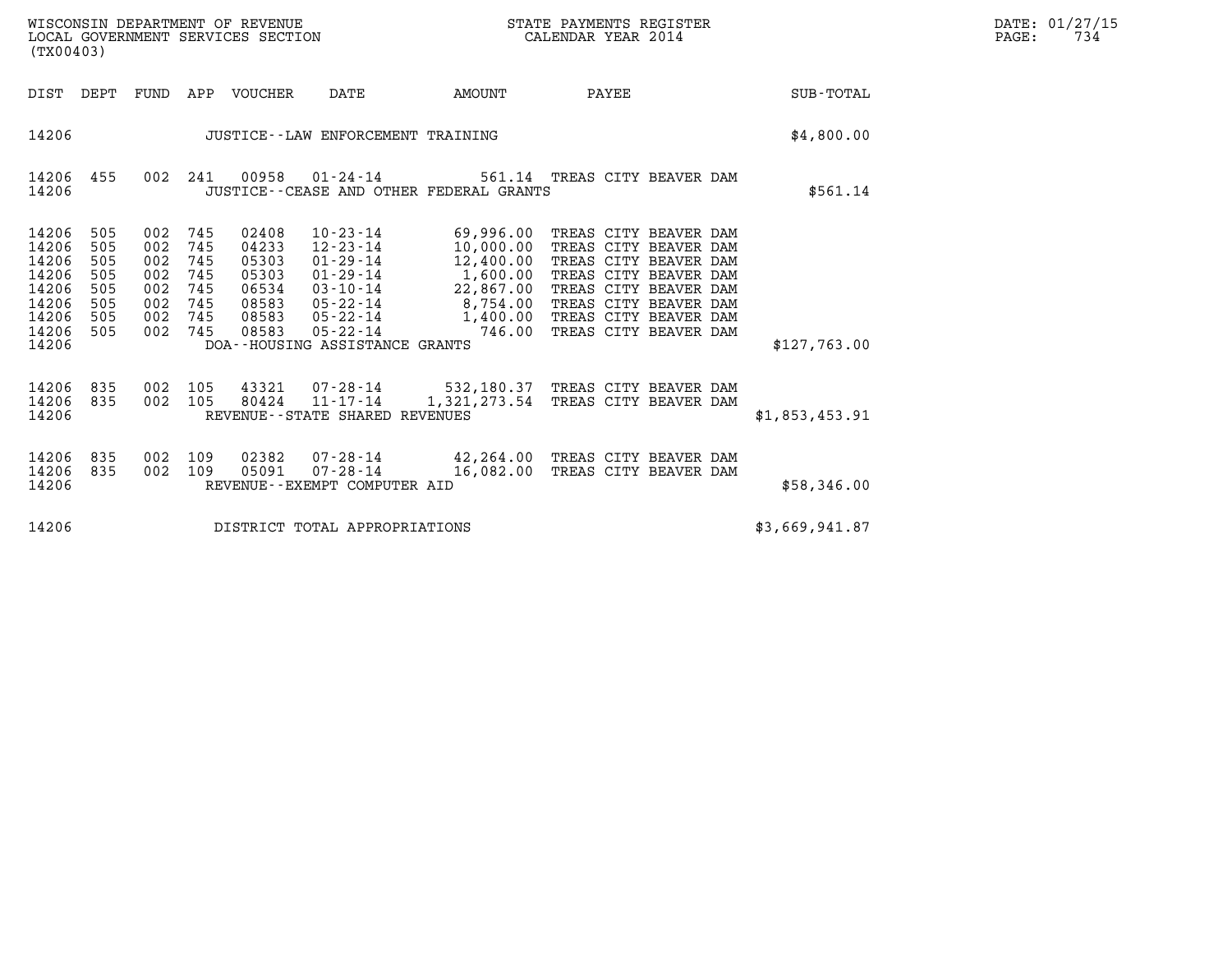|                                           | WISCONSIN DEPARTMENT OF REVENUE<br>LOCAL GOVERNMENT SERVICES SECTION<br>STATE PAYMENTS REGISTER<br>CALENDAR YEAR 2014<br>(TX00403) |                               |                          |                                 |                                                  |                                         |                                                                                                                                                                                              |              | DATE: 01/27/15<br>$\mathtt{PAGE}$ :<br>735 |
|-------------------------------------------|------------------------------------------------------------------------------------------------------------------------------------|-------------------------------|--------------------------|---------------------------------|--------------------------------------------------|-----------------------------------------|----------------------------------------------------------------------------------------------------------------------------------------------------------------------------------------------|--------------|--------------------------------------------|
|                                           |                                                                                                                                    |                               |                          | DIST DEPT FUND APP VOUCHER DATE |                                                  |                                         | AMOUNT PAYEE                                                                                                                                                                                 | SUB-TOTAL    |                                            |
| 14226 165<br>14226                        |                                                                                                                                    |                               |                          |                                 |                                                  | SAFETY/PROF SERV--FIRE INSURANCE DUES   | 002 225 00412 06-30-14 3,378.28 TREAS CITY FOX LAKE                                                                                                                                          | \$3,378.28   |                                            |
| 14226 370<br>14226                        |                                                                                                                                    |                               |                          |                                 | NAT RESOURCES--RU RECYCLING GRANT                |                                         | 074 670 41463 05-23-14 8,082.29 TREAS CITY FOX LAKE                                                                                                                                          | \$8,082.29   |                                            |
| 14226<br>14226<br>14226<br>14226<br>14226 | -395<br>395<br>395<br>-395                                                                                                         | 011 191<br>011 191<br>011 191 | 011 191                  |                                 |                                                  | TRANSPORTATION--GENERAL TRANSP AIDS-GTA | 04410  01-06-14  21,253.20  CITY OF FOX LAKE<br>10410  04-07-14  21,253.20  CITY OF FOX LAKE<br>20410  07-07-14  21,253.20  CITY OF FOX LAKE<br>30410  10-06-14  21,253.21  CITY OF FOX LAKE | \$85,012.81  |                                            |
| 14226                                     |                                                                                                                                    |                               |                          |                                 |                                                  | HS--PREPAID MEDICAL TRANSPORT REIMBURSE | 14226 435 005 163 01LGS 11-17-14 2,000.00 FOX LAKE COMM FIRE ASSN                                                                                                                            | \$2,000.00   |                                            |
| 14226                                     |                                                                                                                                    |                               |                          |                                 | JUSTICE -- LAW ENFORCEMENT TRAINING              |                                         | 14226 455 002 231 01389 02-19-14 480.00 TREAS CITY FOX LAKE                                                                                                                                  | \$480.00     |                                            |
| 14226 835<br>14226 835<br>14226           |                                                                                                                                    |                               | 002 105                  | 80425                           | $11 - 17 - 14$<br>REVENUE--STATE SHARED REVENUES |                                         | 002 105 43322 07-28-14 99,399.28 TREAS CITY FOX LAKE<br>361,078.69 TREAS CITY FOX LAKE                                                                                                       | \$460,477.97 |                                            |
| 14226 835<br>14226 835<br>14226           |                                                                                                                                    |                               | 002 109<br>002 109 05092 | 02383                           | REVENUE--EXEMPT COMPUTER AID                     |                                         | 07-28-14 1,449.00 TREAS CITY FOX LAKE<br>07-28-14 3,424.00 TREAS CITY FOX LAKE                                                                                                               | \$4,873.00   |                                            |
| 14226 835<br>14226                        |                                                                                                                                    |                               |                          |                                 | REVENUE--LOTTERY CREDIT -                        |                                         | 021 363 36052 03-24-14 245.71 TREAS CITY FOX LAKE                                                                                                                                            | \$245.71     |                                            |
| 14226                                     |                                                                                                                                    |                               |                          |                                 | DISTRICT TOTAL APPROPRIATIONS                    |                                         |                                                                                                                                                                                              | \$564,550.06 |                                            |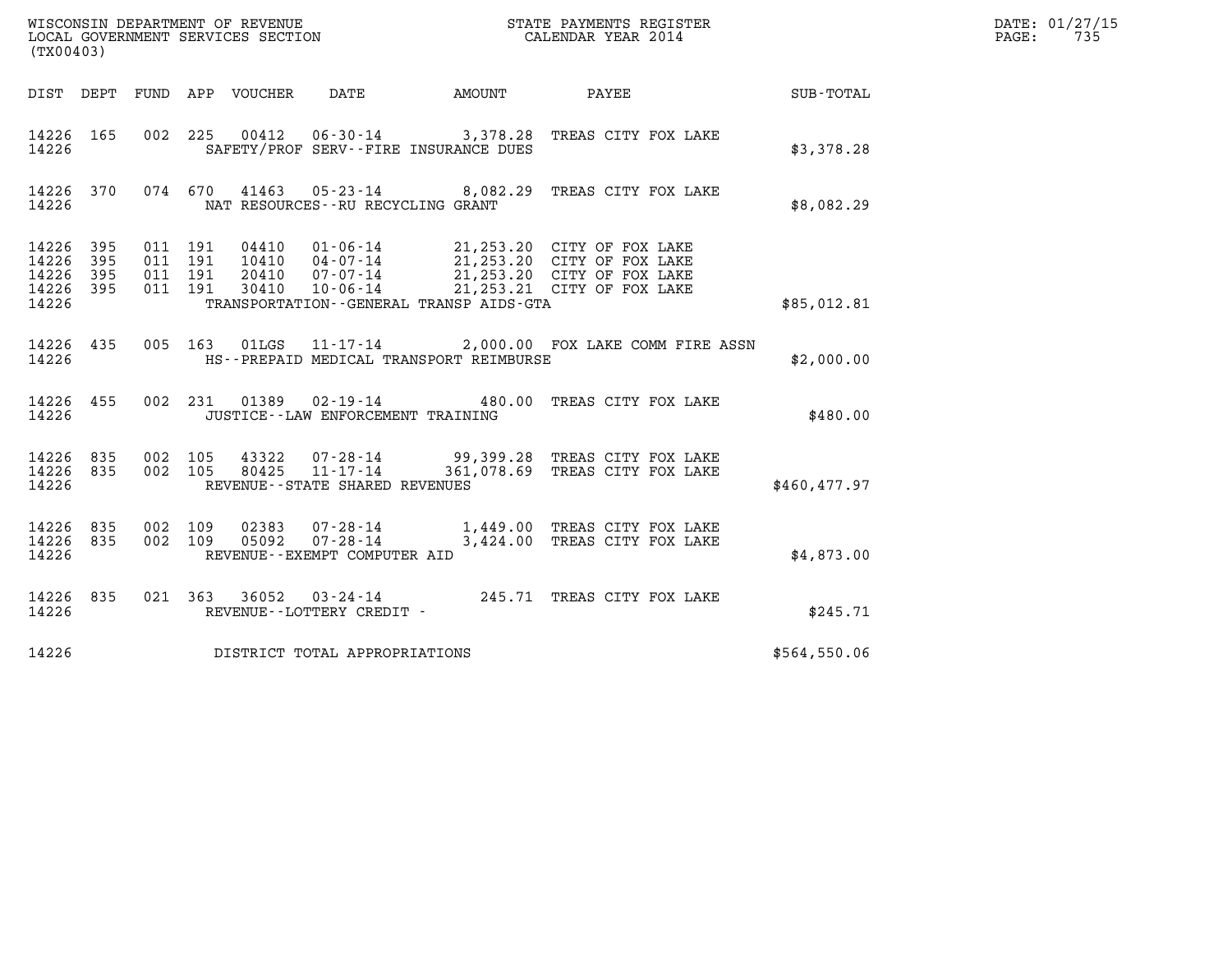| DATE: | 01/27/15 |
|-------|----------|
| PAGE: | 736      |

| (TX00403)                                                                                                                                                                                                                                                                                                                                       |              | DATE: 01/27/15<br>$\mathtt{PAGE}$ :<br>736 |
|-------------------------------------------------------------------------------------------------------------------------------------------------------------------------------------------------------------------------------------------------------------------------------------------------------------------------------------------------|--------------|--------------------------------------------|
| DATE AMOUNT<br>PAYEE<br>DIST DEPT FUND APP VOUCHER                                                                                                                                                                                                                                                                                              | SUB-TOTAL    |                                            |
| 00413  06-30-14  9,092.60  TREAS CITY HORICON<br>14236 165<br>002 225<br>SAFETY/PROF SERV--FIRE INSURANCE DUES<br>14236                                                                                                                                                                                                                         | \$9,092.60   |                                            |
| 14236 370<br>012 579<br>19250  04-16-14  77.90 TREAS CITY HORICON<br>19250  04-16-14  150.45 TREAS CITY HORICON<br>012 579<br>14236 370<br>14236<br>NAT RESOURCES--AIDS IN LIEU OF TAXES                                                                                                                                                        | \$228.35     |                                            |
| 074 670 41464 05-23-14 25,705.86 TREAS CITY HORICON<br>14236 370<br>14236<br>NAT RESOURCES--RU RECYCLING GRANT                                                                                                                                                                                                                                  | \$25,705.86  |                                            |
| 14236 395<br>011 162<br>06019 01-06-14 6,141.45 CITY OF HORICON<br>12019 04-07-14 6,141.45 CITY OF HORICON<br>22019 07-07-14 6,141.45 CITY OF HORICON<br>14236 395<br>011 162<br>14236 395<br>011 162<br>14236 395<br>011 162<br>32019<br>$10 - 06 - 14$<br>6,141.47 CITY OF HORICON<br>14236<br>TRANSPORTATION--CONNECTING HIGHWAY AIDS        | \$24,565.82  |                                            |
| 04411  01-06-14  58,946.54  CITY OF HORICON<br>10411  04-07-14  58,946.54  CITY OF HORICON<br>20411  07-07-14  58,946.54  CITY OF HORICON<br>30411  10-06-14  58,946.57  CITY OF HORICON<br>14236 395<br>011 191<br>14236<br>395<br>011 191<br>14236 395<br>011 191<br>14236 395<br>011 191<br>14236<br>TRANSPORTATION--GENERAL TRANSP AIDS-GTA | \$235,786.19 |                                            |
| 09-08-14 4,540.13 TREAS CITY HORICON<br>14236 435<br>005 162<br>01HSD<br>14236<br>HS--AMBULANCE FUNDING ASSISTANCE GRANTS                                                                                                                                                                                                                       | \$4,540.13   |                                            |
| $11 - 17 - 14$<br>14236 435<br>005 163<br>01LGS<br>5,000.00 CITY OF HORICON<br>14236<br>HS--PREPAID MEDICAL TRANSPORT REIMBURSE                                                                                                                                                                                                                 | \$5,000.00   |                                            |
| 09-04-14 320.00 TREAS CITY HORICON<br>02-19-14 1,120.00 TREAS CITY HORICON<br>14236 455<br>00968<br>002 231<br>02-19-14<br>14236 455<br>002 231<br>01445<br>14236<br>JUSTICE - - LAW ENFORCEMENT TRAINING                                                                                                                                       | \$1,440.00   |                                            |
| 07-28-14<br>14236 835<br>002 105<br>43323<br>167,415.19 TREAS CITY HORICON<br>604, 674.91 TREAS CITY HORICON<br>14236 835<br>002 105<br>80426<br>$11 - 17 - 14$<br>14236<br>REVENUE - - STATE SHARED REVENUES                                                                                                                                   | \$772,090.10 |                                            |
| 14236 835<br>002 109<br>02385<br>07-28-14<br>16,108.00 TREAS CITY HORICON<br>07-28-14<br>14236 835<br>002 109<br>05093<br>2,304.00 TREAS CITY HORICON<br>14236<br>REVENUE - - EXEMPT COMPUTER AID                                                                                                                                               | \$18,412.00  |                                            |
| 14236 835<br>002 501<br>00001  02-03-14  953.79  TREAS CITY HORICON<br>14236<br>DOA-PAYMENT FOR MUNICIPAL SERVICES AID                                                                                                                                                                                                                          | \$953.79     |                                            |
| 14236 855<br>011 461<br>01DOT<br>12-17-14<br>22,813.66 TREAS CITY HORICON                                                                                                                                                                                                                                                                       |              |                                            |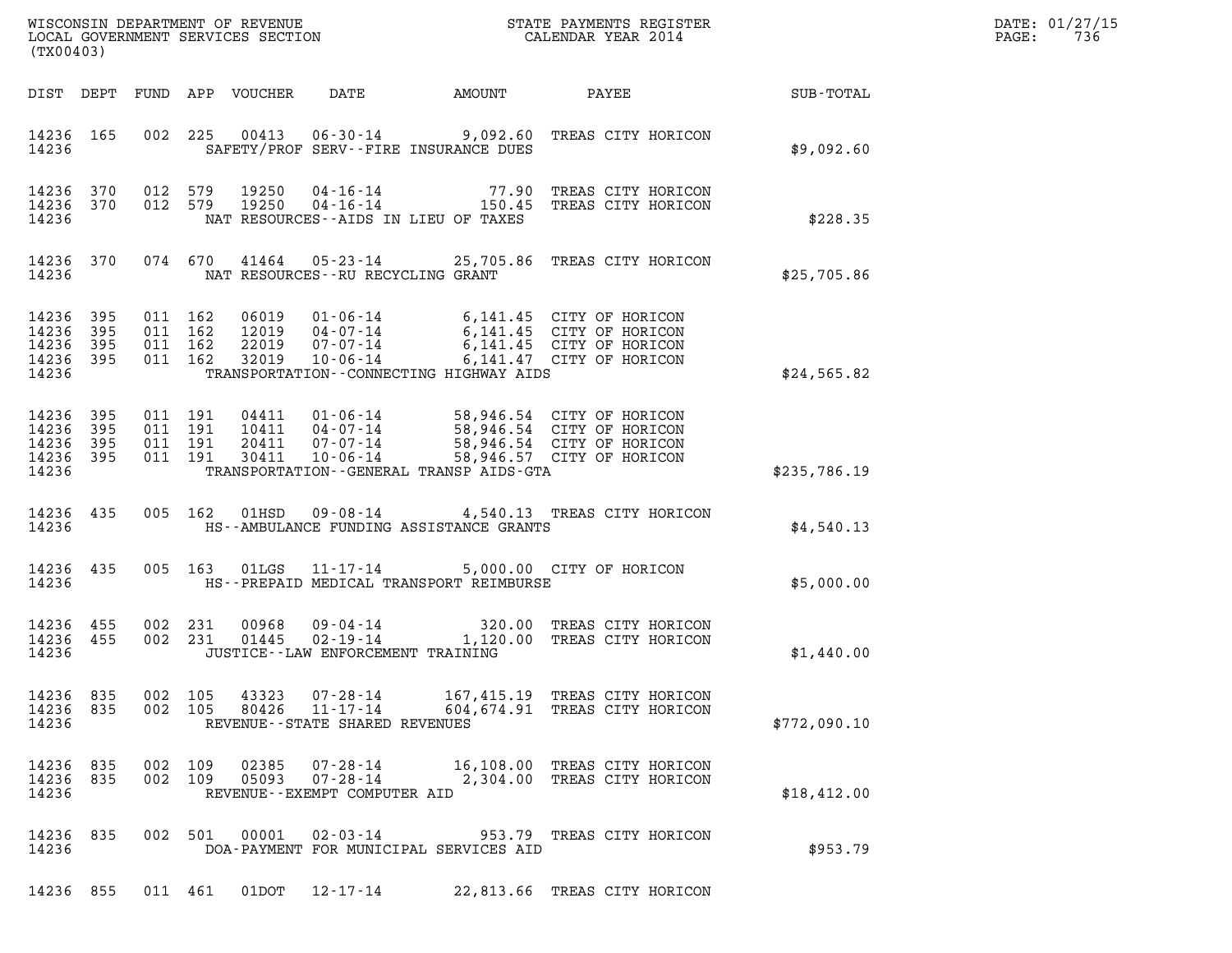| WISCONSIN DEPARTMENT OF REVENUE<br>LOCAL GOVERNMENT SERVICES SECTION<br>(TX00403) |      |      |     |                |                                         | STATE PAYMENTS REGISTER<br>CALENDAR YEAR 2014 |       | PAGE:          | DATE: 01/27/15<br>737 |  |
|-----------------------------------------------------------------------------------|------|------|-----|----------------|-----------------------------------------|-----------------------------------------------|-------|----------------|-----------------------|--|
| DIST                                                                              | DEPT | FUND | APP | <b>VOUCHER</b> | DATE                                    | AMOUNT                                        | PAYEE | SUB-TOTAL      |                       |  |
| 14236                                                                             |      |      |     |                | REVENUE--RAIL TERMINAL TAX DISTRIBUTION |                                               |       | \$22,813.66    |                       |  |
| 14236                                                                             |      |      |     |                | DISTRICT TOTAL APPROPRIATIONS           |                                               |       | \$1,120,628.50 |                       |  |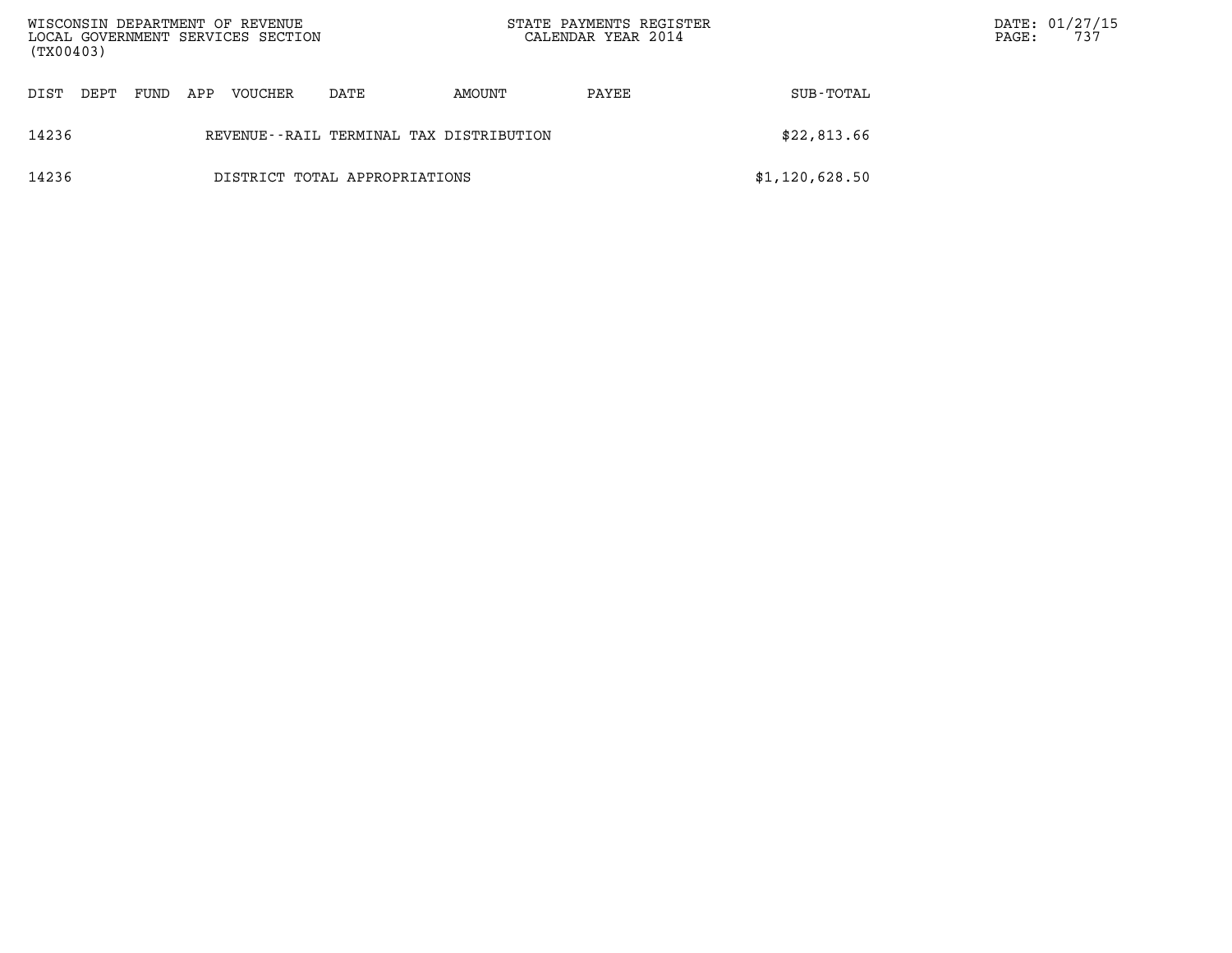| (TX00403)                       |                    |                |                                                                       |                                                      |                                                                                                                                                                                                                                                                                                                                   |              |  |
|---------------------------------|--------------------|----------------|-----------------------------------------------------------------------|------------------------------------------------------|-----------------------------------------------------------------------------------------------------------------------------------------------------------------------------------------------------------------------------------------------------------------------------------------------------------------------------------|--------------|--|
|                                 |                    |                |                                                                       |                                                      | DIST DEPT FUND APP VOUCHER DATE AMOUNT PAYEE SUB-TOTAL                                                                                                                                                                                                                                                                            |              |  |
|                                 | 14241              |                |                                                                       | SAFETY/PROF SERV--FIRE INSURANCE DUES                | 14241 165 002 225 00414 06-30-14 4,492.39 TREAS CITY JUNEAU                                                                                                                                                                                                                                                                       | \$4,492.39   |  |
|                                 |                    |                |                                                                       | 14241 NAT RESOURCES--AIDS IN LIEU OF TAXES           | 14241 370 002 503 16496 01-30-14 1,047.50 TREAS CITY JUNEAU<br>CITY SHARE 330.18                                                                                                                                                                                                                                                  | \$1,047.50   |  |
|                                 |                    |                |                                                                       | 14241 NAT RESOURCES--URBAN FORESTRY GRANTS           | 14241 370 012 587 00810 10-03-14 4,000.00 TREAS CITY JUNEAU                                                                                                                                                                                                                                                                       | \$4,000.00   |  |
|                                 |                    |                |                                                                       | 14241 MAT RESOURCES--RU RECYCLING GRANT              | 14241 370 074 670 41465 05-23-14 8,343.23 TREAS CITY JUNEAU                                                                                                                                                                                                                                                                       | \$8,343.23   |  |
|                                 |                    |                |                                                                       | 14241 TRANSPORTATION - HIGHWAY SAFETY - FEDERAL      | 14241 395 011 185 18651 07-23-14 3,940.96 TREAS CITY JUNEAU                                                                                                                                                                                                                                                                       | \$3,940.96   |  |
|                                 |                    |                |                                                                       | 14241 TRANSPORTATION--GENERAL TRANSP AIDS-GTA        | $\begin{array}{cccccccc} 14241 & 395 & 011 & 191 & 04412 & 01\cdot 06\cdot 14 & 34\,, 125\,.57 & \text{CITY OF JUNEAU} \\ 14241 & 395 & 011 & 191 & 10412 & 04\cdot 07\cdot 14 & 34\,, 125\,.57 & \text{CITY OF JUNEAU} \\ 14241 & 395 & 011 & 191 & 20412 & 07\cdot 07\cdot 14 & 34\,, 125\,.57 & \text{CITY OF JUNEAU} \\ 1424$ | \$136,502.29 |  |
|                                 |                    |                |                                                                       | 14241 <b>HS--AMBULANCE FUNDING ASSISTANCE GRANTS</b> | 14241 435 005 162 01HSD 09-08-14 4,410.14 TREAS CITY JUNEAU                                                                                                                                                                                                                                                                       | \$4,410.14   |  |
|                                 |                    |                |                                                                       |                                                      | 14241 435 005 163 01LGS 11-17-14 6,700.00 JUNEAU EMERGENCY MEDICAL SERV<br>14241 MS--PREPAID MEDICAL TRANSPORT REIMBURSE                                                                                                                                                                                                          | \$6,700.00   |  |
|                                 |                    |                | 14241 JUSTICE - LAW ENFORCEMENT TRAINING                              |                                                      | 14241 455 002 231 01480 02-20-14 640.00 TREAS CITY JUNEAU                                                                                                                                                                                                                                                                         | \$640.00     |  |
| 14241 835<br>14241 835<br>14241 | 002 105<br>002 105 | 43324<br>80427 | $07 - 28 - 14$<br>$11 - 17 - 14$<br>REVENUE - - STATE SHARED REVENUES |                                                      | 111,752.24 TREAS CITY JUNEAU<br>626,562.78 TREAS CITY JUNEAU                                                                                                                                                                                                                                                                      | \$738,315.02 |  |
| 14241 835<br>14241 835<br>14241 | 002 109<br>002 109 | 02386<br>05094 | 07-28-14<br>$07 - 28 - 14$<br>REVENUE--EXEMPT COMPUTER AID            |                                                      | 7,778.00 TREAS CITY JUNEAU<br>1,955.00 TREAS CITY JUNEAU                                                                                                                                                                                                                                                                          | \$9,733.00   |  |
| 14241                           |                    |                | DISTRICT TOTAL APPROPRIATIONS                                         |                                                      |                                                                                                                                                                                                                                                                                                                                   | \$918,124.53 |  |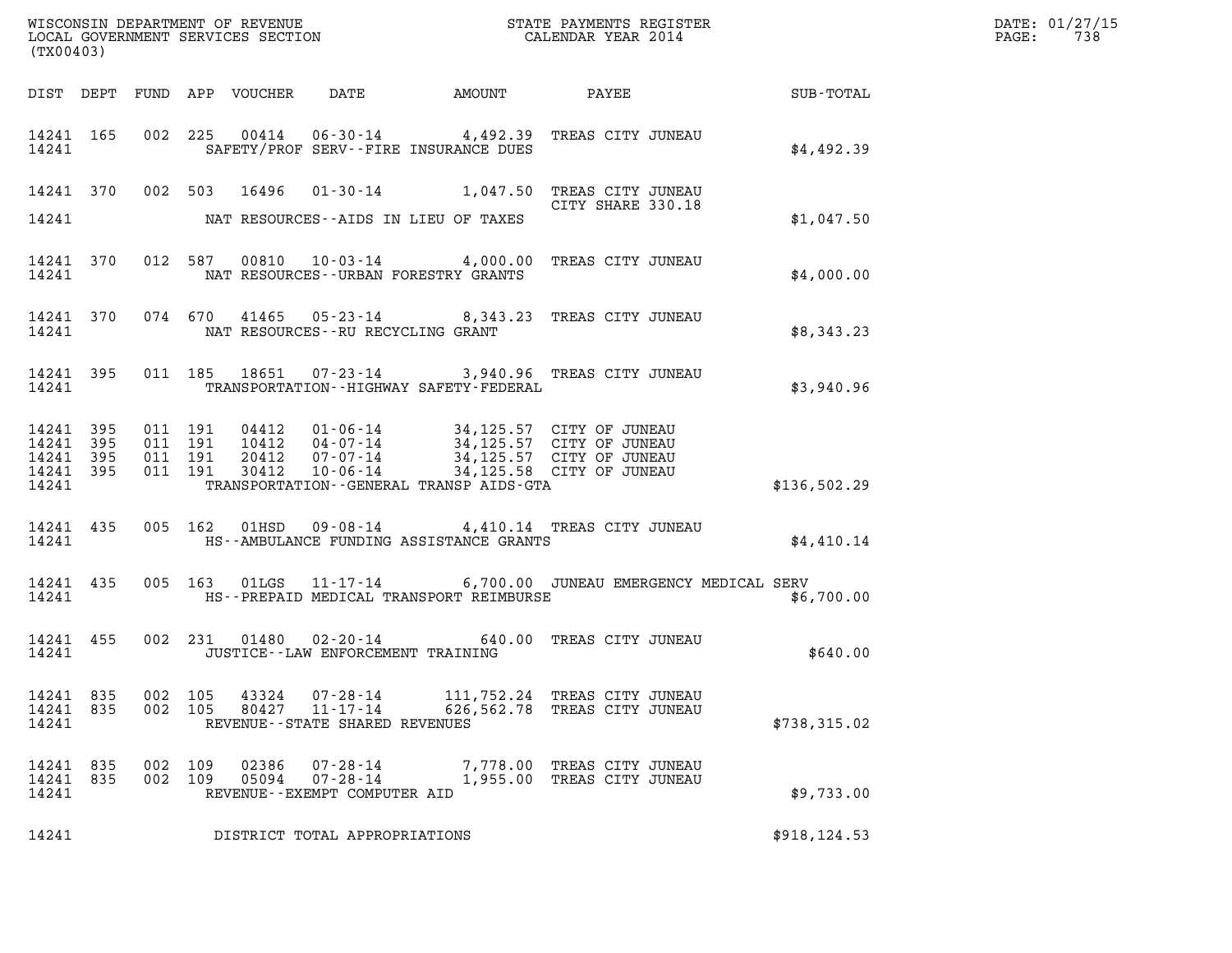| DATE: | 01/27/15 |
|-------|----------|
| PAGE: | 739      |

| (TX00403)                                                 |     |                                          |     |                            |                                                                            |                                                                                                                                                                                          | DATE: 01/27/15<br>739<br>$\mathtt{PAGE}$ : |  |
|-----------------------------------------------------------|-----|------------------------------------------|-----|----------------------------|----------------------------------------------------------------------------|------------------------------------------------------------------------------------------------------------------------------------------------------------------------------------------|--------------------------------------------|--|
|                                                           |     |                                          |     | DIST DEPT FUND APP VOUCHER | DATE                                                                       | AMOUNT PAYEE SUB-TOTAL                                                                                                                                                                   |                                            |  |
| 14251 165<br>14251                                        |     |                                          |     |                            | SAFETY/PROF SERV--FIRE INSURANCE DUES                                      | 002 225 00415 06-30-14 14,447.53 TREAS CITY MAYVILLE                                                                                                                                     | \$14,447.53                                |  |
| 14251 370<br>14251                                        |     |                                          |     |                            | NAT RESOURCES--RU RECYCLING GRANT                                          | 074 670 41466 05-23-14 30,960.15 TREAS CITY MAYVILLE                                                                                                                                     | \$30,960.15                                |  |
| 14251 395<br>14251<br>14251 395<br>14251 395<br>14251     | 395 | 011 162<br>011 162<br>011 162<br>011 162 |     |                            | TRANSPORTATION--CONNECTING HIGHWAY AIDS                                    | 06020  01-06-14  5,381.68  CITY OF MAYVILLE<br>12020  04-07-14  5,381.68  CITY OF MAYVILLE<br>22020  07-07-14  5,381.68  CITY OF MAYVILLE<br>32020  10-06-14  5,381.71  CITY OF MAYVILLE | \$21,526.75                                |  |
| 14251 395<br>14251                                        |     |                                          |     |                            | TRANSPORTATION - - HIGHWAY SAFETY - FEDERAL                                | 011 185 10536 04-28-14 4,000.00 TREAS CITY MAYVILLE                                                                                                                                      | \$4,000.00                                 |  |
| 14251 395<br>14251 395<br>14251 395<br>14251 395<br>14251 |     | 011 191<br>011 191<br>011 191<br>011 191 |     | 30413                      | TRANSPORTATION--GENERAL TRANSP AIDS-GTA                                    | 04413 01-06-14 61,171.51 CITY OF MAYVILLE<br>10413 04-07-14 61,171.51 CITY OF MAYVILLE<br>20413 07-07-14 61,171.51 CITY OF MAYVILLE<br>10-06-14 61,171.52 CITY OF MAYVILLE               | \$244,686.05                               |  |
| 14251 435<br>14251                                        |     |                                          |     |                            | HS--AMBULANCE FUNDING ASSISTANCE GRANTS                                    | 005 162 01HSD 09-08-14 4,827.26 TREAS CITY MAYVILLE                                                                                                                                      | \$4,827.26                                 |  |
| 14251 435<br>14251                                        |     |                                          |     |                            | HS--PREPAID MEDICAL TRANSPORT REIMBURSE                                    | 005 163 01LGS 11-17-14 5,300.00 CITY OF MAYVILLE AMBULANCE                                                                                                                               | \$5,300.00                                 |  |
| 14251 455<br>14251                                        |     |                                          |     |                            | JUSTICE--LAW ENFORCEMENT TRAINING                                          | 002 231 01555 02-21-14 1,120.00 TREAS CITY MAYVILLE                                                                                                                                      | \$1,120.00                                 |  |
| 14251 835<br>14251 835<br>14251                           |     | 002 105                                  |     |                            | 002 105 43325 07-28-14<br>80428 11-17-14<br>REVENUE--STATE SHARED REVENUES | 202,346.26 TREAS CITY MAYVILLE<br>661,407.60 TREAS CITY MAYVILLE                                                                                                                         | \$863,753.86                               |  |
| 14251 835<br>14251 835<br>14251                           |     | 002<br>002 109                           | 109 | 02387<br>05095             | $07 - 28 - 14$<br>07-28-14<br>REVENUE - - EXEMPT COMPUTER AID              | 10,319.00 TREAS CITY MAYVILLE<br>39,763.00 TREAS CITY MAYVILLE                                                                                                                           | \$50,082.00                                |  |
| 14251                                                     |     |                                          |     |                            | DISTRICT TOTAL APPROPRIATIONS                                              |                                                                                                                                                                                          | \$1,240,703.60                             |  |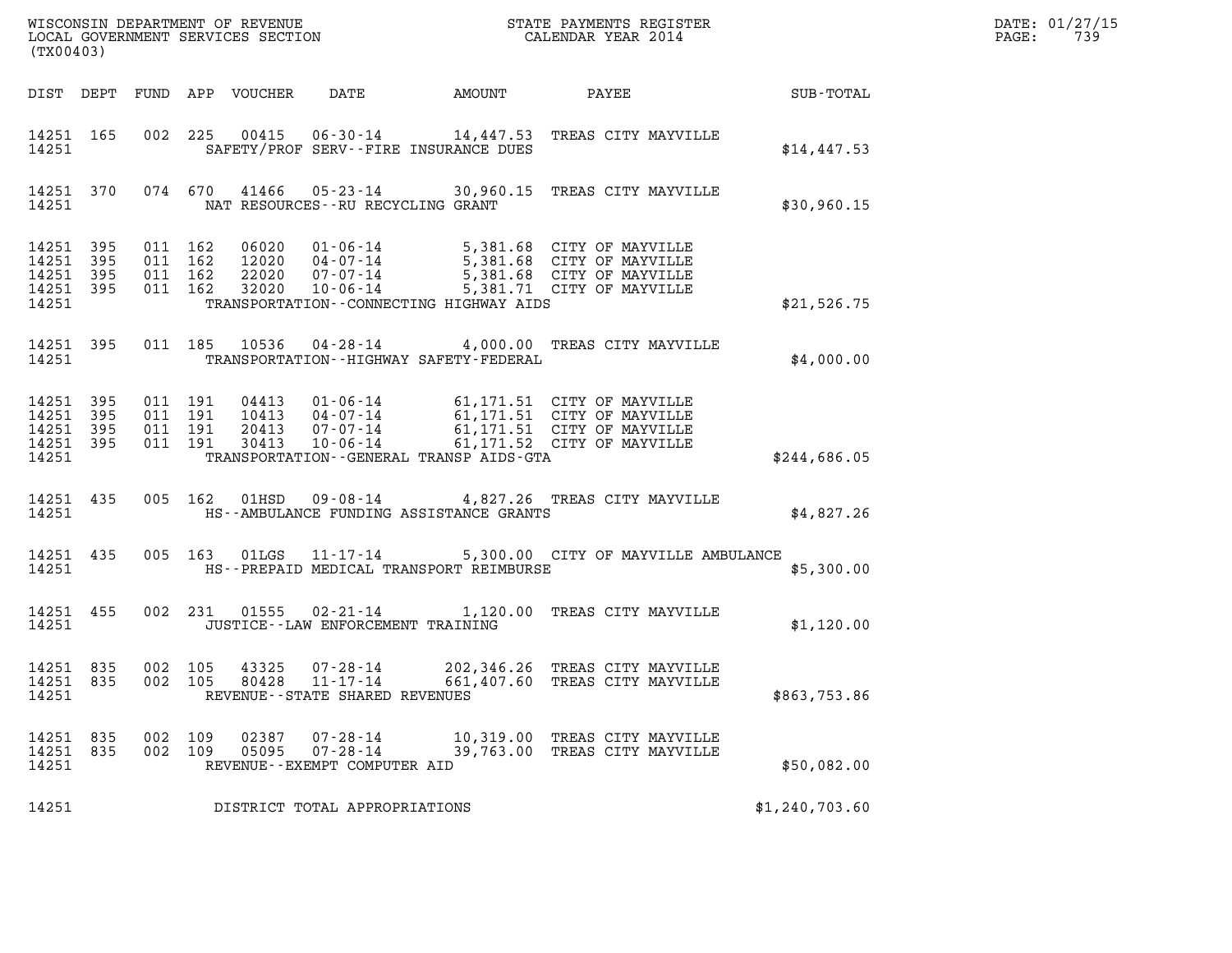|       | DATE: 01/27/15 |
|-------|----------------|
| PAGE: | 740            |

| (TX00403)                                     |                          |                           |                                      | WISCONSIN DEPARTMENT OF REVENUE<br>LOCAL GOVERNMENT SERVICES SECTION |                                                                                                         |                                                       | STATE PAYMENTS REGISTER<br>CALENDAR YEAR 2014                                                                    |                | DATE: 01/27/15<br>PAGE:<br>740 |
|-----------------------------------------------|--------------------------|---------------------------|--------------------------------------|----------------------------------------------------------------------|---------------------------------------------------------------------------------------------------------|-------------------------------------------------------|------------------------------------------------------------------------------------------------------------------|----------------|--------------------------------|
| DIST DEPT                                     |                          | FUND                      |                                      | APP VOUCHER                                                          | DATE                                                                                                    | AMOUNT                                                | PAYEE                                                                                                            | SUB-TOTAL      |                                |
| 14292 165<br>14292                            |                          | 002                       | 225                                  | 00416                                                                | $06 - 30 - 14$                                                                                          | SAFETY/PROF SERV--FIRE INSURANCE DUES                 | 17,340.63 TREAS CITY WAUPUN                                                                                      | \$17,340.63    |                                |
| 14292 370<br>14292                            |                          |                           | 074 670                              | 41467                                                                | $05 - 23 - 14$<br>NAT RESOURCES - - RU RECYCLING GRANT                                                  |                                                       | 50,192.01 TREAS CITY WAUPUN                                                                                      | \$50,192.01    |                                |
| 14292<br>14292<br>14292<br>14292<br>14292     | 395<br>395<br>395<br>395 | 011                       | 011 162<br>162<br>011 162<br>011 162 | 06021<br>12021<br>22021<br>32021                                     | $01 - 06 - 14$<br>$04 - 07 - 14$<br>$07 - 07 - 14$<br>$10 - 06 - 14$                                    | TRANSPORTATION - - CONNECTING HIGHWAY AIDS            | 20,254.46 CITY OF WAUPUN<br>20,254.46 CITY OF WAUPUN<br>20,254.46 CITY OF WAUPUN<br>20,254.49 CITY OF WAUPUN     | \$81,017.87    |                                |
| 14292<br>14292<br>14292<br>14292 395<br>14292 | 395<br>395<br>395        | 011<br>011<br>011 177     | 011 177<br>177<br>177                | 16013<br>24013<br>26013<br>42013                                     | $06 - 04 - 14$<br>$07 - 07 - 14$<br>$09 - 30 - 14$<br>$12 - 30 - 14$<br>TRANSPORTATION - - TRANSIT AID  | 5,886.00<br>5,886.00<br>3,532.00                      | 5,886.00 CITY OF WAUPUN<br>CITY OF WAUPUN<br>CITY OF WAUPUN<br>CITY OF WAUPUN                                    | \$21,190.00    |                                |
| 14292<br>14292<br>14292<br>14292 395<br>14292 | 395<br>395<br>395        | 011<br>011 182<br>011 182 | 011 182<br>182                       | 02680<br>26772<br>26773<br>31114                                     | 02-04-14<br>$10 - 09 - 14$<br>$10 - 09 - 14$<br>$11 - 17 - 14$                                          | 9,310.00<br>TRANSPORTATION - - TRANSIT AIDS - FEDERAL | 11,000.00 TREAS CITY WAUPUN<br>8,567.00 TREAS CITY WAUPUN<br>9,830.00 TREAS CITY WAUPUN<br>TREAS CITY WAUPUN     | \$38,707.00    |                                |
| 14292<br>14292<br>14292<br>14292<br>14292     | 395<br>395<br>395<br>395 | 011                       | 011 191<br>011 191<br>191<br>011 191 | 04414<br>10414<br>20414<br>30414                                     | $01 - 06 - 14$<br>04-07-14<br>$07 - 07 - 14$<br>$10 - 06 - 14$                                          | TRANSPORTATION - - GENERAL TRANSP AIDS - GTA          | 117,806.77 CITY OF WAUPUN<br>117,806.77 CITY OF WAUPUN<br>117,806.77 CITY OF WAUPUN<br>117,806.79 CITY OF WAUPUN | \$471, 227.10  |                                |
| 14292<br>14292                                | 455                      | 002                       | 231                                  | 01824                                                                | $02 - 26 - 14$<br>JUSTICE--LAW ENFORCEMENT TRAINING                                                     | 2,560.00                                              | TREAS CITY WAUPUN                                                                                                | \$2,560.00     |                                |
| 14292 835<br>14292 835<br>14292               |                          | 002 105                   | 002 105                              | 43326<br>80429                                                       | $07 - 28 - 14$<br>$11 - 17 - 14$<br>REVENUE - - STATE SHARED REVENUES                                   |                                                       | 429,679.91 TREAS CITY WAUPUN<br>2, 251, 513.51 TREAS CITY WAUPUN                                                 | \$2,681,193.42 |                                |
| 14292<br>14292<br>14292<br>14292<br>14292     | 835<br>835<br>835<br>835 | 002<br>002<br>002<br>002  | 109<br>109<br>109<br>109             | 02389<br>02502<br>05096<br>05117                                     | $07 - 28 - 14$<br>$07 - 28 - 14$<br>$07 - 28 - 14$<br>$07 - 28 - 14$<br>REVENUE - - EXEMPT COMPUTER AID | 3,358.00<br>1,798.00<br>3,804.00<br>4,009.00          | TREAS CITY WAUPUN<br>TREAS CITY WAUPUN<br>TREAS CITY WAUPUN<br>TREAS CITY WAUPUN                                 | \$12,969.00    |                                |
| 14292 835                                     |                          |                           | 002 501                              | 00001                                                                | $02 - 03 - 14$                                                                                          |                                                       | 44,295.60 TREAS CITY WAUPUN                                                                                      |                |                                |